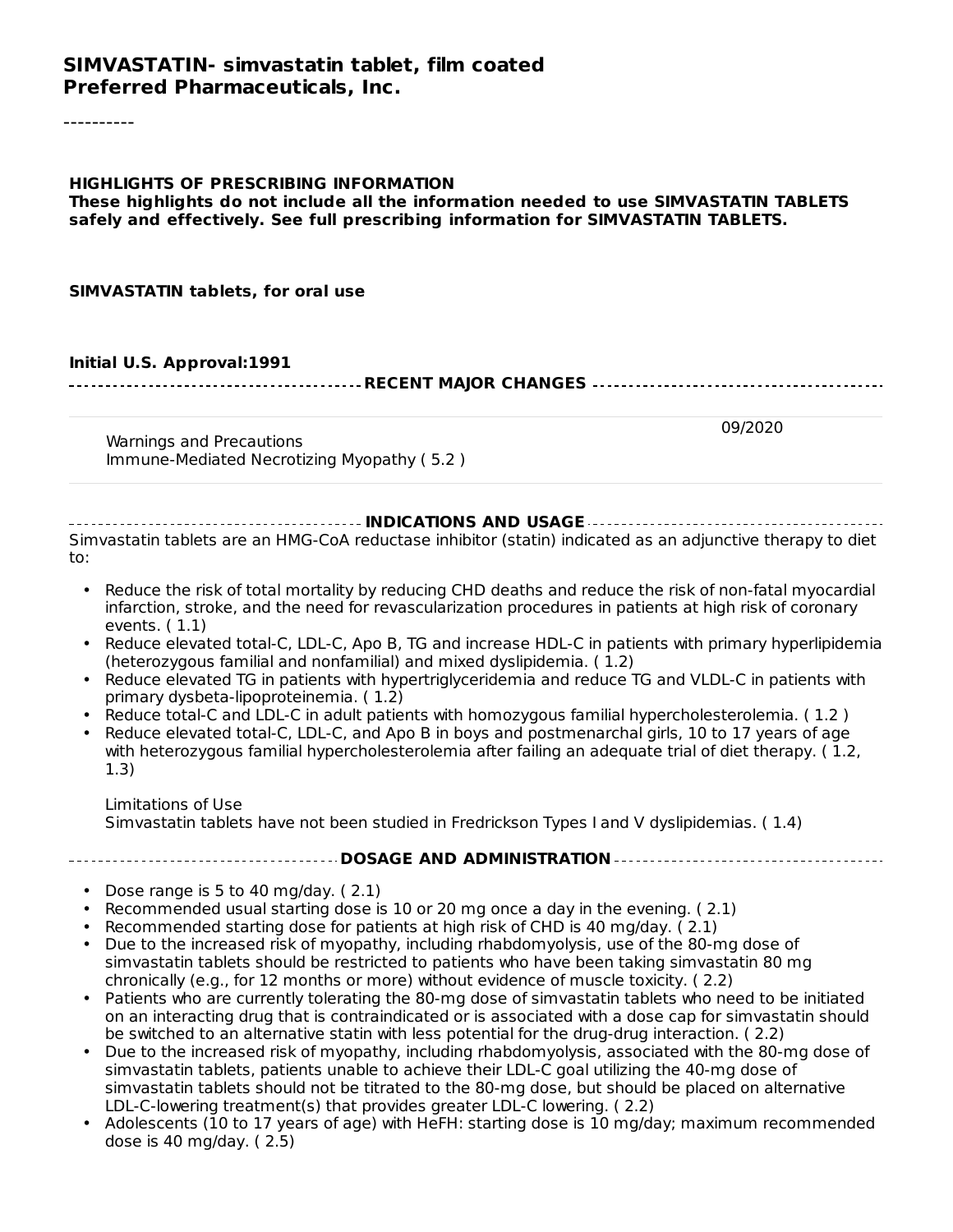| ----------------------- DOSAGE FORMS AND STRENGTHS ------------------------------                                                                                                                                                                                                                                                                                                                                                                                                                                                                                                                                                                                                                                                                                                                                                                                                                                                                                                                                                                                                                                                                                                                                                                                                                                                                                                                                                                                                                              |
|----------------------------------------------------------------------------------------------------------------------------------------------------------------------------------------------------------------------------------------------------------------------------------------------------------------------------------------------------------------------------------------------------------------------------------------------------------------------------------------------------------------------------------------------------------------------------------------------------------------------------------------------------------------------------------------------------------------------------------------------------------------------------------------------------------------------------------------------------------------------------------------------------------------------------------------------------------------------------------------------------------------------------------------------------------------------------------------------------------------------------------------------------------------------------------------------------------------------------------------------------------------------------------------------------------------------------------------------------------------------------------------------------------------------------------------------------------------------------------------------------------------|
| Tablets: 5 mg; 10 mg; 20 mg; 40 mg; 80 mg (3)                                                                                                                                                                                                                                                                                                                                                                                                                                                                                                                                                                                                                                                                                                                                                                                                                                                                                                                                                                                                                                                                                                                                                                                                                                                                                                                                                                                                                                                                  |
|                                                                                                                                                                                                                                                                                                                                                                                                                                                                                                                                                                                                                                                                                                                                                                                                                                                                                                                                                                                                                                                                                                                                                                                                                                                                                                                                                                                                                                                                                                                |
| Concomitant administration of strong CYP3A4 inhibitors. (4, 5.1)<br>$\bullet$<br>Concomitant administration of gemfibrozil, cyclosporine, or danazol. (4, 5.1)<br>$\bullet$<br>Hypersensitivity to any component of this medication. (4, 6.2)<br>$\bullet$<br>Active liver disease, which may include unexplained persistent elevations in hepatic transaminase<br>levels. (4, 5.3)<br>Women who are pregnant or may become pregnant. (4, 8.1)<br>Nursing mothers. (4, 8.3)                                                                                                                                                                                                                                                                                                                                                                                                                                                                                                                                                                                                                                                                                                                                                                                                                                                                                                                                                                                                                                    |
| ----------------------------- WARNINGS AND PRECAUTIONS ------------------------------                                                                                                                                                                                                                                                                                                                                                                                                                                                                                                                                                                                                                                                                                                                                                                                                                                                                                                                                                                                                                                                                                                                                                                                                                                                                                                                                                                                                                          |
| Patients should be advised of the increased risk of myopathy including rhabdomyolysis with the 80-<br>$\bullet$<br>mg dose. (5.1)<br>Skeletal muscle effects (e.g., myopathy and rhabdomyolysis): Risks increase with higher doses and<br>$\bullet$<br>concomitant use of certain medicines. Predisposing factors include advanced age ( $\geq$ 65), female<br>gender, uncontrolled hypothyroidism, and renal impairment. Rare cases of rhabdomyolysis with acute<br>renal failure secondary to myoglobinuria have been reported. (4, 5.1, 8.5, 8.6)<br>Patients should be advised to report promptly any unexplained and/or persistent muscle pain,<br>tenderness, or weakness. Simvastatin therapy should be discontinued immediately if myopathy is<br>diagnosed or suspected. See Drug Interaction table. (5.1)<br>Immune-Mediated Necrotizing Myopathy (IMNM): There have been rare reports of IMNM, an<br>$\bullet$<br>autoimmune myopathy, associated with statin use. IMNM is characterized by: proximal muscle<br>weakness and elevated serum creatine kinase, which persist despite discontinuation of statin<br>treatment; positive anti-HMG CoA reductase antibody; muscle biopsy showing necrotizing myopathy;<br>and improvement with immunosuppressive agents. (5.2)<br>Liver enzyme abnormalities: Persistent elevations in hepatic transaminases can occur. Check liver<br>enzyme tests before initiating therapy and as clinically indicated thereafter. (5.3)<br><b> ADVERSE REACTIONS.</b> |
| Most common adverse reactions (incidence $\geq 5.0\%$ ) are: upper respiratory infection, headache, abdominal                                                                                                                                                                                                                                                                                                                                                                                                                                                                                                                                                                                                                                                                                                                                                                                                                                                                                                                                                                                                                                                                                                                                                                                                                                                                                                                                                                                                  |

pain, constipation, and nausea. ( 6.1)

**To report SUSPECTED ADVERSE REACTIONS, contact Accord Healthcare Inc. at 1-866-941- 7875 or FDA at 1-800-FDA-1088 or www.fda.gov/medwatch DRUG INTERACTIONS** <u>. . . . . . . . .</u>

#### **Drug Interactions Associated with Increased Risk of Myopathy/Rhabdomyolysis ( 2.3, 2.4, 4, 5.1, 7.1, 7.2, 7.3, 12.3)**

| <b>Interacting Agents</b>                                                                                                                                                                                                                                                          | <b>Prescribing Recommendations</b>                                |
|------------------------------------------------------------------------------------------------------------------------------------------------------------------------------------------------------------------------------------------------------------------------------------|-------------------------------------------------------------------|
| Strong CYP3A4 inhibitors (e.g. itraconazole,<br>ketoconazole, posaconazole, voriconazole,<br>erythromycin, clarithromycin, telithromycin,<br>HIV protease inhibitors, boceprevir, telaprevir,<br>nefazodone cobicistat-containing products),<br>gemfibrozil, cyclosporine, danazol | Contraindicated with simvastatin                                  |
| Niacin ( $\geq$ 1 g/day)                                                                                                                                                                                                                                                           | For Chinese patients, not recommended with<br>simvastatin         |
| Verapamil, diltiazem, dronedarone                                                                                                                                                                                                                                                  | Do not exceed 10 mg simvastatin daily                             |
| Amiodarone, amlodipine, ranolazine                                                                                                                                                                                                                                                 | Do not exceed 20 mg simvastatin daily                             |
| Lomitapide                                                                                                                                                                                                                                                                         | For patients with HoFH, do not exceed 20 mg<br>simvastatin daily* |
| Daptomycin                                                                                                                                                                                                                                                                         | Temporarily suspend simvastatin                                   |
| Grapefruit juice                                                                                                                                                                                                                                                                   | Avoid grapefruit juice                                            |

\* For patients with HoFH who have been taking 80 mg simvastatin chronically (e.g., for 12 months or more) without evidence of muscle toxicity, do not exceed 40 mg simvastatin when taking lomitapide.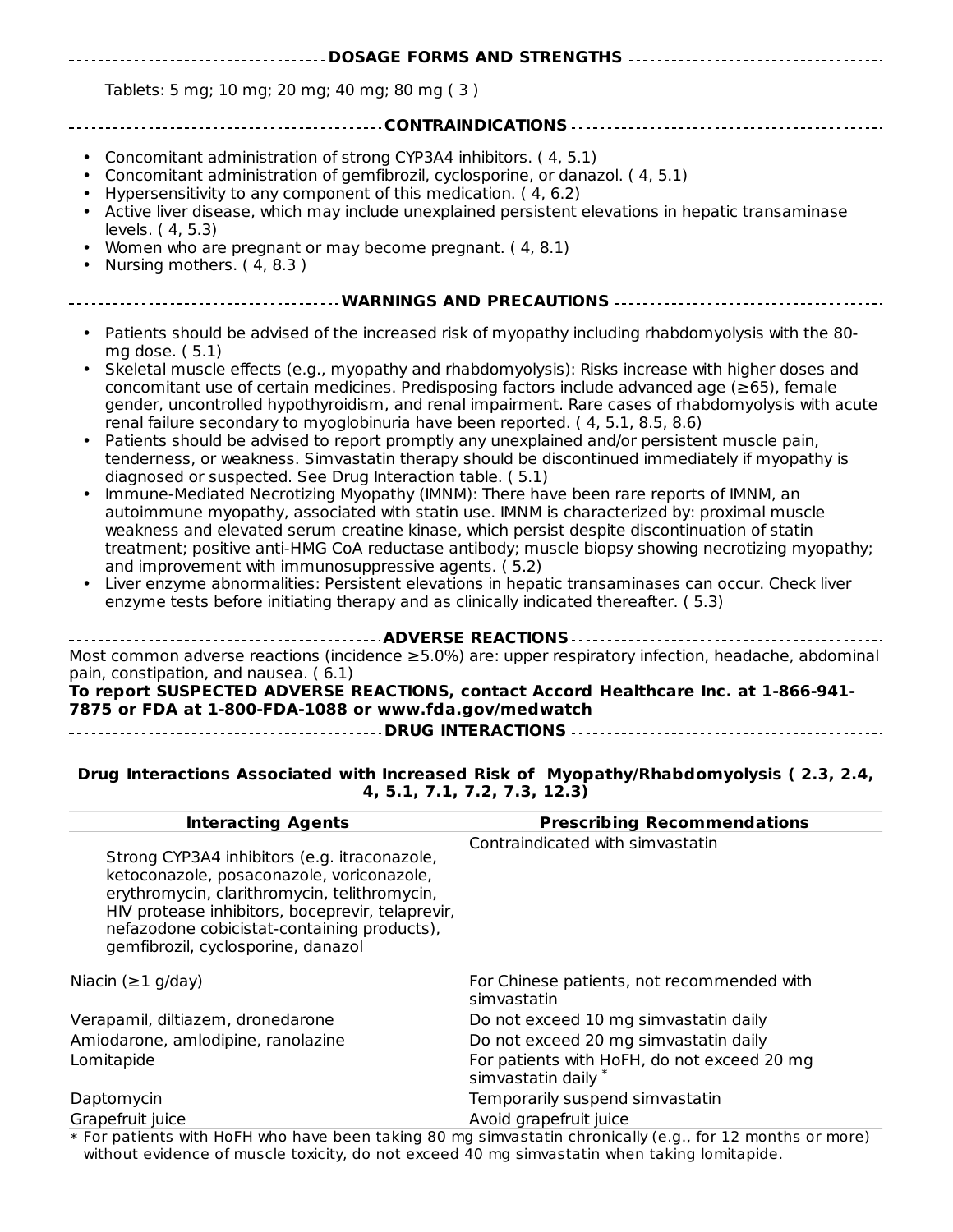#### **USE IN SPECIFIC POPULATIONS**

- Severe renal impairment: patients should be started at 5 mg/day and be closely monitored. ( 2.6, 8.6)
- Chinese patients: May be at higher risk of myopathy; monitor appropriately. ( 5.1, 8.8)

#### **See 17 for PATIENT COUNSELING INFORMATION.**

#### **Revised: 9/2021**

#### **FULL PRESCRIBING INFORMATION: CONTENTS\* 1. INDICATIONS AND USAGE**

- 1.1 Reductions in Risk of CHD Mortality and Cardiovascular Events
- 1.2 Hyperlipidemia
- 1.3 Adolescent Patients with Heterozygous Familial Hypercholesterolemia (HeFH)
- 1.4 Limitations of Use

#### **2. DOSAGE AND ADMINISTRATION**

- 2.1 Recommended Dosing
- 2.2 Restricted Dosing for 80 mg
- 2.3 Coadministration with Other Drugs
- 2.4 Patients with Homozygous Familial Hypercholesterolemia
- 2.5 Adolescents (10 to 17 years of age) with Heterozygous Familial Hypercholesterolemia
- 2.6 Patients with Renal Impairment

### **3. DOSAGE FORMS AND STRENGTHS**

#### **4. CONTRAINDICATIONS**

#### **5. WARNINGS AND PRECAUTIONS**

- 5.1 Myopathy/Rhabdomyolysis
- 5.2 Immune-Mediated Necrotizing Myopathy
- 5.3 Liver Dysfunction
- 5.4 Endocrine Function

#### **6. ADVERSE REACTIONS**

- 6.1 Clinical Trials Experience
- 6.2 Postmarketing Experience

#### **7. DRUG INTERACTIONS**

- 7.1 Strong CYP3A4 Inhibitors, Cyclosporine, or Danazol
- 7.2 Lipid-Lowering Drugs That Can Cause Myopathy When Given Alone
- 7.3 Amiodarone, Dronedarone, Ranolazine, or Calcium Channel Blockers
- 7.4 Niacin
- 7.5 Digoxin
- 7.6 Coumarin Anticoagulants
- 7.7 Colchicine
- 7.8 Daptomycin

#### **8. USE IN SPECIFIC POPULATIONS**

- 8.1 Pregnancy
- 8.3 Nursing Mothers
- 8.4 Pediatric Use
- 8.5 Geriatric Use
- 8.6 Renal Impairment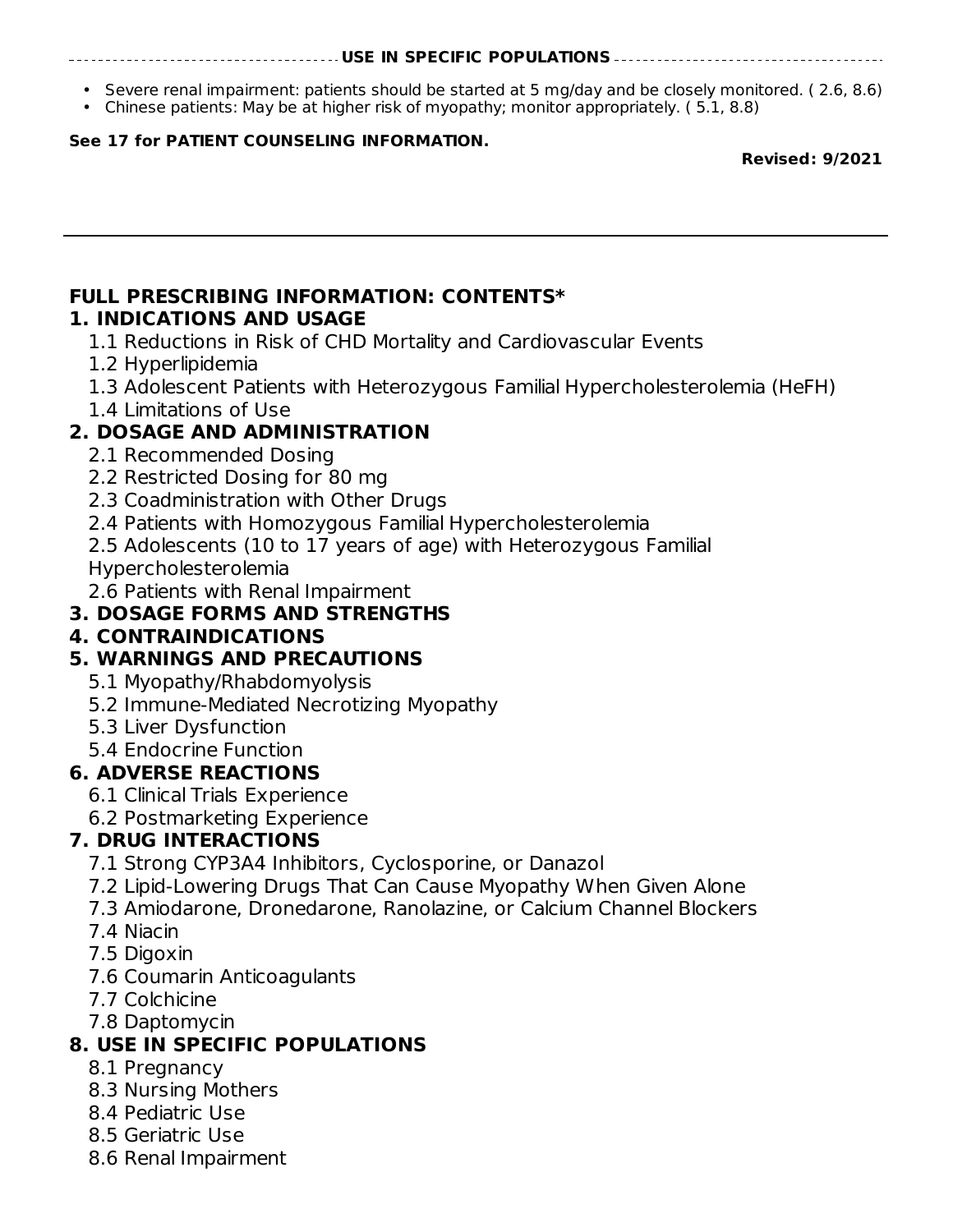- 8.7 Hepatic Impairment
- 8.8 Chinese Patients
- **10. OVERDOSAGE**

#### **11. DESCRIPTION**

### **12. CLINICAL PHARMACOLOGY**

- 12.1 Mechanism of Action
- 12.2 Pharmacodynamics
- 12.3 Pharmacokinetics

# **13. NONCLINICAL TOXICOLOGY**

- 13.1 Carcinogenesis, Mutagenesis, Impairment of Fertility
- 13.2 Animal Toxicology and/or Pharmacology

### **14. CLINICAL STUDIES**

- 14.1 Clinical Studies in Adults
- 14.2 Clinical Studies in Adolescents

### **16. HOW SUPPLIED/STORAGE AND HANDLING**

# **17. PATIENT COUNSELING INFORMATION**

- 17.1 Muscle Pain
- 17.2 Liver Enzymes
- 17.3 Pregnancy
- 17.4 Breastfeeding
- \* Sections or subsections omitted from the full prescribing information are not listed.

# **FULL PRESCRIBING INFORMATION**

# **1. INDICATIONS AND USAGE**

Therapy with lipid-altering agents should be only one component of multiple risk factor intervention in individuals at significantly increased risk for atherosclerotic vascular disease due to hypercholesterolemia. Drug therapy is indicated as an adjunct to diet when the response to a diet restricted in saturated fat and cholesterol and other nonpharmacologic measures alone has been inadequate. In patients with coronary heart disease (CHD) or at high risk of CHD, simvastatin tablets can be started simultaneously with diet.

# **1.1 Reductions in Risk of CHD Mortality and Cardiovascular Events**

In patients at high risk of coronary events because of existing coronary heart disease, diabetes, peripheral vessel disease, history of stroke or other cerebrovascular disease, simvastatin tablets are indicated to:

- Reduce the risk of total mortality by reducing CHD deaths.
- Reduce the risk of non-fatal myocardial infarction and stroke.
- Reduce the need for coronary and non-coronary revascularization procedures.

# **1.2 Hyperlipidemia**

Simvastatin tablets are indicated to: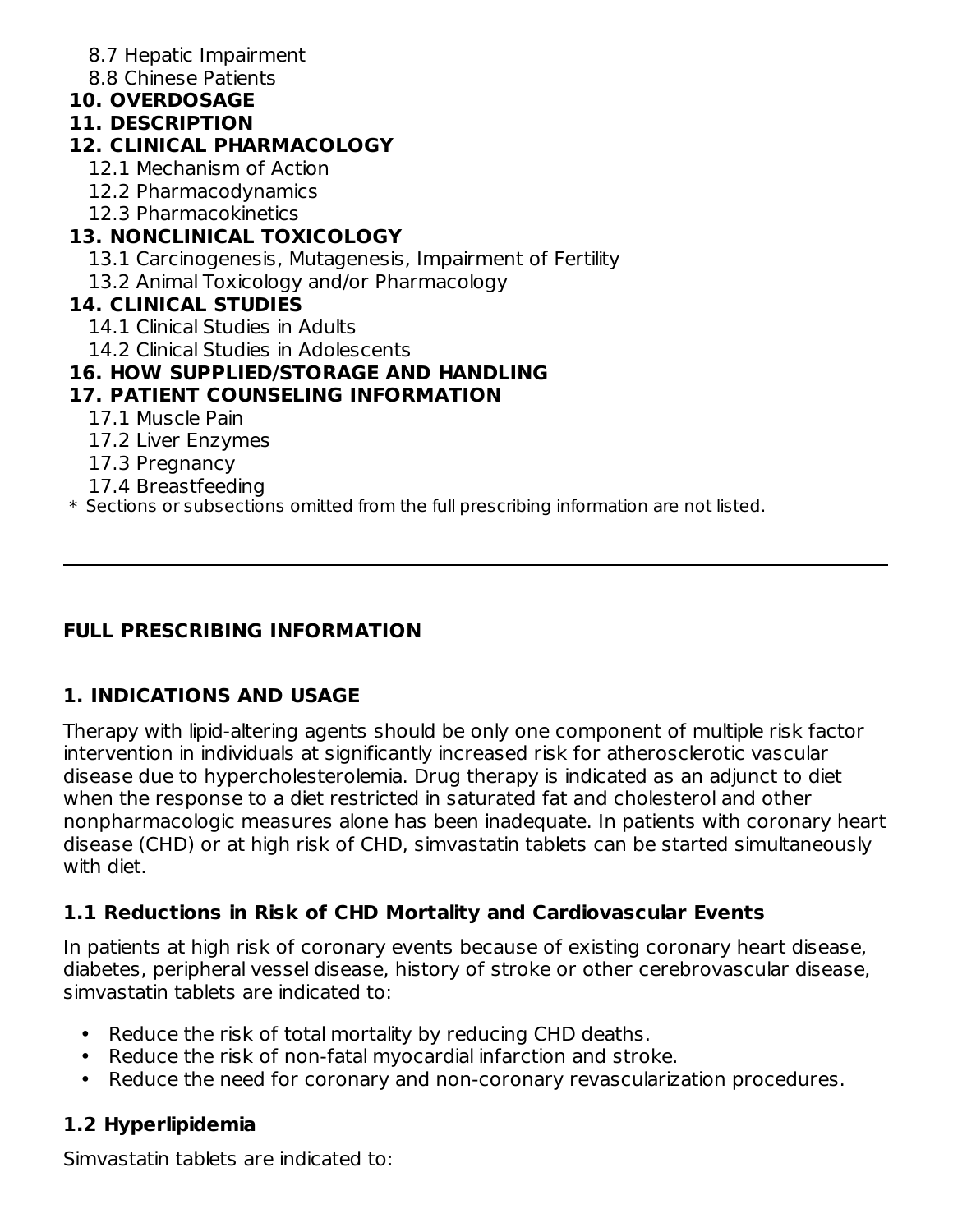- Reduce elevated total cholesterol (total-C), low-density lipoprotein cholesterol (LDL-C), apolipoprotein B (Apo B), and triglycerides (TG), and to increase high-density lipoprotein cholesterol (HDL-C) in patients with primary hyperlipidemia (Fredrickson type IIa, heterozygous familial and nonfamilial) or mixed dyslipidemia (Fredrickson type IIb).
- Reduce elevated TG in patients with hypertriglyceridemia (Fredrickson type IV hyperlipidemia).
- Reduce elevated TG and VLDL-C in patients with primary dysbetalipoproteinemia (Fredrickson type III hyperlipidemia).
- Reduce total-C and LDL-C in patients with homozygous familial hypercholesterolemia (HoFH) as an adjunct to other lipid-lowering treatments (e.g., LDL apheresis) or if such treatments are unavailable.

#### **1.3 Adolescent Patients with Heterozygous Familial Hypercholesterolemia (HeFH)**

Simvastatin tablets are indicated as an adjunct to diet to reduce total-C, LDL-C, and Apo B levels in adolescent boys and girls who are at least one year post-menarche, 10 to 17 years of age, with HeFH, if after an adequate trial of diet therapy the following findings are present:

- 1. LDL cholesterol remains ≥190 mg/dL; or
- 2. LDL cholesterol remains ≥160 mg/dL and
- There is a positive family history of premature cardiovascular disease (CVD) or
- Two or more other CVD risk factors are present in the adolescent patient.

The minimum goal of treatment in pediatric and adolescent patients is to achieve a mean LDL-C <130 mg/dL. The optimal age at which to initiate lipid-lowering therapy to decrease the risk of symptomatic adulthood CAD has not been determined.

# **1.4 Limitations of Use**

Simvastatin tablets have not been studied in conditions where the major abnormality is elevation of chylomicrons (i.e., hyperlipidemia Fredrickson types I and V).

# **2. DOSAGE AND ADMINISTRATION**

# **2.1 Recommended Dosing**

The usual dosage range is 5 to 40 mg/day. In patients with CHD or at high risk of CHD, simvastatin tablets can be started simultaneously with diet. The recommended usual starting dose is 10 or 20 mg once a day in the evening. For patients at high risk for a CHD event due to existing CHD, diabetes, peripheral vessel disease, history of stroke or other cerebrovascular disease, the recommended starting dose is 40 mg/day. Lipid determinations should be performed after 4 weeks of therapy and periodically thereafter.

# **2.2 Restricted Dosing for 80 mg**

Due to the increased risk of myopathy, including rhabdomyolysis, particularly during the first year of treatment, use of the 80-mg dose of simvastatin tablets should be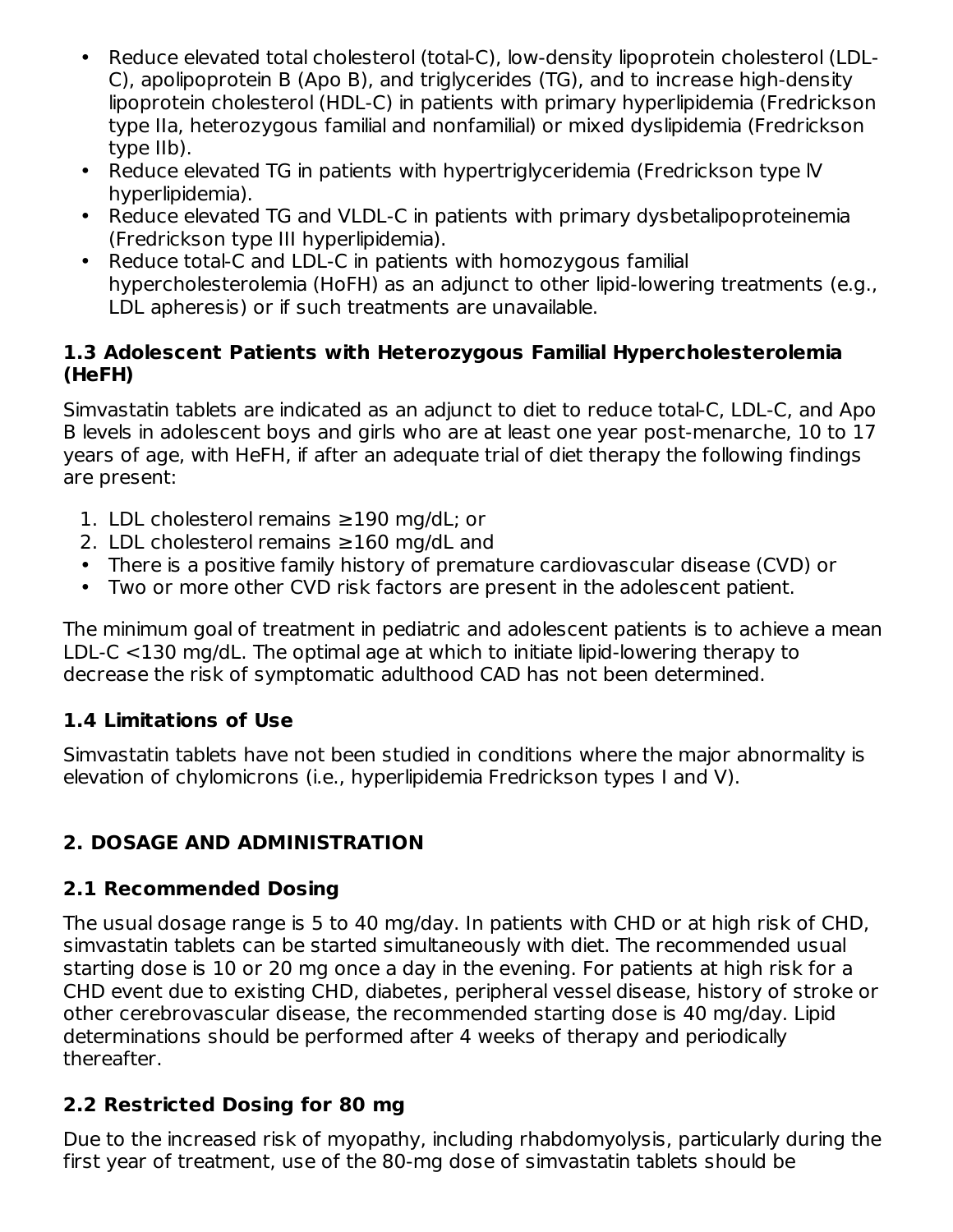restricted to patients who have been taking simvastatin 80 mg chronically (e.g., for 12 months or more) without evidence of muscle toxicity. [see Warnings and Precautions (5.1)]

Patients who are currently tolerating the 80-mg dose of simvastatin tablets who need to be initiated on an interacting drug that is contraindicated or is associated with a dose cap for simvastatin should be switched to an alternative statin with less potential for the drug-drug interaction.

Due to the increased risk of myopathy, including rhabdomyolysis, associated with the 80-mg dose of simvastatin tablets, patients unable to achieve their LDL-C goal utilizing the 40-mg dose of simvastatin tablets should not be titrated to the 80-mg dose, but should be placed on alternative LDL-C-lowering treatment(s) that provides greater LDL-C lowering.

### **2.3 Coadministration with Other Drugs**

Patients taking Verapamil, Diltiazem, or Dronedarone

• The dose of simvastatin tablets should not exceed 10 mg/day [see Warnings and Precautions (5.1), Drug Interactions (7.3), and Clinical Pharmacology (12.3)]. .

#### Patients taking Amiodarone, Amlodipine or Ranolazine

• The dose of simvastatin tablets should not exceed 20 mg/day [see Warnings and Precautions (5.1), Drug Interactions (7.3), and Clinical Pharmacology (12.3)].

#### **2.4 Patients with Homozygous Familial Hypercholesterolemia**

The recommended dosage is 40 mg/day in the evening [see Dosage and Administration, Restricted Dosing for 80 mg (2.2)] . Simvastatin tablets should be used as an adjunct to other lipid-lowering treatments (e.g., LDL apheresis) in these patients or if such treatments are unavailable.

Simvastatin exposure is approximately doubled with concomitant use of lomitapide; therefore, the dose of simvastatin tablets should be reduced by 50% if initiating lomitapide. Simvastatin tablets dosage should not exceed 20 mg/day (or 40 mg/day for patients who have previously taken simvastatin tablets 80 mg/day chronically, e.g., for 12 months or more, without evidence of muscle toxicity) while taking lomitapide.

#### **2.5 Adolescents (10 to 17 years of age) with Heterozygous Familial Hypercholesterolemia**

The recommended usual starting dose is 10 mg once a day in the evening. The recommended dosing range is 10 to 40 mg/day; the maximum recommended dose is 40 mg/day. Doses should be individualized according to the recommended goal of therapy [see NCEP Pediatric Panel Guidelines  $^1$  and *Clinical Studies (14.2)*]. Adjustments should be made at intervals of 4 weeks or more.

#### **2.6 Patients with Renal Impairment**

<sup>1</sup> National Cholesterol Education Program (NCEP): Highlights of the Report of the Expert Panel on Blood Cholesterol Levels in Children and Adolescents. Pediatrics 89(3):495-501. 1992.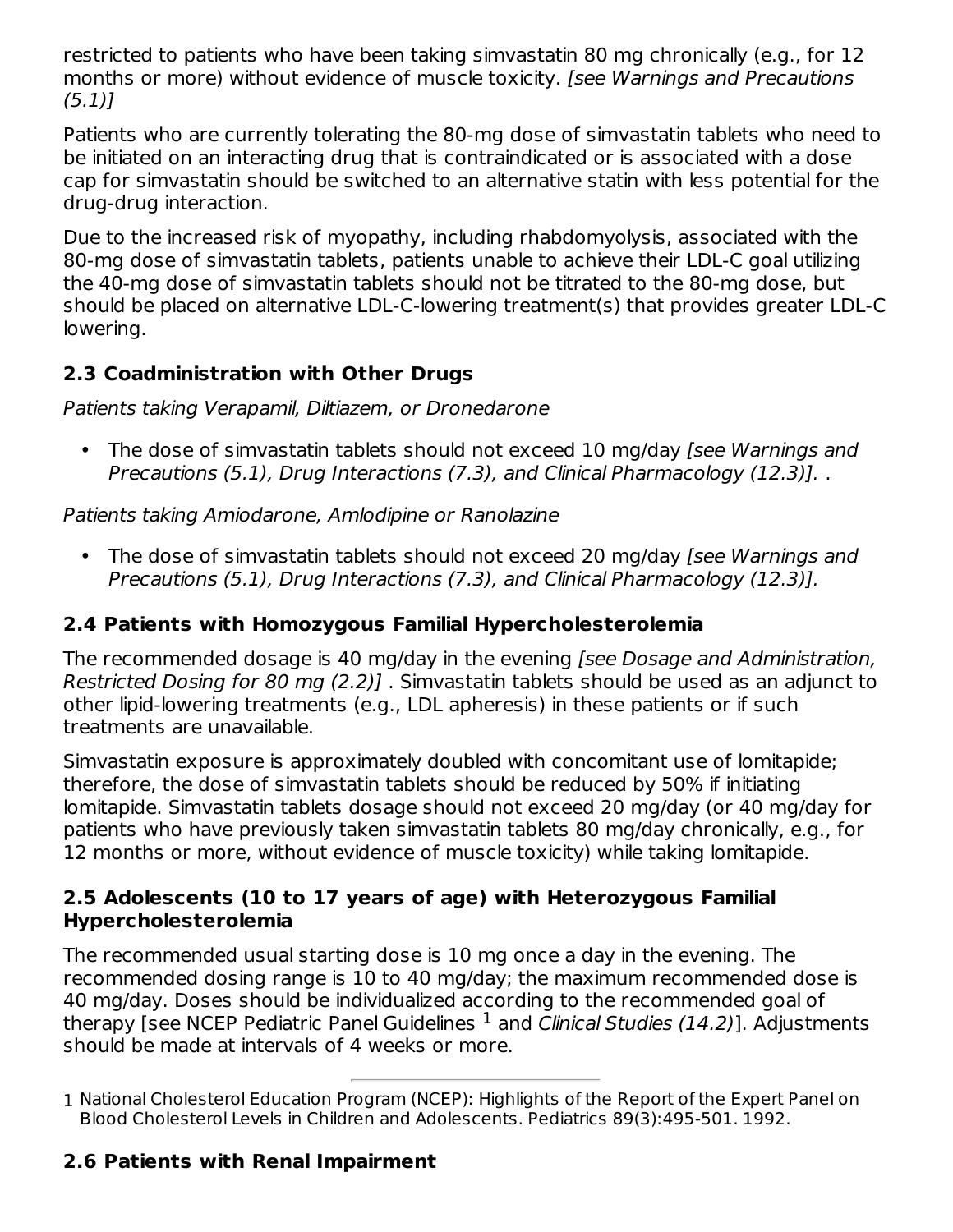Because simvastatin tablets do not undergo significant renal excretion, modification of dosage should not be necessary in patients with mild to moderate renal impairment. However, caution should be exercised when simvastatin tablets are administered to patients with severe renal impairment; such patients should be started at 5 mg/day and be closely monitored [see Warnings and Precautions (5.1) and Clinical Pharmacology (12.3) ].

### **3. DOSAGE FORMS AND STRENGTHS**

- Simvastatin tablets 5 mg are brick red colored, round shaped, biconvex, film coated tablet debossed "SI" on one side and plain on other side.
- Simvastatin tablets 10 mg are brick red colored,oval shaped, biconvex,film-coated tablets, debossed "S 4" on one side and plain on the other side
- Simvastatin tablets 20 mg are brick red colored,oval shaped, biconvex,film-coated tablets, debossed "S 5" on one side and plain on the other side.
- Simvastatin tablets 40 mg are brick red colored,oval shaped, biconvex,film-coated tablets,debossed "S 6" on one side and plain on the other side
- Simvastatin tablets 80 mg are brick red colored, capsule-shaped, biconvex, filmcoated tablets, debossed with "SMV" on one side and "80" on the other side

### **4. CONTRAINDICATIONS**

Simvastatin tablets are contraindicated in the following conditions:

- Concomitant administration of strong CYP3A4 inhibitors (e.g., itraconazole, ketoconazole, posaconazole, voriconazole, HIV protease inhibitors, boceprevir, telaprevir, erythromycin, clarithromycin, telithromycin, nefazodone, and cobicistatcontaining products) [see Warnings and Precautions (5.1)] .
- Concomitant administration of gemfibrozil, cyclosporine, or danazol [see Warnings] and Precautions (5.1)] .
- Hypersensitivity to any component of this medication [see Adverse Reactions (6.2)]
- Active liver disease, which may include unexplained persistent elevations in hepatic . transaminase levels [see Warnings and Precautions (5.3)] .
- Women who are pregnant or may become pregnant. Serum cholesterol and triglycerides increase during normal pregnancy, and cholesterol or cholesterol derivatives are essential for fetal development. Because HMG-CoA reductase inhibitors (statins) decrease cholesterol synthesis and possibly the synthesis of other biologically active substances derived from cholesterol, simvastatin tablets may cause fetal harm when administered to a pregnant woman. Atherosclerosis is a chronic process and the discontinuation of lipid-lowering drugs during pregnancy should have little impact on the outcome of long-term therapy of primary hypercholesterolemia. There are no adequate and well-controlled studies of use with simvastatin tablets during pregnancy; however, in rare reports congenital anomalies were observed following intrauterine exposure to statins. In rat and rabbit animal reproduction studies, simvastatin revealed no evidence of teratogenicity. **Simvastatin tablets should be administered to women of childbearing age only when such patients are highly unlikely to conceive.** If the patient becomes pregnant while taking this drug, simvastatin tablets should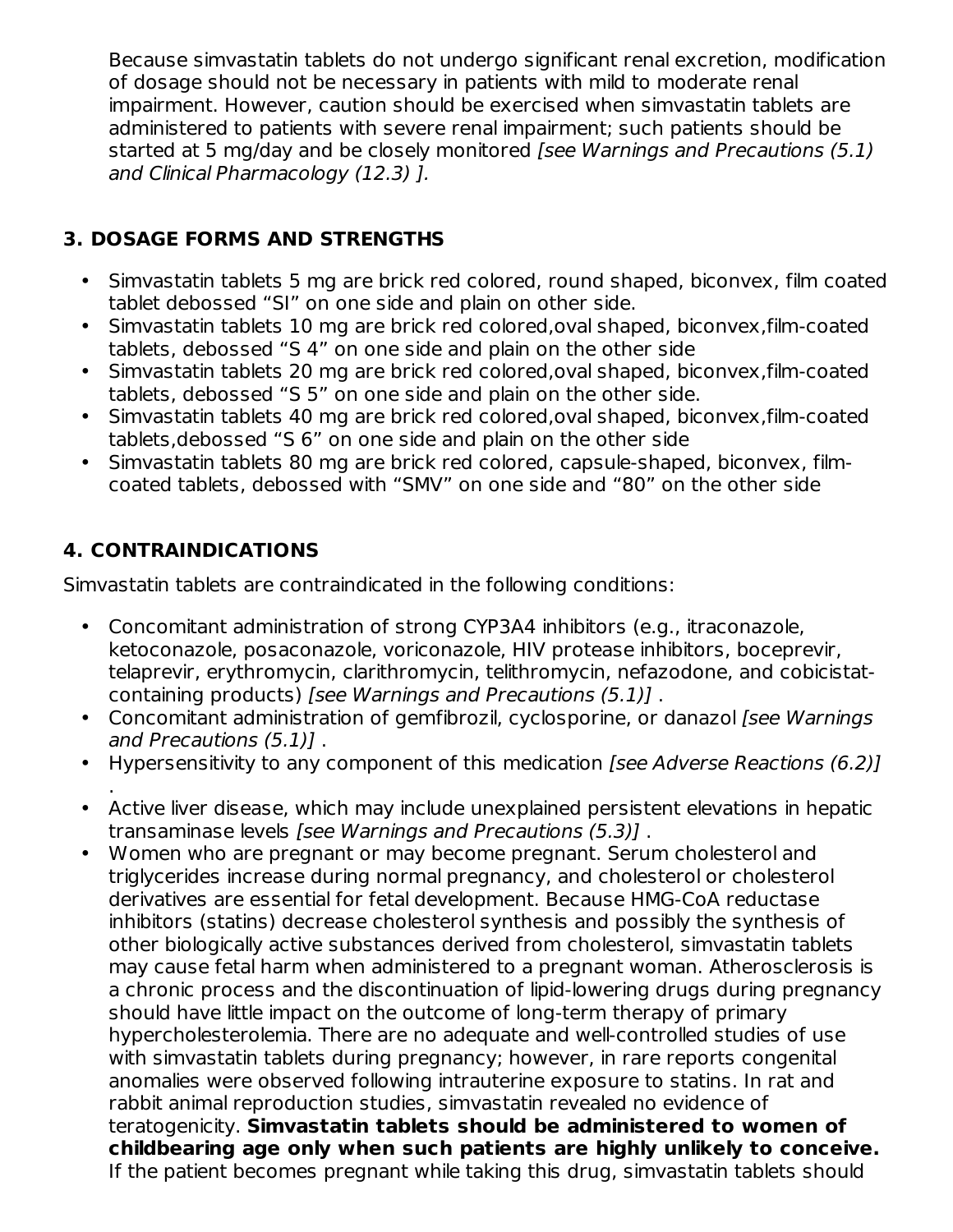be discontinued immediately and the patient should be apprised of the potential hazard to the fetus [see Use in Specific Populations (8.1)].

• Nursing mothers. It is not known whether simvastatin is excreted into human milk; however, a small amount of another drug in this class does pass into breast milk. Because statins have the potential for serious adverse reactions in nursing infants, women who require treatment with simvastatin tablets should not breastfeed their infants [see Use in Specific Populations (8.3)] .

#### **5. WARNINGS AND PRECAUTIONS**

#### **5.1 Myopathy/Rhabdomyolysis**

Simvastatin occasionally causes myopathy manifested as muscle pain, tenderness or weakness with creatine kinase (CK) above ten times the upper limit of normal (ULN). Myopathy sometimes takes the form of rhabdomyolysis with or without acute renal failure secondary to myoglobinuria, and rare fatalities have occurred. The risk of myopathy is increased by elevated plasma levels of simvastatin and simvastatin acid. Predisposing factors for myopathy include advanced age (≥65 years), female gender, uncontrolled hypothyroidism, and renal impairment. Chinese patients may be at increased risk for myopathy Simvastatin occasionally causes myopathy manifested as muscle pain, tenderness or weakness with creatine kinase (CK) above ten times the upper limit of normal (ULN). Myopathy sometimes takes the form of rhabdomyolysis with or without acute renal failure secondary to myoglobinuria, and rare fatalities have occurred. The risk of myopathy is increased by elevated plasma levels of simvastatin and simvastatin acid. Predisposing factors for myopathy include advanced age (≥65 years), female gender, uncontrolled hypothyroidism, and renal impairment. Chinese patients may be at increased risk for myopathy *[See Use in Specific Populations (8.8)]* 

In a clinical trial database in which 41,413 patients were treated with simvastatin, 24,747 (approximately 60%) of whom were enrolled in studies with a median followup of at least 4 years, the incidence of myopathy was approximately 0.03% and 0.08% at 20 and 40 mg/day, respectively. The incidence of myopathy with 80 mg (0.61%) was disproportionately higher than that observed at the lower doses. In these trials, patients were carefully monitored and some interacting medicinal products were excluded **The risk of myopathy, including rhabdomyolysis, is dose related.** In a clinical trial database in which 41,413 patients were treated with simvastatin, 24,747 (approximately 60%) of whom were enrolled in studies with a median follow-up of at least 4 years, the incidence of myopathy was approximately 0.03% and 0.08% at 20 and 40 mg/day, respectively. The incidence of myopathy with 80 mg (0.61%) was disproportionately higher than that observed at the lower doses. In these trials, patients were carefully monitored and some interacting medicinal products were excluded

In a clinical trial in which 12,064 patients with a history of myocardial infarction were treated with simvastatin (mean follow-up 6.7 years), the incidence of myopathy (defined as unexplained muscle weakness or pain with a serum creatine kinase [CK] >10 times upper limit of normal [ULN]) in patients on 80 mg/day was approximately 0.9% compared with 0.02% for patients on 20 mg/day. The incidence of rhabdomyolysis (defined as myopathy with a CK >40 times ULN) in patients on 80 mg/day was approximately 0.4% compared with 0% for patients on 20 mg/day. The incidence of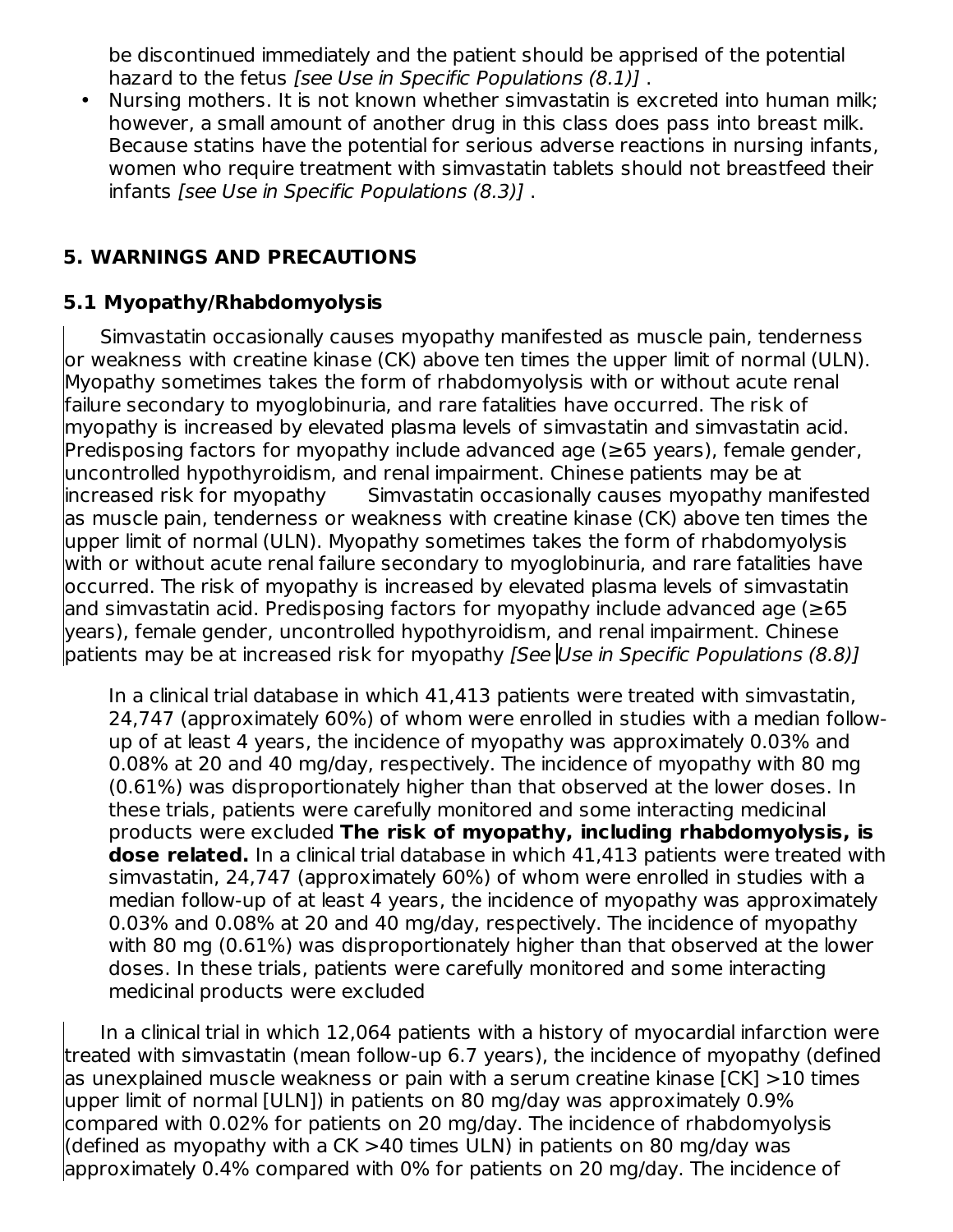myopathy, including rhabdomyolysis, was highest during the first year and then notably decreased during the subsequent years of treatment. In this trial, patients were carefully monitored and some interacting medicinal products were excluded.In a clinical trial in which 12,064 patients with a history of myocardial infarction were treated with simvastatin (mean follow-up 6.7 years), the incidence of myopathy (defined as unexplained muscle weakness or pain with a serum creatine kinase [CK] >10 times upper limit of normal [ULN]) in patients on 80 mg/day was approximately 0.9% compared with 0.02% for patients on 20 mg/day. The incidence of rhabdomyolysis (defined as myopathy with a CK >40 times ULN) in patients on 80 mg/day was approximately 0.4% compared with 0% for patients on 20 mg/day. The incidence of myopathy, including rhabdomyolysis, was highest during the first year and then notably decreased during the subsequent years of treatment. In this trial, patients were carefully monitored and some interacting medicinal products were excluded. In a clinical trial in which 12,064 patients with a history of myocardial infarction were treated with simvastatin (mean follow-up 6.7 years), the incidence of myopathy (defined as unexplained muscle weakness or pain with a serum creatine kinase [CK] >10 times upper limit of normal [ULN]) in patients on 80 mg/day was approximately 0.9% compared with 0.02% for patients on 20 mg/day. The incidence of rhabdomyolysis (defined as myopathy with a CK  $>40$  times ULN) in patients on 80 mg/day was approximately 0.4% compared with 0% for patients on 20 mg/day. The incidence of myopathy, including rhabdomyolysis, was highest during the first year and then notably decreased during the subsequent years of treatment. In this trial, patients were carefully monitored and some interacting medicinal products were excluded.In a clinical trial in which 12,064 patients with a history of myocardial infarction were treated with simvastatin (mean follow-up 6.7 years), the incidence of myopathy (defined as unexplained muscle weakness or pain with a serum creatine kinase [CK] >10 times upper limit of normal [ULN]) in patients on 80 mg/day was approximately 0.9% compared with 0.02% for patients on 20 mg/day. The incidence of rhabdomyolysis (defined as myopathy with a CK >40 times ULN) in patients on 80 mg/day was approximately 0.4% compared with 0% for patients on 20 mg/day. The incidence of myopathy, including rhabdomyolysis, was highest during the first year and then notably decreased during the subsequent years of treatment. In this trial, patients were carefully monitored and some interacting medicinal products were excluded.

The risk of myopathy, including rhabdomyolysis, is greater in patients on simvastatin 80 mg compared with other statin therapies with similar or greater LDL-C-lowering efficacy and compared with lower doses of simvastatin. Therefore, the 80-mg dose of simvastatin should be used only in patients who have been taking simvastatin 80 mg chronically (e.g., for 12 months or more) without evidence of muscle toxicity. If, however, a patient who is currently tolerating the 80-mg dose of simvastatin needs to be initiated on an interacting drug that is contraindicated or is associated with a dose cap for simvastatin, that patient should be switched to an alternative statin with less potential for the drug-drug interaction. Patients should be advised of the increased risk of myopathy, including rhabdomyolysis, and to report promptly any unexplained muscle pain, tenderness or weakness. If symptoms occur, treatment should be discontinued immediately. The risk of myopathy, including rhabdomyolysis, is greater in patients on simvastatin 80 mg compared with other statin therapies with similar or greater LDL-Clowering efficacy and compared with lower doses of simvastatin. Therefore, the 80-mg dose of simvastatin should be used only in patients who have been taking simvastatin 80 mg chronically (e.g., for 12 months or more) without evidence of muscle toxicity . If, however, a patient who is currently tolerating the 80-mg dose of simvastatin needs to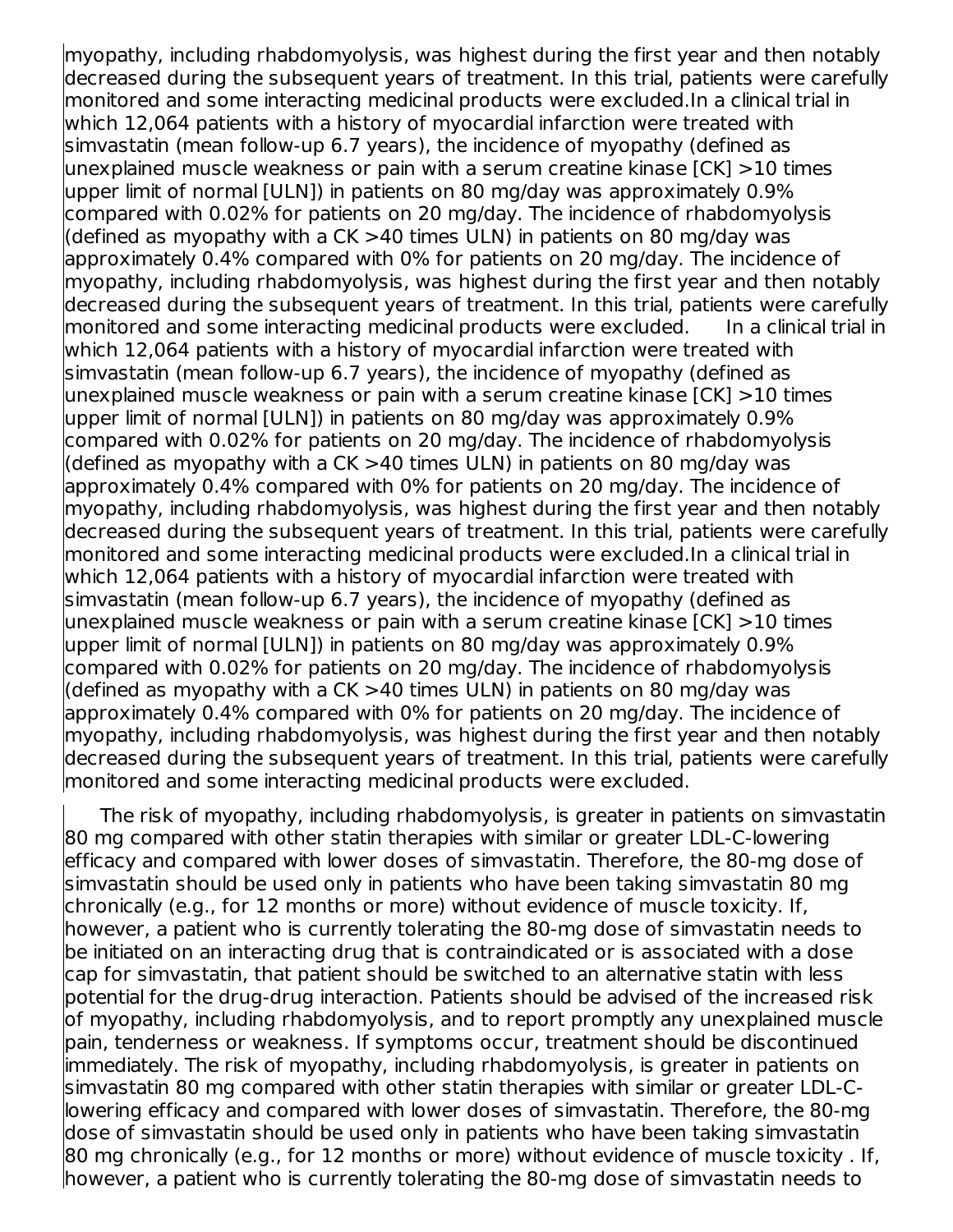however, a patient who is currently tolerating the 80-mg dose of simvastatin needs to be initiated on an interacting drug that is contraindicated or is associated with a dose cap for simvastatin, that patient should be switched to an alternative statin with less potential for the drug-drug interaction. Patients should be advised of the increased risk of myopathy, including rhabdomyolysis, and to report promptly any unexplained muscle pain, tenderness or weakness. If symptoms occur, treatment should be discontinued immediately . The risk of myopathy, including rhabdomyolysis, is greater in patients on simvastatin 80 mg compared with other statin therapies with similar or greater LDL-C-lowering efficacy and compared with lower doses of simvastatin. Therefore, the 80 mg dose of simvastatin should be used only in patients who have been taking simvastatin 80 mg chronically (e.g., for 12 months or more) without evidence of muscle toxicity. If, however, a patient who is currently tolerating the 80-mg dose of simvastatin needs to be initiated on an interacting drug that is contraindicated or is associated with a dose cap for simvastatin, that patient should be switched to an alternative statin with less potential for the drug-drug interaction. Patients should be advised of the increased risk of myopathy, including rhabdomyolysis, and to report promptly any unexplained muscle pain, tenderness or weakness. If symptoms occur, treatment should be discontinued immediately. The risk of myopathy, including rhabdomyolysis, is greater in patients on simvastatin 80 mg compared with other statin therapies with similar or greater LDL-C-lowering efficacy and compared with lower doses of simvastatin. Therefore, the 80-mg dose of simvastatin should be used only in patients who have been taking simvastatin 80 mg chronically (e.g., for 12 months or more) without evidence of muscle toxicity [See Dosage and Administration, Restricted Dosing for 80  $mg(2.2)$ ]. If, however, a patient who is currently tolerating the 80-mg dose of simvastatin needs to be initiated on an interacting drug that is contraindicated or is associated with a dose cap for simvastatin, that patient should be switched to an alternative statin with less potential for the drug-drug interaction. Patients should be advised of the increased risk of myopathy, including rhabdomyolysis, and to report promptly any unexplained muscle pain, tenderness or weakness. If symptoms occur, treatment should be discontinued immediately [See Warnings and Precautions (5.2)] .

There have been rare reports of immune-mediated necrotizing myopathy (IMNM), an autoimmune myopathy, associated with statin use. IMNM is characterized by: proximal muscle weakness and elevated serum creatine kinase, which persist despite discontinuation of statin treatment; muscle biopsy showing necrotizing myopathy without significant inflammation; improvement with immunosuppressive agents.There have been rare reports of immune-mediated necrotizing myopathy (IMNM), an autoimmune myopathy, associated with statin use. IMNM is characterized by: proximal muscle weakness and elevated serum creatine kinase, which persist despite discontinuation of statin treatment; muscle biopsy showing necrotizing myopathy without significant inflammation; improvement with immunosuppressive agents. There have been rare reports of immune-mediated necrotizing myopathy (IMNM), an autoimmune myopathy, associated with statin use. IMNM is characterized by: proximal muscle weakness and elevated serum creatine kinase, which persist despite discontinuation of statin treatment; muscle biopsy showing necrotizing myopathy without significant inflammation; improvement with immunosuppressive agents.There have been rare reports of immune-mediated necrotizing myopathy (IMNM), an autoimmune myopathy, associated with statin use. IMNM is characterized by: proximal muscle weakness and elevated serum creatine kinase, which persist despite discontinuation of statin treatment; muscle biopsy showing necrotizing myopathy without significant inflammation; improvement with immunosuppressive agents.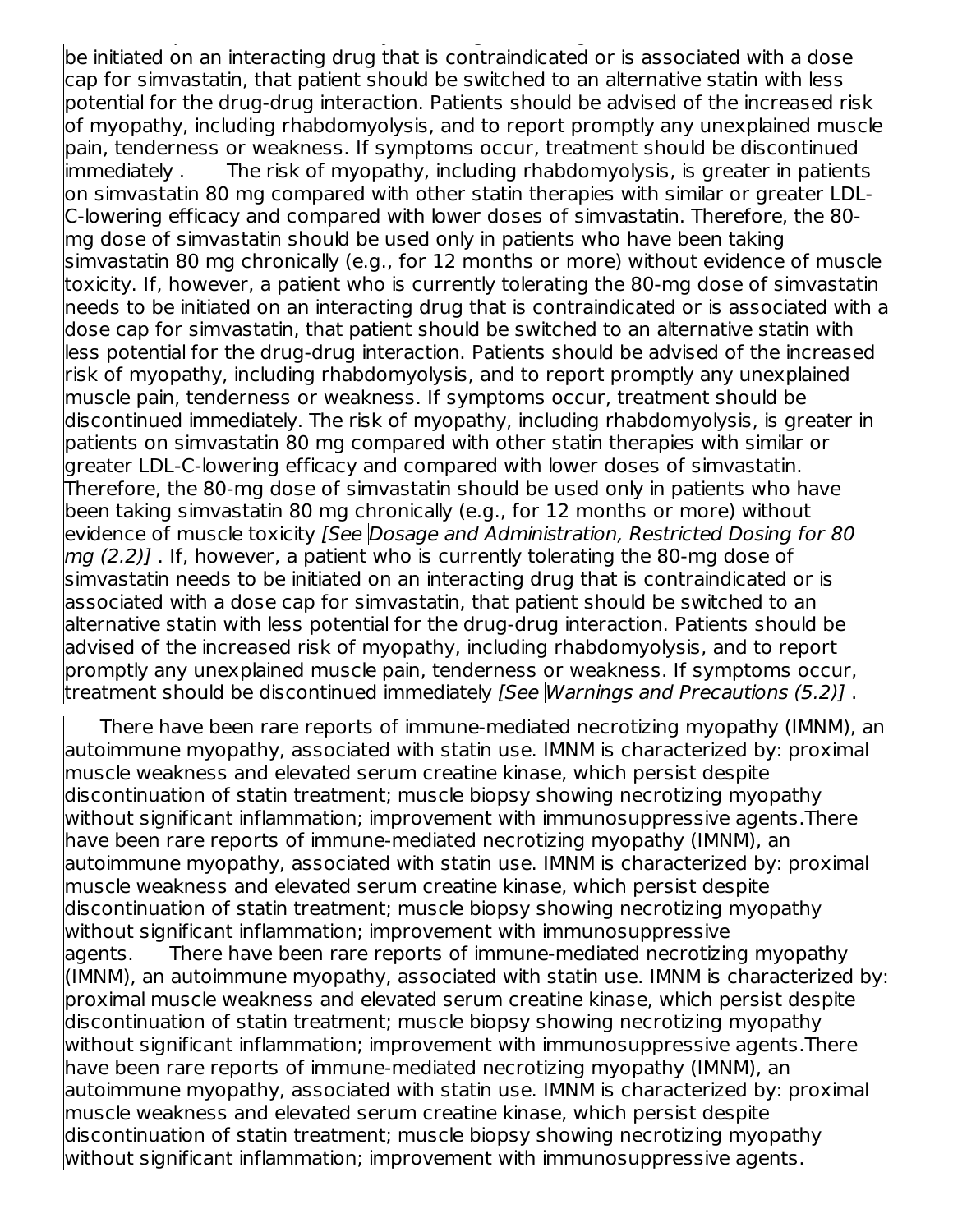In most cases, muscle symptoms and CK increases resolved when treatment was promptly discontinued. Periodic CK determinations may be considered in patients starting therapy with simvastatin or whose dose is being increased, but there is no assurance that such monitoring will prevent myopathy. In most cases, muscle symptoms and CK increases resolved when treatment was promptly discontinued. Periodic CK determinations may be considered in patients starting therapy with simvastatin or whose dose is being increased, but there is no assurance that such monitoring will prevent myopathy. In most cases, muscle symptoms and CK increases resolved when treatment was promptly discontinued. Periodic CK determinations may be considered in patients starting therapy with simvastatin or whose dose is being increased, but there is no assurance that such monitoring will prevent myopathy. **All patients starting therapy with simvastatin, or whose dose of simvastatin is being increased, should be advised of the risk of myopathy, including rhabdomyolysis, and told to report promptly any unexplained muscle pain, tenderness or weakness particularly if accompanied by malaise or fever or if muscle signs and symptoms persist after discontinuing simvastatin. Simvastatin therapy should be discontinued immediately if myopathy is diagnosed or suspected.** In most cases, muscle symptoms and CK increases resolved when treatment was promptly discontinued. Periodic CK determinations may be considered in patients starting therapy with simvastatin or whose dose is being increased, but there is no assurance that such monitoring will prevent myopathy.

Many of the patients who have developed rhabdomyolysis on therapy with simvastatin have had complicated medical histories, including renal insufficiency usually as a consequence of long-standing diabetes mellitus. Such patients merit closer monitoring. Simvastatin therapy should be discontinued if markedly elevated CPK levels occur or myopathy is diagnosed or suspected. Simvastatin therapy should also be temporarily withheld in any patient experiencing an acute or serious condition predisposing to the development of renal failure secondary to rhabdomyolysis, e.g., sepsis; hypotension; major surgery; trauma; severe metabolic, endocrine, or electrolyte disorders; or uncontrolled epilepsy.Many of the patients who have developed rhabdomyolysis on therapy with simvastatin have had complicated medical histories, including renal insufficiency usually as a consequence of long-standing diabetes mellitus. Such patients merit closer monitoring. Simvastatin therapy should be discontinued if markedly elevated CPK levels occur or myopathy is diagnosed or suspected. Simvastatin therapy should also be temporarily withheld in any patient experiencing an acute or serious condition predisposing to the development of renal failure secondary to rhabdomyolysis, e.g., sepsis; hypotension; major surgery; trauma; severe metabolic, endocrine, or electrolyte disorders; or uncontrolled epilepsy. Many of the patients who have developed rhabdomyolysis on therapy with simvastatin have had complicated medical histories, including renal insufficiency usually as a consequence of long-standing diabetes mellitus. Such patients merit closer monitoring. Simvastatin therapy should be discontinued if markedly elevated CPK levels occur or myopathy is diagnosed or suspected. Simvastatin therapy should also be temporarily withheld in any patient experiencing an acute or serious condition predisposing to the development of renal failure secondary to rhabdomyolysis, e.g., sepsis; hypotension; major surgery; trauma; severe metabolic, endocrine, or electrolyte disorders; or uncontrolled epilepsy.Many of the patients who have developed rhabdomyolysis on therapy with simvastatin have had complicated medical histories, including renal insufficiency usually as a consequence of long-standing diabetes mellitus. Such patients merit closer monitoring. Simvastatin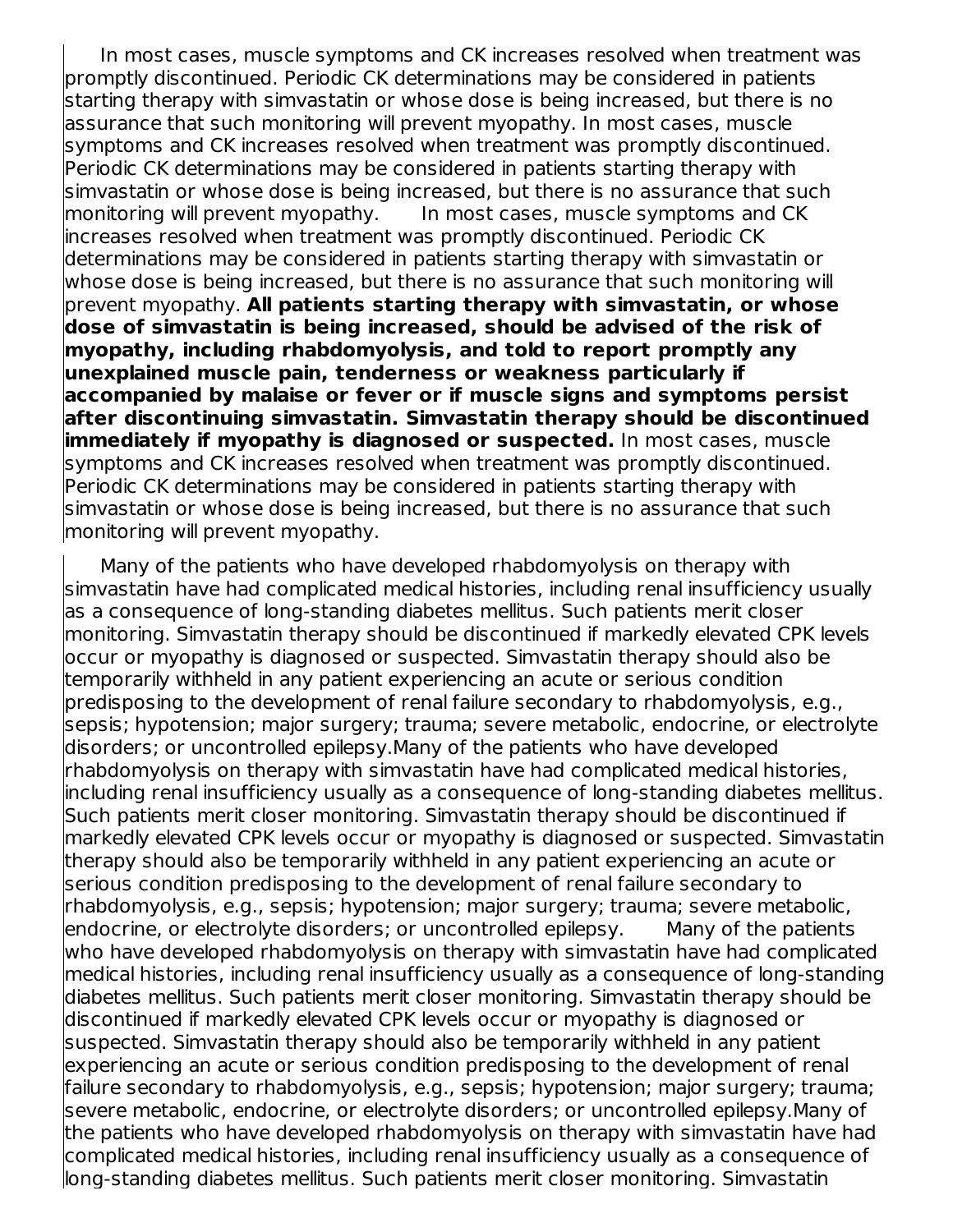long-standing diabetes mellitus. Such patients merit closer monitoring. Simvastatin therapy should be discontinued if markedly elevated CPK levels occur or myopathy is diagnosed or suspected. Simvastatin therapy should also be temporarily withheld in any patient experiencing an acute or serious condition predisposing to the development of renal failure secondary to rhabdomyolysis, e.g., sepsis; hypotension; major surgery; trauma; severe metabolic, endocrine, or electrolyte disorders; or uncontrolled epilepsy.

#### Drug Interactions

The risk of myopathy and rhabdomyolysis is increased by elevated plasma levels of simvastatin and simvastatin acid. Simvastatin is metabolized by the cytochrome P450 isoform 3A4. Certain drugs which inhibit this metabolic pathway can raise the plasma levels of simvastatin and may increase the risk of myopathy. These include itraconazole, ketoconazole, posaconazole, voriconazole, the macrolide antibiotics erythromycin and clarithromycin, and the ketolide antibiotic telithromycin, HIV protease inhibitors, boceprevir, telaprevir, the antidepressant nefazodone, cobicistat-containing products, or grapefruit juice. Combination of these drugs with simvastatin is contraindicated. If short-term treatment with strong CYP3A4 inhibitors is unavoidable, therapy with simvastatin must be suspended during the course of treatment. The risk of myopathy and rhabdomyolysis is increased by elevated plasma levels of simvastatin and simvastatin acid. Simvastatin is metabolized by the cytochrome P450 isoform 3A4. Certain drugs which inhibit this metabolic pathway can raise the plasma levels of simvastatin and may increase the risk of myopathy. These include itraconazole, ketoconazole, posaconazole, voriconazole, the macrolide antibiotics erythromycin and clarithromycin, and the ketolide antibiotic telithromycin, HIV protease inhibitors, boceprevir, telaprevir, the antidepressant nefazodone, cobicistat-containing products, or grapefruit juice Combination of these drugs with simvastatin is contraindicated. If short-term treatment with strong CYP3A4 inhibitors is unavoidable, therapy with simvastatin must be suspended during the course of treatment . The risk of myopathy and rhabdomyolysis is increased by elevated plasma levels of simvastatin and simvastatin acid. Simvastatin is metabolized by the cytochrome P450 isoform 3A4. Certain drugs which inhibit this metabolic pathway can raise the plasma levels of simvastatin and may increase the risk of myopathy. These include itraconazole, ketoconazole, posaconazole, voriconazole, the macrolide antibiotics erythromycin and clarithromycin, and the ketolide antibiotic telithromycin, HIV protease inhibitors, boceprevir, telaprevir, the antidepressant nefazodone, cobicistat-containing products, or grapefruit juice. Combination of these drugs with simvastatin is contraindicated. If short-term treatment with strong CYP3A4 inhibitors is unavoidable, therapy with simvastatin must be suspended during the course of treatment. The risk of myopathy and rhabdomyolysis is increased by elevated plasma levels of simvastatin and simvastatin acid. Simvastatin is metabolized by the cytochrome P450 isoform 3A4. Certain drugs which inhibit this metabolic pathway can raise the plasma levels of simvastatin and may increase the risk of myopathy. These include itraconazole, ketoconazole, posaconazole, voriconazole, the macrolide antibiotics erythromycin and clarithromycin, and the ketolide antibiotic telithromycin, HIV protease inhibitors, boceprevir, telaprevir, the antidepressant nefazodone, cobicistat-containing products, or grapefruit juice [See Clinical Pharmacology (12.3).] Combination of these drugs with simvastatin is contraindicated. If short-term treatment with strong CYP3A4 inhibitors is unavoidable, therapy with simvastatin must be suspended during the course of treatment [See Contraindications (4) and Drug Interactions (7.1)] .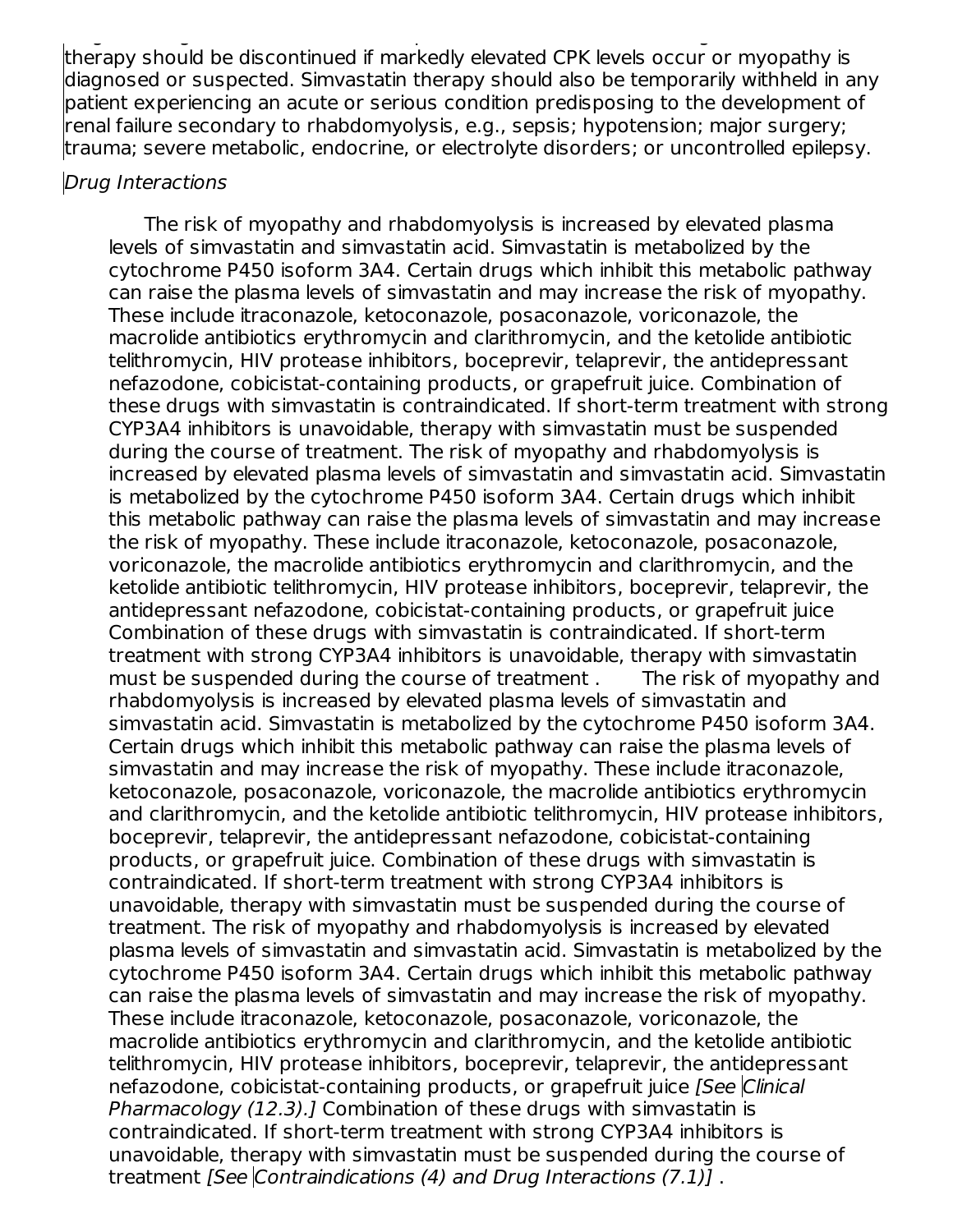The combined use of simvastatin with gemfibrozil, cyclosporine, or danazol is contraindicated. The combined use of simvastatin with gemfibrozil, cyclosporine, or danazol is contraindicated . The combined use of simvastatin with gemfibrozil, cyclosporine, or danazol is contraindicated. The combined use of simvastatin with gemfibrozil, cyclosporine, or danazol is contraindicated [See Contraindications (4) and Drug Interactions (7.1 and 7.2)] .

Caution should be used when prescribing other fibrates with simvastatin, as these agents can cause myopathy when given alone and the risk is increased when they are coadministered. Caution should be used when prescribing other fibrates with simvastatin, as these agents can cause myopathy when given alone and the risk is increased when they are coadministered . Caution should be used when prescribing other fibrates with simvastatin, as these agents can cause myopathy when given alone and the risk is increased when they are coadministered. Caution should be used when prescribing other fibrates with simvastatin, as these agents can cause myopathy when given alone and the risk is increased when they are coadministered *[see*  $Druq$ Interactions (7.2)] .

Cases of myopathy, including rhabdomyolysis, have been reported with simvastatin coadministered with colchicine, and caution should be exercised when prescribing simvastatin with colchicine. Cases of myopathy, including rhabdomyolysis, have been reported with simvastatin coadministered with colchicine, and caution should be exercised when prescribing simvastatin with colchicine . Cases of myopathy, including rhabdomyolysis, have been reported with simvastatin coadministered with colchicine, and caution should be exercised when prescribing simvastatin with colchicine. Cases of myopathy, including rhabdomyolysis, have been reported with simvastatin coadministered with colchicine, and caution should be exercised when prescribing simvastatin with colchicine [see Drug Interactions (7.7)] .

The benefits of the combined use of simvastatin with the following drugs should be carefully weighed against the potential risks of combinations: other lipid-lowering drugs (fibrates or, for patients with HoFH, lomitapide), amiodarone, dronedarone, verapamil, diltiazem, amlodipine, or ranolazine. The benefits of the combined use of simvastatin with the following drugs should be carefully weighed against the potential risks of combinations: other lipid-lowering drugs (fibrates or, for patients with HoFH, lomitapide), amiodarone, dronedarone, verapamil, diltiazem, amlodipine, or ranolazine The benefits of the combined use of simvastatin with the following drugs should be carefully weighed against the potential risks of combinations: other lipid-lowering drugs (fibrates or, for patients with HoFH, lomitapide), amiodarone, dronedarone, verapamil, diltiazem, amlodipine, or ranolazine. The benefits of the combined use of simvastatin with the following drugs should be carefully weighed against the potential risks of combinations: other lipid-lowering drugs (fibrates or, for patients with HoFH, lomitapide), amiodarone, dronedarone, verapamil, diltiazem, amlodipine, or ranolazine *[see Dosage and* Administration (2.4) and Drug Interactions (7.3)].

Cases of myopathy, including rhabdomyolysis, have been observed with simvastatin coadministered with lipid-modifying doses ( $\geq 1$  g/day niacin) of niacincontaining products. . Cases of myopathy, including rhabdomyolysis, have been observed with simvastatin coadministered with lipid-modifying doses ( $\geq 1$  g/day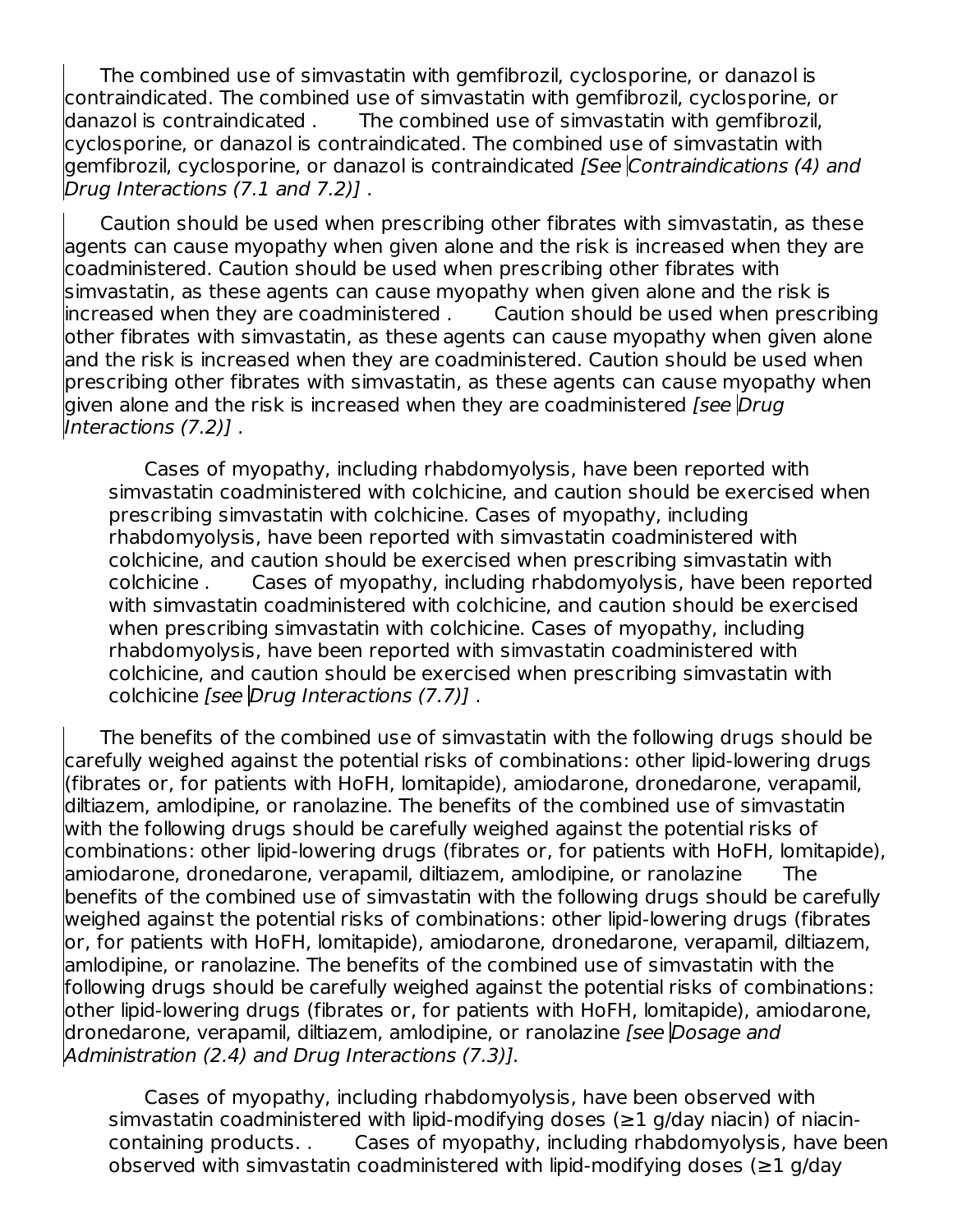niacin) of niacin-containing products. [see Drug Interactions (7.4)].

Cases of rhabdomyolysis have been reported with simvastatin administered with daptomycin. Temporarily suspend simvastatin in patients taking daptomycin [see Drug Interactions (7.8)].

Prescribing recommendations for interacting agents are summarized in Table 1. Prescribing recommendations for interacting agents are summarized in Table 1 . Prescribing recommendations for interacting agents are summarized in Table 1. Prescribing recommendations for interacting agents are summarized in Table 1 [see also Dosage and Administration (2.3, 2.4), Drug Interactions (7), Clinical Pharmacology (12.3)] .

| <b>Interacting</b>              | <b>Prescribing</b>     |
|---------------------------------|------------------------|
| <b>Agents</b>                   | <b>Recommendations</b> |
| <b>Strong CYP3A4</b>            | Contraindicated with   |
| Inhibitors,                     | simvastatin            |
| e.g.:Strong                     |                        |
| CYP3A4                          |                        |
| Inhibitors, e.g.:               |                        |
| Itraconazole                    |                        |
| Itraconazole                    |                        |
| Ketoconazole                    |                        |
| Ketoconazole                    |                        |
| Posaconazole                    |                        |
| Posaconazole                    |                        |
| Voriconazole                    |                        |
| Voriconazole                    |                        |
| Erythromycin                    |                        |
| Erythromycin                    |                        |
| Clarithromycin                  |                        |
| Clarithromycin                  |                        |
| Telithromycin                   |                        |
| Telithromycin                   |                        |
| <b>HIV protease</b>             |                        |
| inhibitors HIV                  |                        |
| protease                        |                        |
| <b>inhibitors</b>               |                        |
| <b>Boceprevir</b>               |                        |
| <b>Boceprevir</b>               |                        |
| Telaprevir                      |                        |
| <b>Telaprevir</b><br>Nefazodone |                        |
| Nefazodone                      |                        |
| Cobicistat-                     |                        |
| containing                      |                        |
|                                 |                        |

#### **Table 1: Drug Interactions Associated with Increased Risk of Myopathy/Rhabdomyolysis**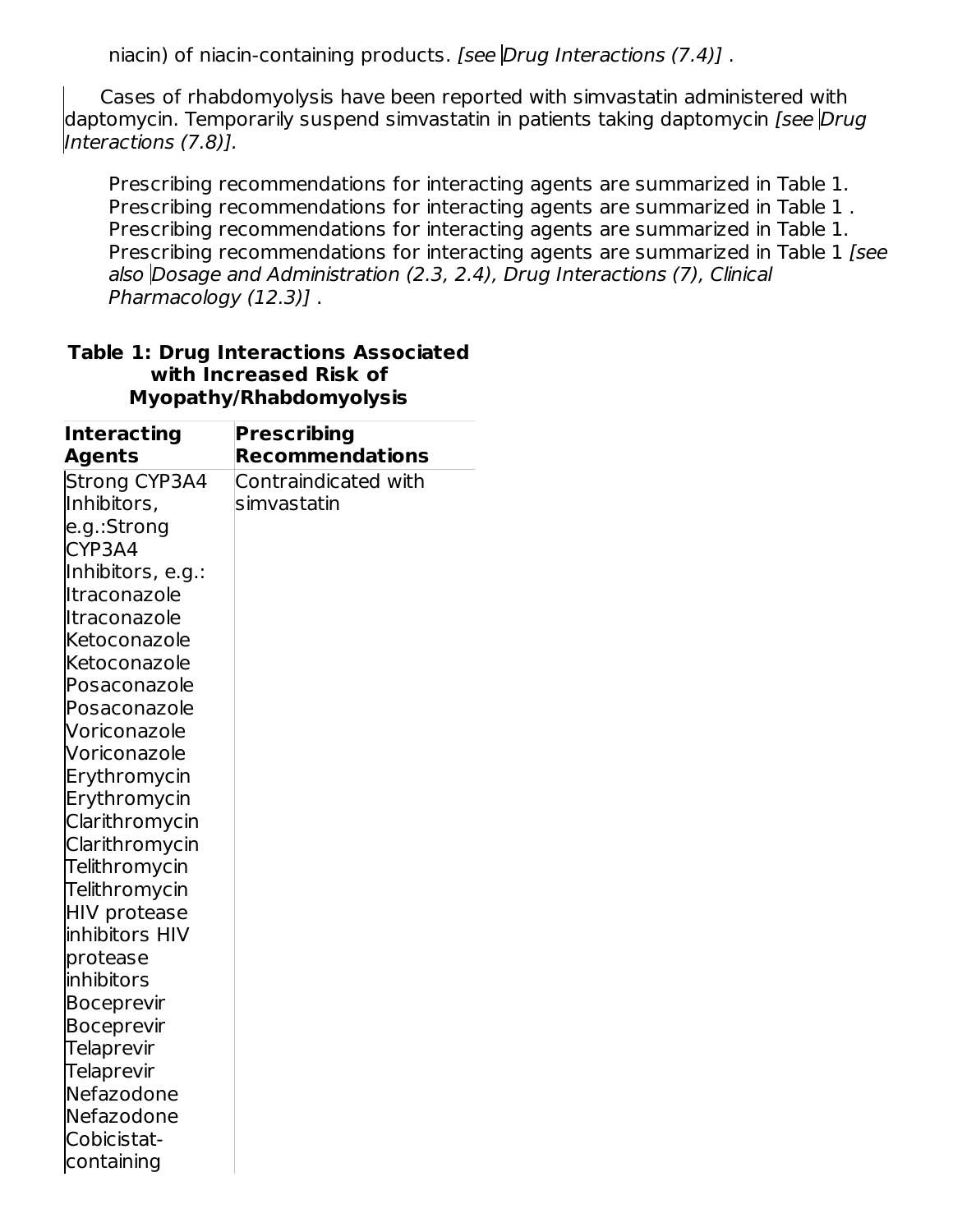| products                |                                                                                      |
|-------------------------|--------------------------------------------------------------------------------------|
| Cobicistat-             |                                                                                      |
| containing              |                                                                                      |
| products                |                                                                                      |
| Gemfibrozil             |                                                                                      |
| Gemfibrozil             |                                                                                      |
| Cyclosporine            |                                                                                      |
| Cyclosporine            |                                                                                      |
| Danazol Danazol         |                                                                                      |
| Niacin $( \geq 1$       | For Chinese patients, not                                                            |
| g/day)Niacin ( $\geq$ 1 | recommended with                                                                     |
| g/day)                  | simvastatin                                                                          |
| Verapamil               | Do not exceed 10 mg                                                                  |
| Verapamil               | simvastatin daily                                                                    |
| <b>Diltiazem</b>        |                                                                                      |
| <b>Diltiazem</b>        |                                                                                      |
| Dronedarone             |                                                                                      |
| Dronedarone             |                                                                                      |
| Amiodarone              | Do not exceed 20 mg                                                                  |
| Amiodarone              | simvastatin daily                                                                    |
| Amlodipine              |                                                                                      |
| Amlodipine              |                                                                                      |
| <b>Ranolazine</b>       |                                                                                      |
| Ranolazine              |                                                                                      |
| Lomitapide              |                                                                                      |
| Lomitapide              | For patients with                                                                    |
|                         | HoFH, do not                                                                         |
|                         | exceed 20 mg                                                                         |
|                         | simvastatin daily $^\ast$                                                            |
| Daptomycin              | Temporarily suspend                                                                  |
| Daptomycin              | simvastatin                                                                          |
| Grapefruit juice        | Avoid grapefruit juice                                                               |
| Grapefruit juice        |                                                                                      |
|                         | * For patients with HoFH who have been taking<br>catatha alevenia albu (a. a. fan 10 |

80 mg simvastatin chronically (e.g., for 12 months or more) without evidence of muscle toxicity, do not exceed 40 mg simvastatin when taking lomitapide.

#### **5.2 Immune-Mediated Necrotizing Myopathy**

There have been rare reports of immune-mediated necrotizing myopathy (IMNM), an autoimmune myopathy, associated with statin use. IMNM is characterized by: proximal muscle weakness and elevated serum creatine kinase, which persist despite discontinuation of statin treatment; positive anti-HMG CoA reductase antibody; muscle biopsy showing necrotizing myopathy; and improvement with immunosuppressive agents. Additional neuromuscular and serologic testing may be necessary. Treatment with immunosuppressive agents may be required. Consider risk of IMNM carefully prior to initiation of a different statin. If therapy is initiated with a different statin, monitor for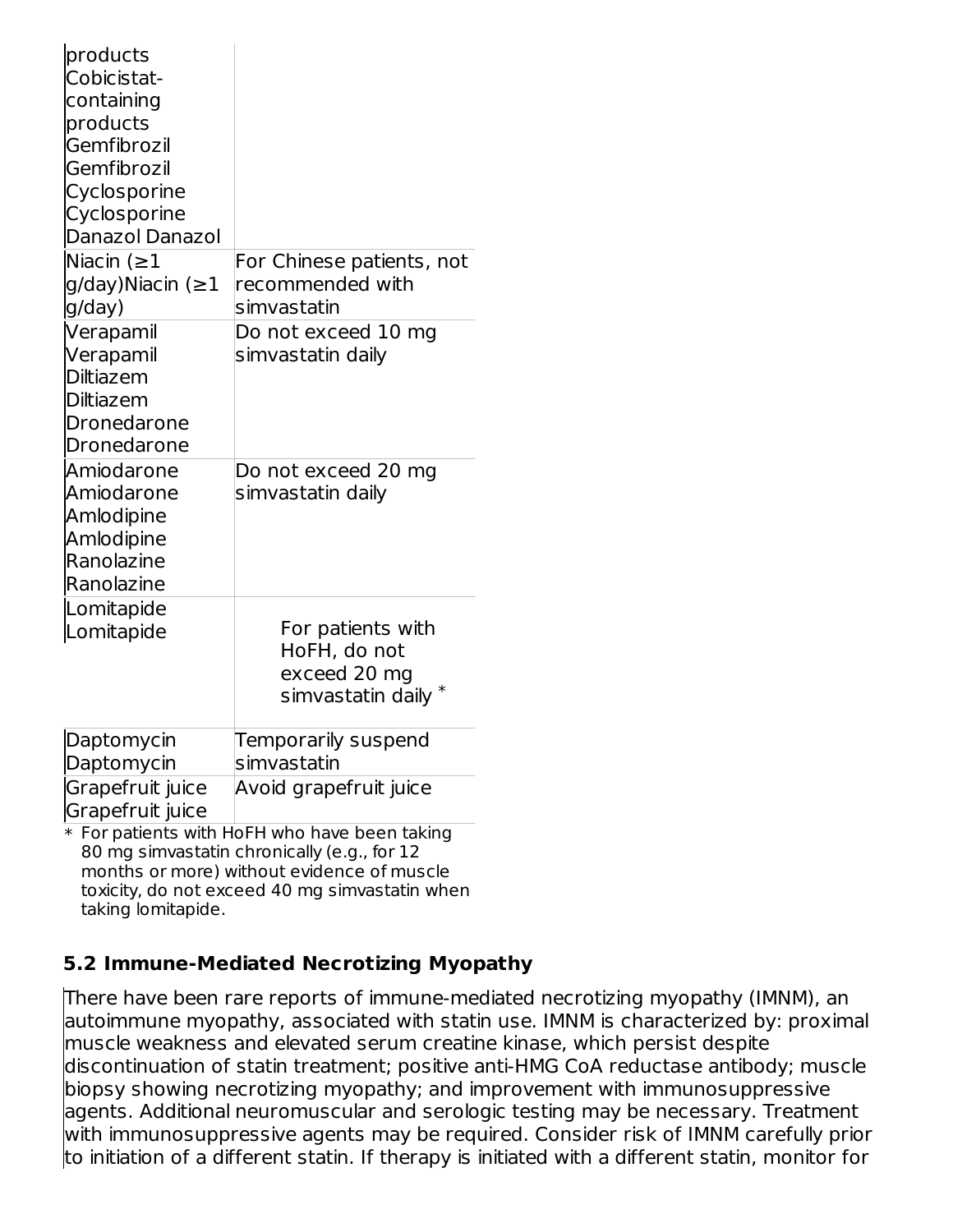signs and symptoms of IMNM.

# **5.3 Liver Dysfunction**

**Persistent increases (to more than 3X the ULN) in serum transaminases have occurred in approximately 1% of patients who received simvastatin in clinical studies**. When drug treatment was interrupted or discontinued in these patients, the transaminase levels usually fell slowly to pretreatment levels. The increases were not associated with jaundice or other clinical signs or symptoms. There was no evidence of hypersensitivity.

In the Scandinavian Simvastatin Survival Study (4S) [see Clinical Studies (14.1)], the number of patients with more than one transaminase elevation to  $>$  3X ULN, over the course of the study, was not significantly different between the simvastatin and placebo groups (14 [0.7%] vs. 12 [0.6%]). Elevated transaminases resulted in the discontinuation of 8 patients from therapy in the simvastatin group (n=2,221) and 5 in the placebo group (n=2,223). Of the 1,986 simvastatin treated patients in 4S with normal liver function tests (LFTs) at baseline, 8 (0.4%) developed consecutive LFT elevations to > 3X ULN and/or were discontinued due to transaminase elevations during the 5.4 years (median follow-up) of the study. Among these 8 patients, 5 initially developed these abnormalities within the first year. All of the patients in this study received a starting dose of 20 mg of simvastatin; 37% were titrated to 40 mg.

In 2 controlled clinical studies in 1,105 patients, the 12-month incidence of persistent hepatic transaminase elevation without regard to drug relationship was 0.9% and 2.1% at the 40- and 80-mg dose, respectively. No patients developed persistent liver function abnormalities following the initial 6 months of treatment at a given dose.

**It is recommended that liver function tests be performed before the initiation of treatment, and thereafter when clinically indicated.**There have been rare postmarketing reports of fatal and non-fatal hepatic failure in patients taking statins, including simvastatin. If serious liver injury with clinical symptoms and/or hyperbilirubinemia or jaundice occurs during treatment with simvastatin, promptly interrupt therapy. If an alternate etiology is not found do not restart simvastatin. Note that ALT may emanate from muscle, therefore ALT rising with CK may indicate myopathy [see Warnings and Precautions (5.1)] .

The drug should be used with caution in patients who consume substantial quantities of alcohol and/or have a past history of liver disease. Active liver diseases or unexplained transaminase elevations are contraindications to the use of simvastatin.

Moderate (less than 3X ULN) elevations of serum transaminases have been reported following therapy with simvastatin. These changes appeared soon after initiation of therapy with simvastatin, were often transient, were not accompanied by any symptoms and did not require interruption of treatment.

# **5.4 Endocrine Function**

Increases in HbA1c and fasting serum glucose levels have been reported with HMG-CoA reductase inhibitors, including simvastatin.

# **6. ADVERSE REACTIONS**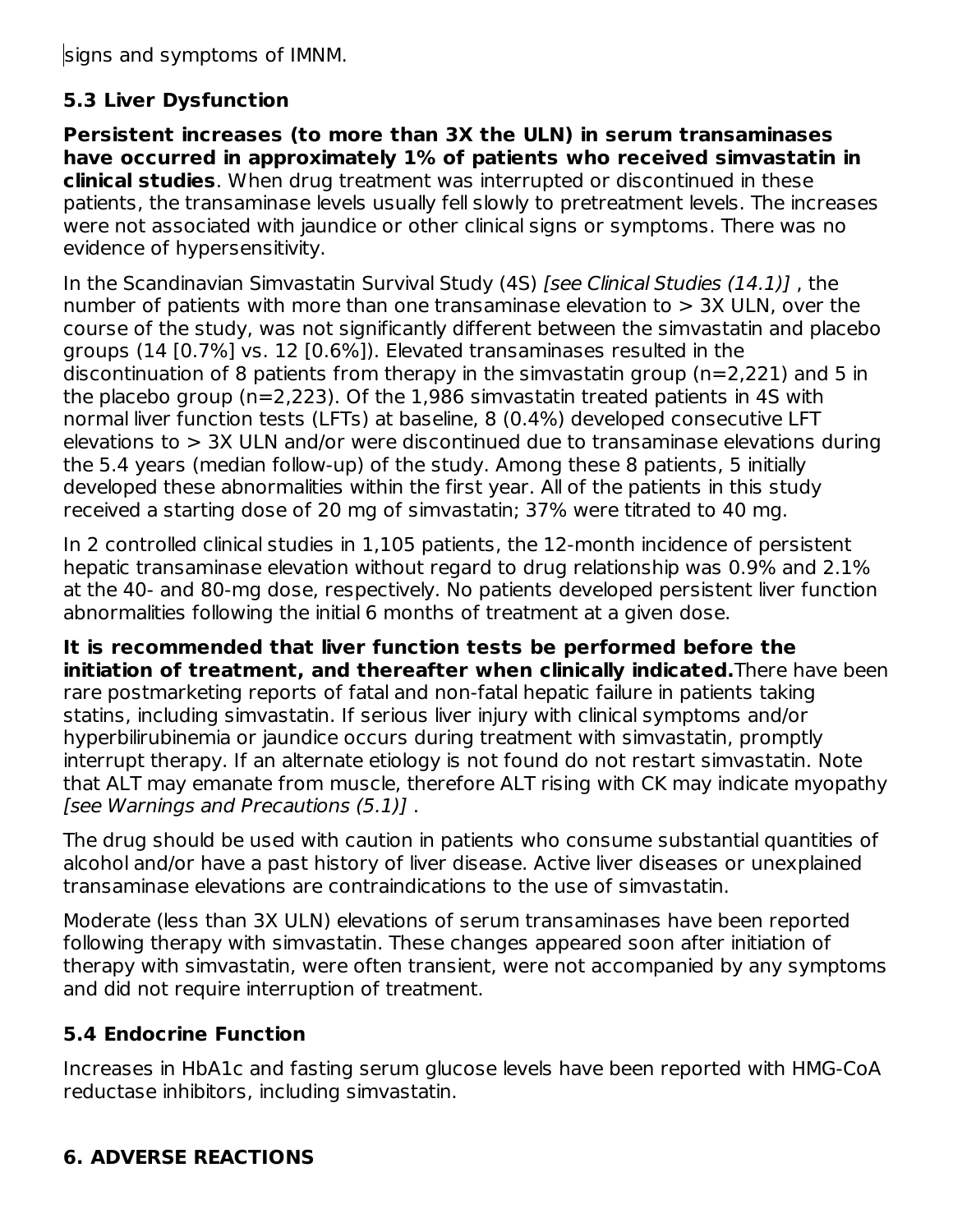### **6.1 Clinical Trials Experience**

Because clinical trials are conducted under widely varying conditions, adverse reaction rates observed in the clinical trials of a drug cannot be directly compared to rates in the clinical trials of another drug and may not reflect the rates observed in practice.

In the pre-marketing controlled clinical studies and their open extensions (2,423 patients with median duration of follow-up of approximately 18 months), 1.4% of patients were discontinued due to adverse reactions. The most common adverse reactions that led to treatment discontinuation were: gastrointestinal disorders (0.5%), myalgia (0.1%), and arthralgia (0.1%). The most commonly reported adverse reactions (incidence  $\geq$ 5%) in simvastatin controlled clinical trials were: upper respiratory infections (9.0%), headache (7.4%), abdominal pain (7.3%), constipation (6.6%), and nausea (5.4%).

#### Scandinavian Simvastatin Survival Study

In 4S involving 4,444 (age range 35 to 71 years, 19% women, 100% Caucasians) treated with 20 to 40 mg/day of simvastatin (n=2,221) or placebo (n=2,223) over a median of 5.4 years, adverse reactions reported in  $\geq$ 2% of patients and at a rate greater than placebo are shown in Table 2.

|                                        | <b>Simvastatin Tablets</b><br>$(N = 2,221)$ | <b>Placebo</b><br>$(N = 2,223)$ |
|----------------------------------------|---------------------------------------------|---------------------------------|
|                                        | %                                           | %                               |
| Body as a Whole                        |                                             |                                 |
| Edema/swelling                         | 2.7                                         | 2.3                             |
| Abdominal pain                         | 5.9                                         | 5.8                             |
| Cardiovascular System Disorders        |                                             |                                 |
| Atrial fibrillation                    | 5.7                                         | 5.1                             |
| Digestive System Disorders             |                                             |                                 |
| Constipation                           | 2.2                                         | 1.6                             |
| Gastritis                              | 4.9                                         | 3.9                             |
| <b>Endocrine Disorders</b>             |                                             |                                 |
| Diabetes mellitus                      | 4.2                                         | 3.6                             |
| <b>Musculoskeletal Disorders</b>       |                                             |                                 |
| Myalgia                                | 3.7                                         | 3.2                             |
| Nervous System / Psychiatric Disorders |                                             |                                 |
| Headache                               | 2.5                                         | 2.1                             |
| Insomnia                               | 4.0                                         | 3.8                             |
| Vertigo                                | 4.5                                         | 4.2                             |
| <b>Respiratory System Disorders</b>    |                                             |                                 |
| <b>Bronchitis</b>                      | 6.6                                         | 6.3                             |
| <b>Sinusitis</b>                       | 2.3                                         | 1.8                             |
| Skin / Skin Appendage Disorders        |                                             |                                 |
| Eczema                                 | 4.5                                         | 3.0                             |
| <b>Urogenital System Disorders</b>     |                                             |                                 |
| Infection, urinary tract               | 3.2                                         | 3.1                             |

#### **Table 2: Adverse Reactions Reported Regardless of Causality by ≥2% of Patients Treated with Simvastatin Tablets and Greater than Placebo in 4S**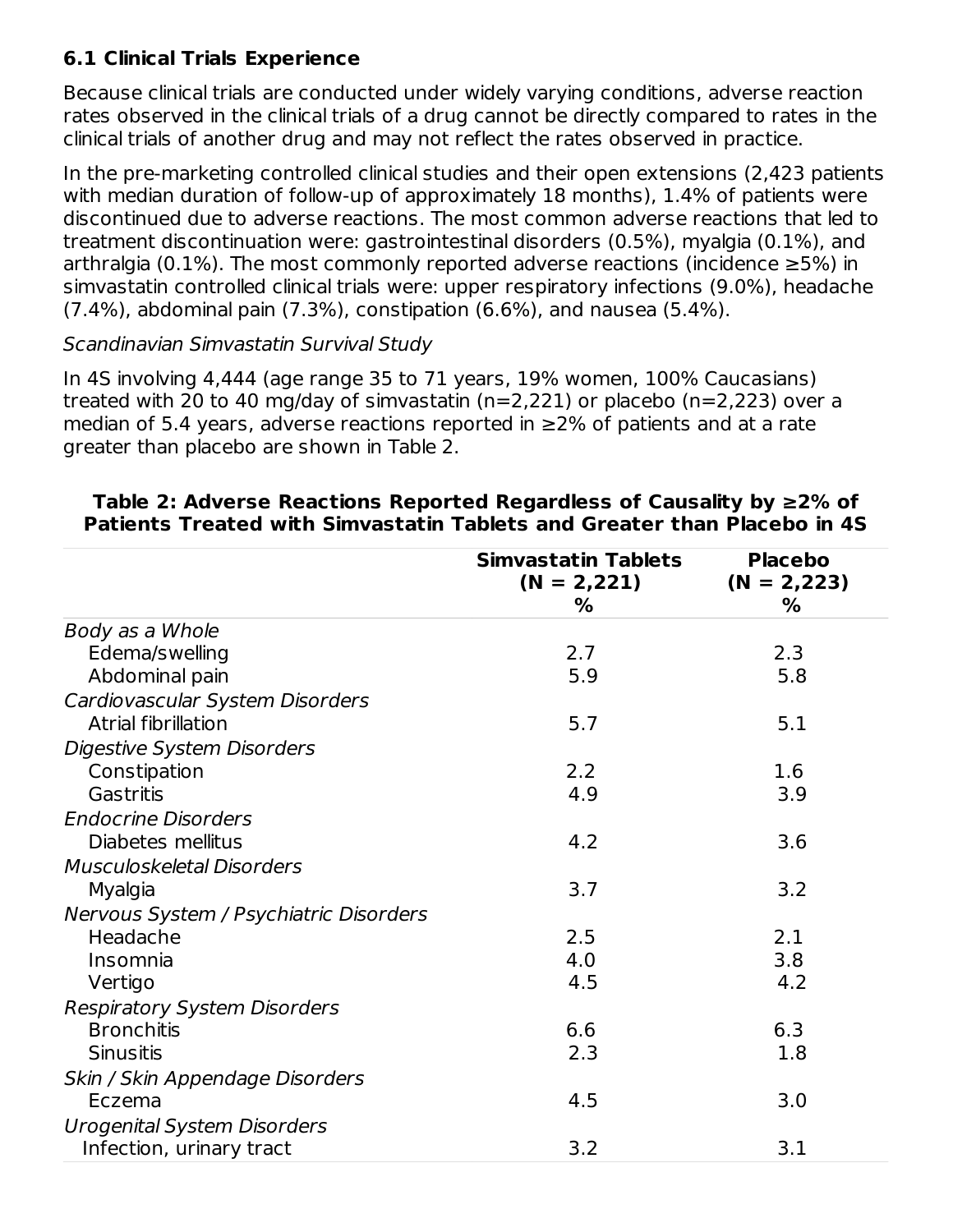#### Heart Protection Study

In the Heart Protection Study (HPS), involving 20,536 patients (age range 40 to 80 years, 25% women, 97% Caucasians, 3% other races) treated with simvastatin tablets 40 mg/day ( $n=10,269$ ) or placebo ( $n=10,267$ ) over a mean of 5 years, only serious adverse reactions and discontinuations due to any adverse reactions were recorded. Discontinuation rates due to adverse reactions were 4.8% in patients treated with simvastatin tablets compared with 5.1% in patients treated with placebo. The incidence of myopathy/rhabdomyolysis was <0.1% in patients treated with simvastatin tablets.

#### Other Clinical Studies

In a clinical trial in which 12,064 patients with a history of myocardial infarction were treated with simvastatin (mean follow-up 6.7 years), the incidence of myopathy (defined as unexplained muscle weakness or pain with a serum creatine kinase [CK] >10 times upper limit of normal [ULN]) in patients on 80 mg/day was approximately 0.9% compared with 0.02% for patients on 20 mg/day. The incidence of rhabdomyolysis (defined as myopathy with a CK >40 times ULN) in patients on 80 mg/day was approximately 0.4% compared with 0% for patients on 20 mg/day. The incidence of myopathy, including rhabdomyolysis, was highest during the first year and then notably decreased during the subsequent years of treatment. In this trial, patients were carefully monitored and some interacting medicinal products were excluded.

Other adverse reactions reported in clinical trials were: diarrhea, rash, dyspepsia, flatulence, and asthenia.

#### Laboratory Tests

Marked persistent increases of hepatic transaminases have been noted [see Warnings] and Precautions (5.3)]. Elevated alkaline phosphatase and y-glutamyl transpeptidase have also been reported. About 5% of patients had elevations of CK levels of 3 or more times the normal value on one or more occasions. This was attributable to the noncardiac fraction of CK. [See Warnings and Precautions (5.1).]

#### Adolescent Patients (ages 10 to 17 years)

In a 48-week, controlled study in adolescent boys and girls who were at least 1 year post-menarche, 10 to 17 years of age (43.4% female, 97.7% Caucasians, 1.7% Hispanics, 0.6% Multiracial) with heterozygous familial hypercholesterolemia (n=175), treated with placebo or simvastatin tablets (10 to 40 mg daily), the most common adverse reactions observed in both groups were upper respiratory infection, headache, abdominal pain, and nausea [see Use in Specific Populations (8.4) and Clinical Studies  $(14.2)$ ].

# **6.2 Postmarketing Experience**

Because the below reactions are reported voluntarily from a population of uncertain size, it is generally not possible to reliably estimate their frequency or establish a causal relationship to drug exposure. The following additional adverse reactions have been identified during postapproval use of simvastatin: pruritus, alopecia, a variety of skin changes (e.g., nodules, discoloration, dryness of skin/mucous membranes, changes to hair/nails), dizziness, muscle cramps, myalgia, pancreatitis, paresthesia, peripheral neuropathy, vomiting, anemia, erectile dysfunction, interstitial lung disease, rhabdomyolysis, hepatitis/jaundice, fatal and non-fatal hepatic failure, and depression.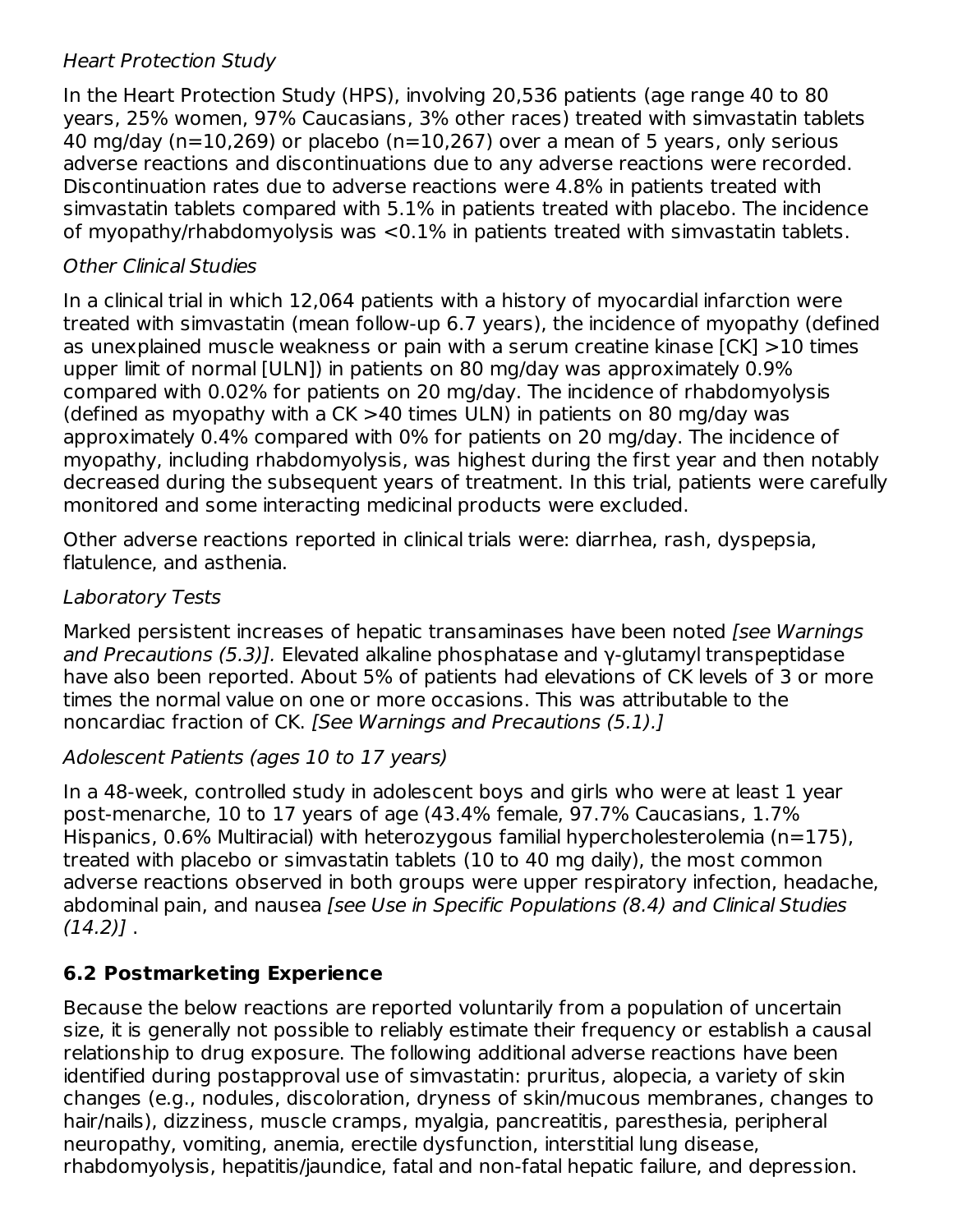There have been rare reports of immune-mediated necrotizing myopathy associated with statin use [See Warnings and Precautions (5.1) ]

An apparent hypersensitivity syndrome has been reported rarely which has included some of the following features: anaphylaxis, angioedema, lupus erythematous-like syndrome, polymyalgia rheumatica, dermatomyositis, vasculitis, purpura, thrombocytopenia, leukopenia, hemolytic anemia, positive ANA, ESR increase, eosinophilia, arthritis, arthralgia, urticaria, asthenia, photosensitivity, fever, chills, flushing, malaise, dyspnea, toxic epidermal necrolysis, erythema multiforme, including Stevens-Johnson syndrome.

There have been rare postmarketing reports of cognitive impairment (e.g., memory loss, forgetfulness, amnesia, memory impairment, confusion) associated with statin use. These cognitive issues have been reported for all statins. The reports are generally nonserious, and reversible upon statin discontinuation, with variable times to symptom onset (1 day to years) and symptom resolution (median of 3 weeks).

# **7. DRUG INTERACTIONS**

### **7.1 Strong CYP3A4 Inhibitors, Cyclosporine, or Danazol**

Strong CYP3A4 inhibitors: Simvastatin, like several other inhibitors of HMG-CoA reductase, is a substrate of CYP3A4. Simvastatin is metabolized by CYP3A4 but has no CYP3A4 inhibitory activity; therefore it is not expected to affect the plasma concentrations of other drugs metabolized by CYP3A4.

Elevated plasma levels of HMG-CoA reductase inhibitory activity increases the risk of myopathy and rhabdomyolysis, particularly with higher doses of simvastatin. [See Warnings and Precautions (5.1) and Clinical Pharmacology (12.3).]

Concomitant use of drugs labeled as having a strong inhibitory effect on CYP3A4 is contraindicated [see Contraindications (4)] . If treatment with itraconazole, ketoconazole, posaconazole, voriconazole, erythromycin, clarithromycin or telithromycin is unavoidable, therapy with simvastatin must be suspended during the course of treatment.

Cyclosporine or Danazol: The risk of myopathy, including rhabdomyolysis is increased by concomitant administration of cyclosporine or danazol. Therefore, concomitant use of these drugs is contraindicated. [see Contraindications (4), Warnings and Precautions (5.1) and Clinical Pharmacology (12.3)] .

# **7.2 Lipid-Lowering Drugs That Can Cause Myopathy When Given Alone**

Gemfibrozil: Contraindicated with simvastatin [see Contraindications (4) and Warnings and Precautions (5.1)] .

Other fibrates: Caution should be used when prescribing with simvastatin [see Warnings] and Precautions (5.1)] .

# **7.3 Amiodarone, Dronedarone, Ranolazine, or Calcium Channel Blockers**

The risk of myopathy, including rhabdomyolysis, is increased by concomitant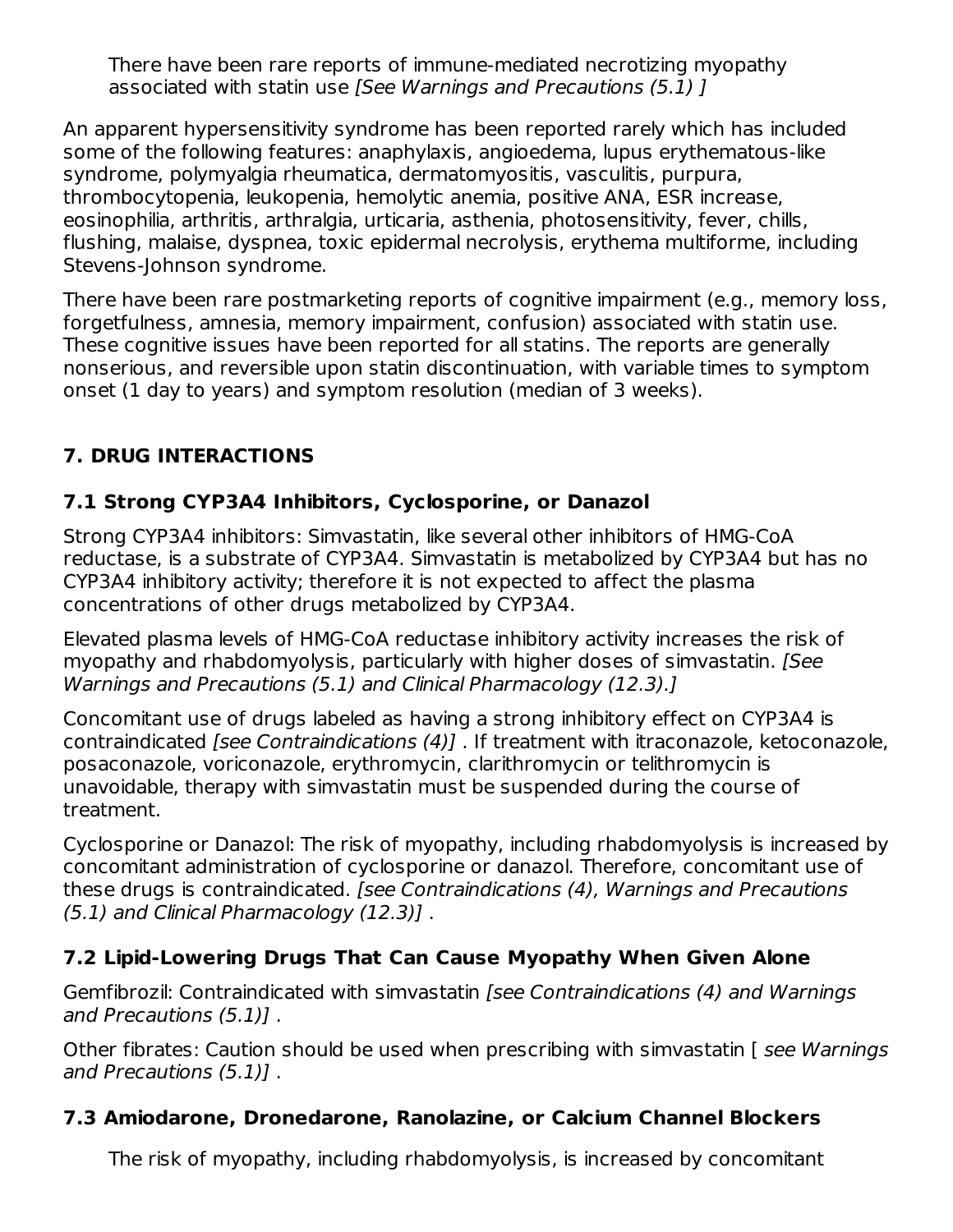administration of amiodarone, dronedarone, ranolazine, or calcium channel blockers such as verapamil, diltiazem, or amlodipine [see Dosage and Administration (2.3) and Warnings and Precautions (5.1) and Table 3 in Clinical Pharmacology  $(12.3)$   $\Gamma$ .

### **7.4 Niacin**

Cases of myopathy/rhabdomyolysis have been observed with simvastatin coadministered with lipid-modifying doses  $(\geq 1)$  g/day niacin) of niacin-containing products. The risk of myopathy is greater in Chinese patients. In a clinical trial (median follow-up 3.9 years) involving patients at high risk of cardiovascular disease and with well-controlled LDL-C levels on simvastatin 40 mg/day with or without ezetimibe 10 mg/day, there was no incremental benefit on cardiovascular outcomes with the addition of lipid-modifying doses (≥1 g/day) of niacin. Coadministration of simvastatin with lipidmodifying doses (≥1 g/day) of niacin is not recommended in Chinese patients. It is unknown if this risk applies to other Asian patients [see Warnings and Precautions (5.1) and Use in Specific Populations (8.8)] .

# **7.5 Digoxin**

In one study, concomitant administration of digoxin with simvastatin resulted in a slight elevation in digoxin concentrations in plasma. Patients taking digoxin should be monitored appropriately when simvastatin is initiated [see Clinical Pharmacology (12.3)].

### **7.6 Coumarin Anticoagulants**

In two clinical studies, one in normal volunteers and the other in hypercholesterolemic patients, simvastatin 20 to 40 mg/day modestly potentiated the effect of coumarin anticoagulants: the prothrombin time, reported as International Normalized Ratio (INR), increased from a baseline of 1.7 to 1.8 and from 2.6 to 3.4 in the volunteer and patient studies, respectively. With other statins, clinically evident bleeding and/or increased prothrombin time has been reported in a few patients taking coumarin anticoagulants concomitantly. In such patients, prothrombin time should be determined before starting simvastatin and frequently enough during early therapy to ensure that no significant alteration of prothrombin time occurs. Once a stable prothrombin time has been documented, prothrombin times can be monitored at the intervals usually recommended for patients on coumarin anticoagulants. If the dose of simvastatin is changed or discontinued, the same procedure should be repeated. Simvastatin therapy has not been associated with bleeding or with changes in prothrombin time in patients not taking anticoagulants.

# **7.7 Colchicine**

Cases of myopathy, including rhabdomyolysis, have been reported with simvastatin coadministered with colchicine, and caution should be exercised when prescribing simvastatin with colchicine.

# **7.8 Daptomycin**

Cases of rhabdomyolysis have been reported with simvastatin administered with daptomycin. Both simvastatin and daptomycin can cause myopathy and rhabdomyolysis when given alone and the risk of myopathy and rhabdomyolysis may be increased by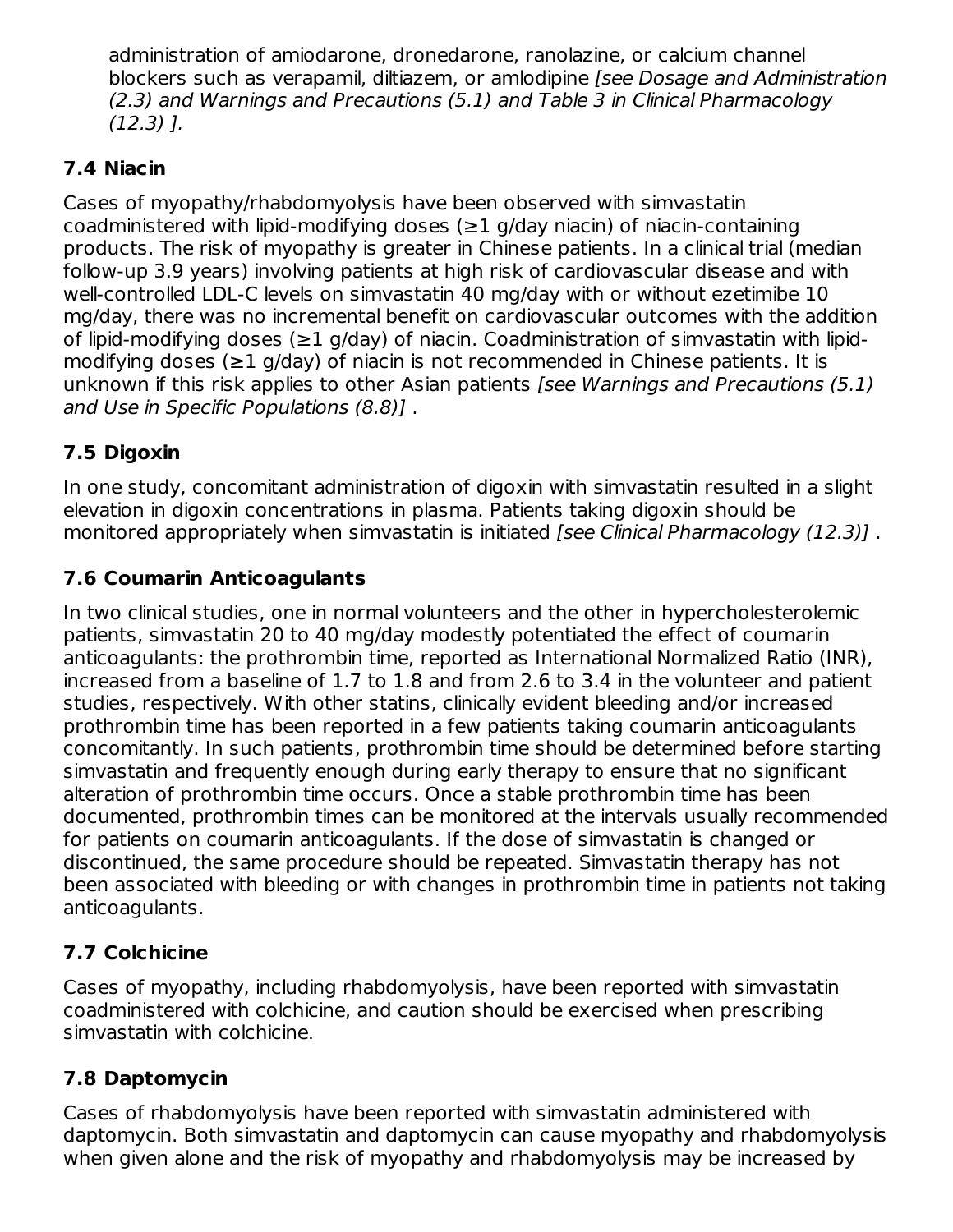coadministration. Temporarily suspend simvastatin in patients taking daptomycin [see Warnings and Precautions (5.1)] .

# **8. USE IN SPECIFIC POPULATIONS**

#### **8.1 Pregnancy**

Pregnancy Category X [See Contraindications (4).]

Simvastatin tablets are contraindicated in women who are or may become pregnant. Lipid lowering drugs offer no benefit during pregnancy, because cholesterol and cholesterol derivatives are needed for normal fetal development. Atherosclerosis is a chronic process, and discontinuation of lipid-lowering drugs during pregnancy should have little impact on long-term outcomes of primary hypercholesterolemia therapy. There are no adequate and well-controlled studies of use with simvastatin tablets during pregnancy; however, there are rare reports of congenital anomalies in infants exposed to statins in utero . Animal reproduction studies of simvastatin in rats and rabbits showed no evidence of teratogenicity. Serum cholesterol and triglycerides increase during normal pregnancy, and cholesterol or cholesterol derivatives are essential for fetal development. Because statins decrease cholesterol synthesis and possibly the synthesis of other biologically active substances derived from cholesterol, simvastatin tablets may cause fetal harm when administered to a pregnant woman. If simvastatin tablets are used during pregnancy or if the patient becomes pregnant while taking this drug, the patient should be apprised of the potential hazard to the fetus.

There are rare reports of congenital anomalies following intrauterine exposure to statins. In a review  $2$  of approximately 100 prospectively followed pregnancies in women exposed to simvastatin or another structurally related statin, the incidences of congenital anomalies, spontaneous abortions, and fetal deaths/stillbirths did not exceed those expected in the general population. However, the study was only able to exclude a 3- to 4-fold increased risk of congenital anomalies over the background rate. In 89% of these cases, drug treatment was initiated prior to pregnancy and was discontinued during the first trimester when pregnancy was identified.

Simvastatin was not teratogenic in rats or rabbits at doses (25, 10 mg/kg/day, respectively) that resulted in 3 times the human exposure based on mg/m  $^2$  surface area. However, in studies with another structurally-related statin, skeletal malformations were observed in rats and mice.

Women of childbearing potential, who require treatment with simvastatin tablets for a lipid disorder, should be advised to use effective contraception. For women trying to conceive, discontinuation of simvastatin tablets should be considered. If pregnancy occurs, simvastatin tablets should be immediately discontinued.

# **8.3 Nursing Mothers**

<sup>2</sup> Manson, J.M., Freyssinges, C., Ducrocq, M.B., Stephenson, W.P., Postmarketing Surveillance of Lovastatin and Simvastatin Exposure During Pregnancy, Reproductive Toxicology,, 10(6):439-446, 1996.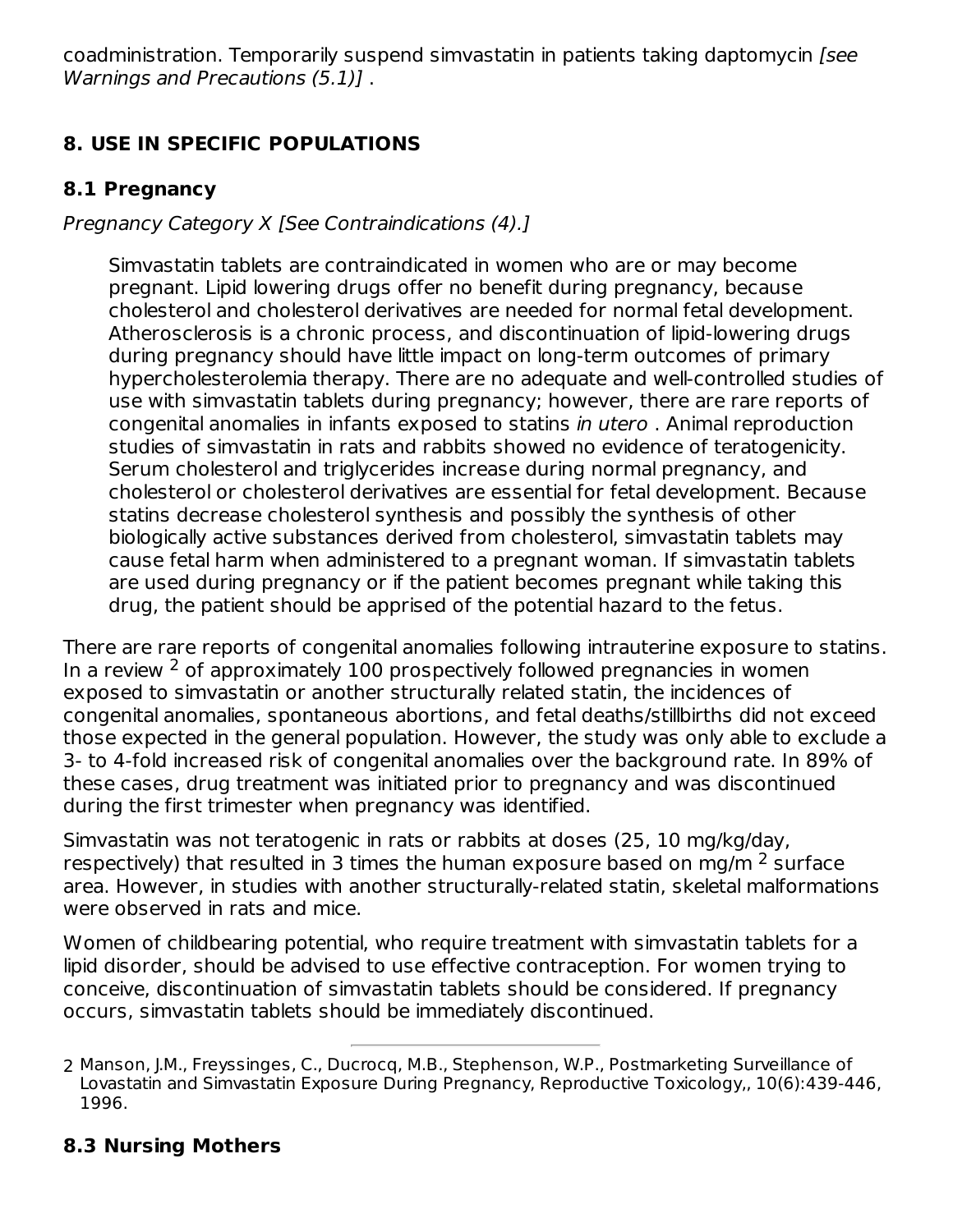It is not known whether simvastatin is excreted in human milk. Because a small amount of another drug in this class is excreted in human milk and because of the potential for serious adverse reactions in nursing infants, women taking simvastatin should not nurse their infants. A decision should be made whether to discontinue nursing or discontinue drug, taking into account the importance of the drug to the mother [see Contraindications (4)] .

# **8.4 Pediatric Use**

Safety and effectiveness of simvastatin in patients 10 to 17 years of age with heterozygous familial hypercholesterolemia have been evaluated in a controlled clinical trial in adolescent boys and in girls who were at least 1 year post-menarche. Patients treated with simvastatin had an adverse reaction profile similar to that of patients treated with placebo. **Doses greater than 40 mg have not been studied in this population**. In this limited controlled study, there was no significant effect on growth or sexual maturation in the adolescent boys or girls, or on menstrual cycle length in girls. [See Dosage and Administration (2.5), Adverse Reactions (6.1), Clinical Studies (14.2).] Adolescent females should be counseled on appropriate contraceptive methods while on simvastatin therapy [see Contraindications (4) and Use in Specific Populations (8.1)]. Simvastatin has not been studied in patients younger than 10 years of age, nor in premenarchal girls.

# **8.5 Geriatric Use**

Of the 2,423 patients who received simvastatin tablets in Phase III clinical studies and the 10,269 patients in the Heart Protection Study who received simvastatin tablets, 363 (15%) and 5,366 (52%), respectively were  $≥65$  years old. In HPS, 615 (6%) were  $≥75$ years old. No overall differences in safety or effectiveness were observed between these subjects and younger subjects, and other reported clinical experience has not identified differences in responses between the elderly and younger patients, but greater sensitivity of some older individuals cannot be ruled out. Since advanced age (≥65 years) is a predisposing factor for myopathy, simvastatin tablets should be prescribed with caution in the elderly. *[See Clinical Pharmacology (12.3).]* 

A pharmacokinetic study with simvastatin showed the mean plasma level of statin activity to be approximately 45% higher in elderly patients between 70 to 78 years of age compared with patients between 18 to 30 years of age. In 4S, 1,021 (23%) of 4,444 patients were 65 or older. Lipid-lowering efficacy was at least as great in elderly patients compared with younger patients, and simvastatin tablets significantly reduced total mortality and CHD mortality in elderly patients with a history of CHD. In HPS, 52% of patients were elderly (4,891 patients 65 to 69 years and 5,806 patients 70 years or older). The relative risk reductions of CHD death, non-fatal MI, coronary and noncoronary revascularization procedures, and stroke were similar in older and younger patients [see Clinical Studies (14.1)]. In HPS, among 32,145 patients entering the active run-in period, there were 2 cases of myopathy/rhabdomyolysis; these patients were aged 67 and 73. Of the 7 cases of myopathy/rhabdomyolysis among 10,269 patients allocated to simvastatin, 4 were aged 65 or more (at baseline), of whom one was over 75. There were no overall differences in safety between older and younger patients in either 4S or HPS.

Because advanced age ( $\geq 65$  years) is a predisposing factor for myopathy, including rhabdomyolysis, simvastatin tablets should be prescribed with caution in the elderly. In a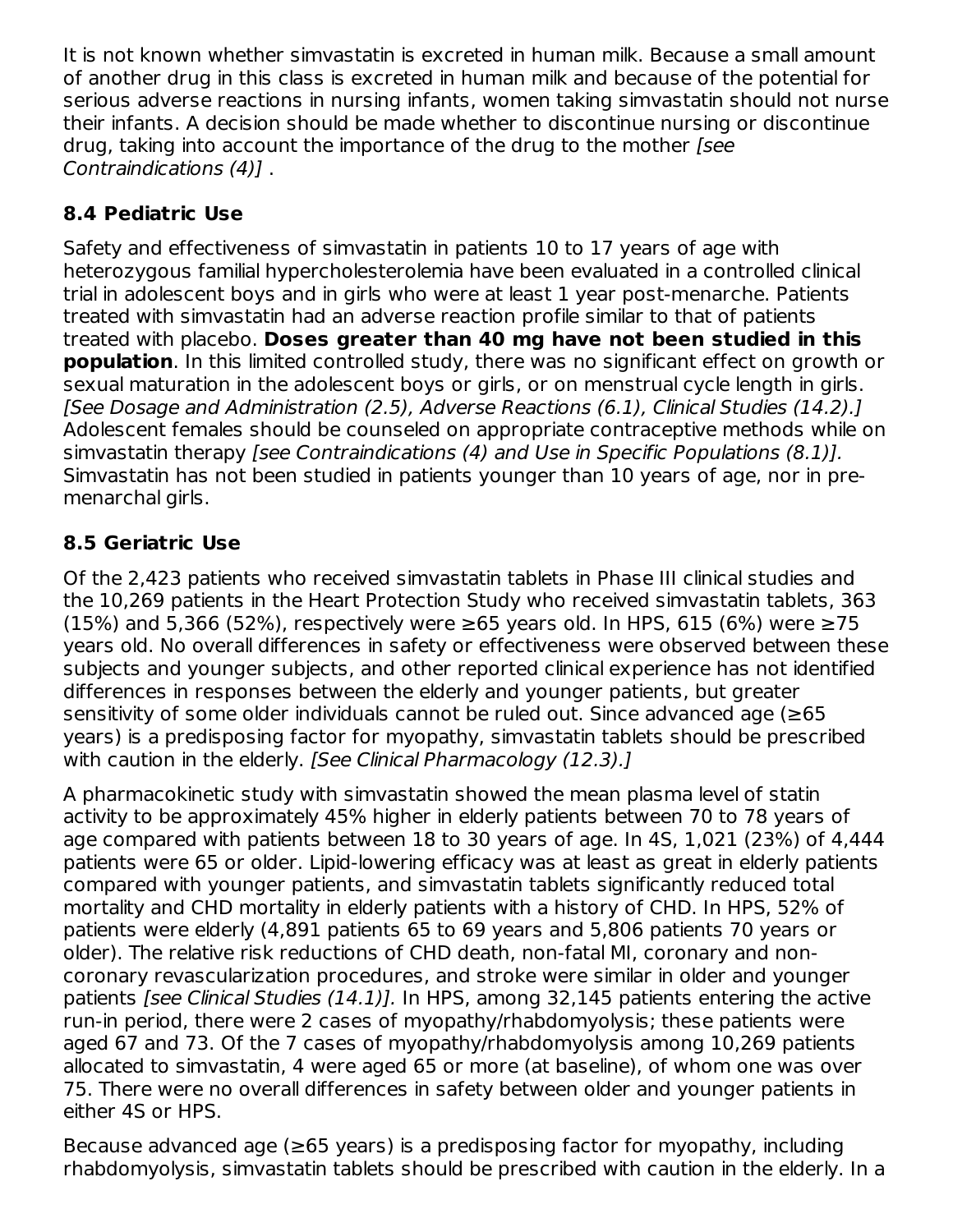clinical trial of patients treated with simvastatin 80 mg/day, patients  $\geq 65$  years of age had an increased risk of myopathy, including rhabdomyolysis, compared to patients <65 years of age. [see Warnings and Precautions (5.1) and Clinical Pharmacology (12.3)] .

#### **8.6 Renal Impairment**

Caution should be exercised when simvastatin tablets are administered to patients with severe renal impairment. [See Dosage and Administration (2.6) .]

### **8.7 Hepatic Impairment**

Simvastatin tablets are contraindicated in patients with active liver disease which may include unexplained persistent elevations in hepatic transaminase levels [see Contraindications (4) and Warnings and Precautions (5.3) ] .

### **8.8 Chinese Patients**

In a clinical trial in which patients at high risk of cardiovascular disease were treated with simvastatin 40 mg/day (median follow-up 3.9 years), the incidence of myopathy was approximately 0.05% for non-Chinese patients (n=7367) compared with 0.24% for Chinese patients (n=5468). The incidence of myopathy for Chinese patients on simvastatin 40 mg/day or ezetimibe/simvastatin 10/40 mg/day coadministered with extended-release niacin 2 g/day was 1.24%.

Chinese patients may be at higher risk for myopathy, monitor patients appropriately. Coadministration of simvastatin with lipid-modifying doses ( $\geq 1$  g/day niacin) of niacincontaining products is not recommended in Chinese patients [see Warnings and Precautions (5.1), Drug Interactions (7.4)] .

# **10. OVERDOSAGE**

Significant lethality was observed in mice after a single oral dose of 9 g/m  $^2$ . No evidence of lethality was observed in rats or dogs treated with doses of 30 and 100 g/m  $^2$ , respectively. No specific diagnostic signs were observed in rodents. At these doses the only signs seen in dogs were emesis and mucoid stools.

A few cases of overdosage with simvastatin tablets have been reported; the maximum dose taken was 3.6 g. All patients recovered without sequelae. Supportive measures should be taken in the event of an overdose. The dialyzability of simvastatin and its metabolites in man is not known at present.

# **11. DESCRIPTION**

Simvastatin is a lipid-lowering agent that is derived synthetically from a fermentation product of Aspergillus terreus. After oral ingestion, simvastatin, which is an inactive lactone, is hydrolyzed to the corresponding β-hydroxyacid form. This is an inhibitor of 3 hydroxy-3-methylglutaryl-coenzyme A (HMG-CoA) reductase. This enzyme catalyzes the conversion of HMG-CoA to mevalonate, which is an early and rate-limiting step in the biosynthesis of cholesterol.

Simvastatin is butanoic acid, 2,2-dimethyl-,1,2,3,7,8,8a-hexahydro-3,7-dimethyl-8-[2-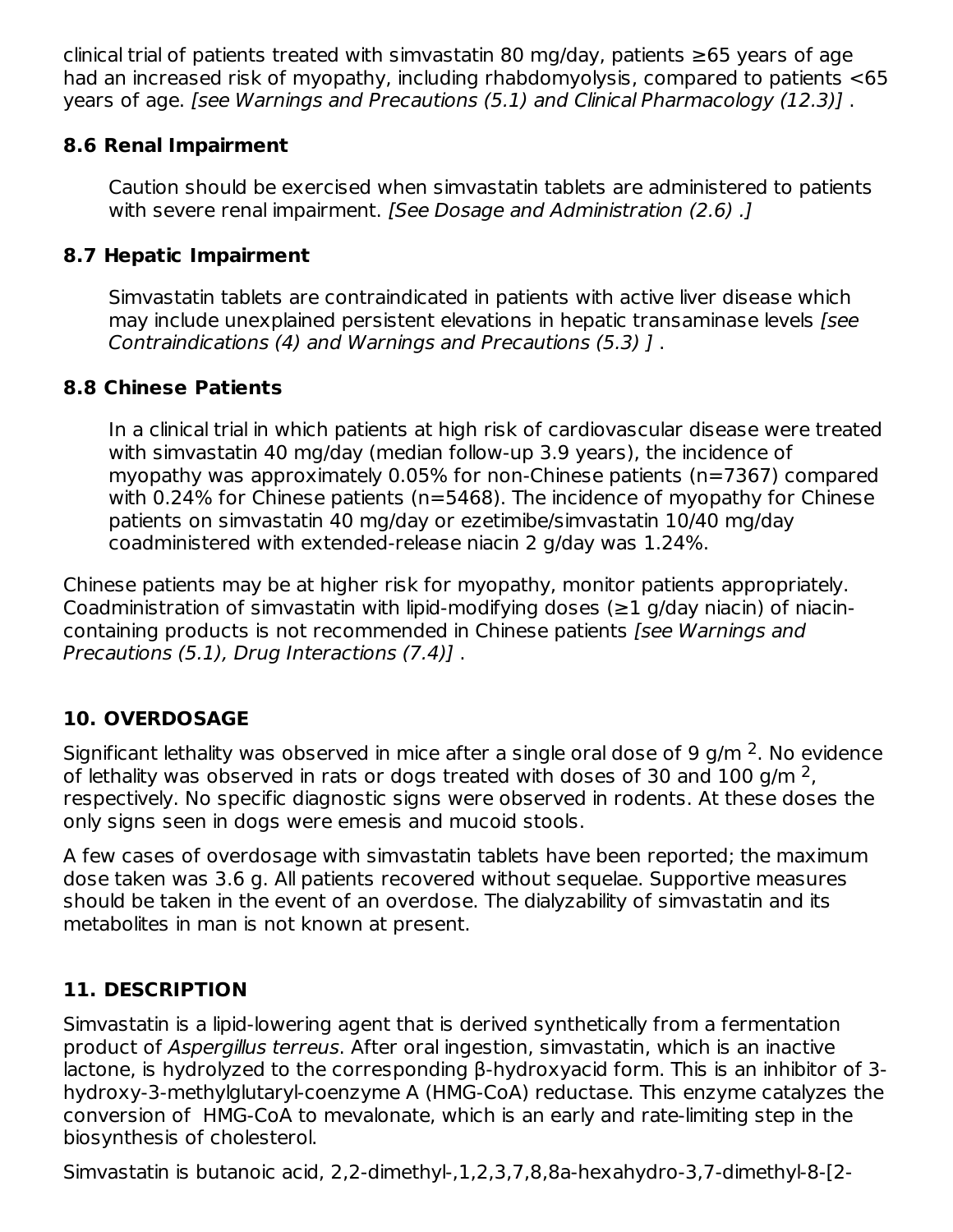(tetrahydro-4-hydroxy-6-oxo-2 H-pyran-2-yl)-ethyl]-1-naphthalenyl ester, [1 S- [1α,3α,7β,8β(2 S\*,4 S\*),-8aβ]]. The empirical formula of simvastatin is C  $_{25}$ H  $_{38}$ O  $_{5}$  and its molecular weight is 418.57. Its structural formula is:



Simvastatin is a white to off-white, nonhygroscopic, crystalline powder that is practically insoluble in water, and freely soluble in chloroform, methanol and ethanol.

Simvastatin tablets USP for oral administration contain either 5 mg, 10 mg, 20 mg, 40 mg or 80 mg of simvastatin and the following inactive ingredients: microcrystalline cellulose, hydroxypropyl cellulose, hypromellose E5, croscarmellose sodium, ferric oxide red, lactose monohydrate, magnesium stearate, maize starch, talc, titanium dioxide, butylated hydroxyanisole , ascorbic acid, citric acid monohydrate, and triethyl citrate.

# **12. CLINICAL PHARMACOLOGY**

# **12.1 Mechanism of Action**

Simvastatin is a prodrug and is hydrolyzed to its active β-hydroxyacid form, simvastatin acid, after administration. Simvastatin is a specific inhibitor of 3-hydroxy-3 methylglutaryl-coenzyme A (HMG-CoA) reductase, the enzyme that catalyzes the conversion of HMG-CoA to mevalonate, an early and rate limiting step in the biosynthetic pathway for cholesterol. In addition, simvastatin reduces VLDL and TG and increases HDL-C.

#### **12.2 Pharmacodynamics**

Epidemiological studies have demonstrated that elevated levels of total-C, LDL-C, as well as decreased levels of HDL-C are associated with the development of atherosclerosis and increased cardiovascular risk. Lowering LDL-C decreases this risk. However, the independent effect of raising HDL-C or lowering TG on the risk of coronary and cardiovascular morbidity and mortality has not been determined.

#### **12.3 Pharmacokinetics**

Simvastatin is a lactone that is readily hydrolyzed in vivo to the corresponding β-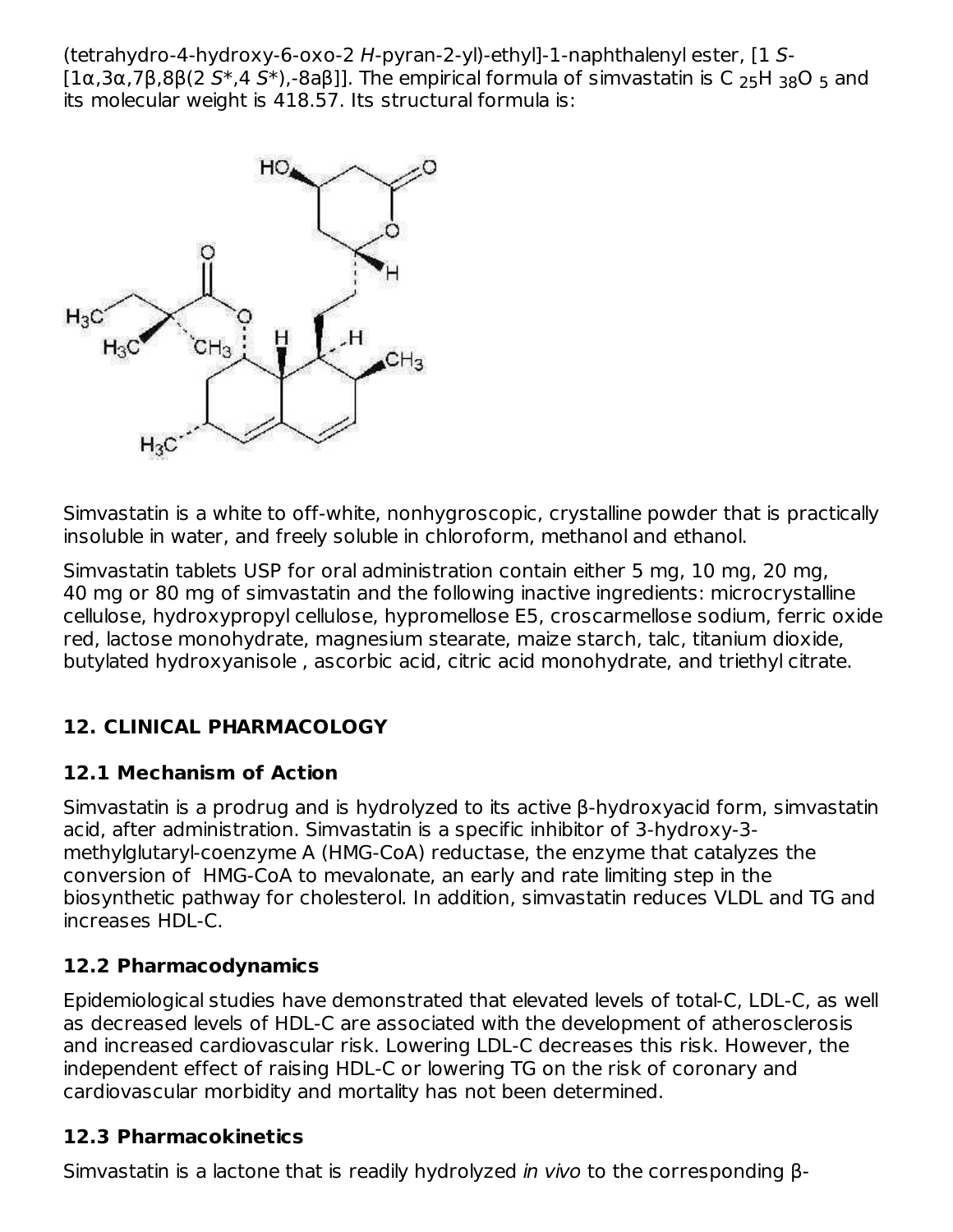hydroxyacid, a potent inhibitor of HMG-CoA reductase. Inhibition of HMG-CoA reductase is the basis for an assay in pharmacokinetic studies of the β-hydroxyacid metabolites (active inhibitors) and, following base hydrolysis, active plus latent inhibitors (total inhibitors) in plasma following administration of simvastatin.

Following an oral dose of  $^{14}$ C-labeled simvastatin in man, 13% of the dose was excreted in urine and 60% in feces. Plasma concentrations of total radioactivity (simvastatin plus  $14$ C-metabolites) peaked at 4 hours and declined rapidly to about 10% of peak by 12 hours postdose. Since simvastatin undergoes extensive first-pass extraction in the liver, the availability of the drug to the general circulation is low (<5%).

Both simvastatin and its β-hydroxyacid metabolite are highly bound (approximately 95%) to human plasma proteins. Rat studies indicate that when radiolabeled simvastatin was administered, simvastatin-derived radioactivity crossed the blood-brain barrier.

The major active metabolites of simvastatin present in human plasma are the βhydroxyacid of simvastatin and its 6′-hydroxy, 6′-hydroxymethyl, and 6′-exomethylene derivatives. Peak plasma concentrations of both active and total inhibitors were attained within 1.3 to 2.4 hours postdose. While the recommended therapeutic dose range is 5 to 40 mg/day, there was no substantial deviation from linearity of AUC of inhibitors in the general circulation with an increase in dose to as high as 120 mg. Relative to the fasting state, the plasma profile of inhibitors was not affected when simvastatin was administered immediately before an American Heart Association recommended low-fat meal.

In a study including 16 elderly patients between 70 and 78 years of age who received simvastatin tablets 40 mg/day, the mean plasma level of HMG-CoA reductase inhibitory activity was increased approximately 45% compared with 18 patients between 18 to 30 years of age. Clinical study experience in the elderly (n=1522), suggests that there were no overall differences in safety between elderly and younger patients [see Use in Specific Populations (8.5)].

Kinetic studies with another statin, having a similar principal route of elimination, have suggested that for a given dose level higher systemic exposure may be achieved in patients with severe renal insufficiency (as measured by creatinine clearance).

Simvastatin acid is a substrate of the transport protein OATP1B1. Concomitant administration of medicinal products that are inhibitors of the transport protein OATP1B1 may lead to increased plasma concentrations of simvastatin acid and an increased risk of myopathy. For example, cyclosporine has been shown to increase the AUC of statins; although the mechanism is not fully understood, the increase in AUC for simvastatin acid is presumably due, in part, to inhibition of CYP3A4 and/or OATP1B1.

The risk of myopathy is increased by high levels of HMG-CoA reductase inhibitory activity in plasma. Inhibitors of CYP3A4 can raise the plasma levels of HMG-CoA reductase inhibitory activity and increase the risk of myopathy [see Warnings and Precautions (5.1) and Drug Interactions (7.1)] .

#### **Table 3: Effect of Coadministered Drugs or Grapefruit Juice on Simvastatin Systemic Exposure**

| Dosing of | Geometric Mean Ratio (Ratio *                                                                           |
|-----------|---------------------------------------------------------------------------------------------------------|
|           | Coadministered Coadministered $\frac{1}{n}$ $\frac{1}{n}$ $\frac{1}{n}$ with / without co-administerer' |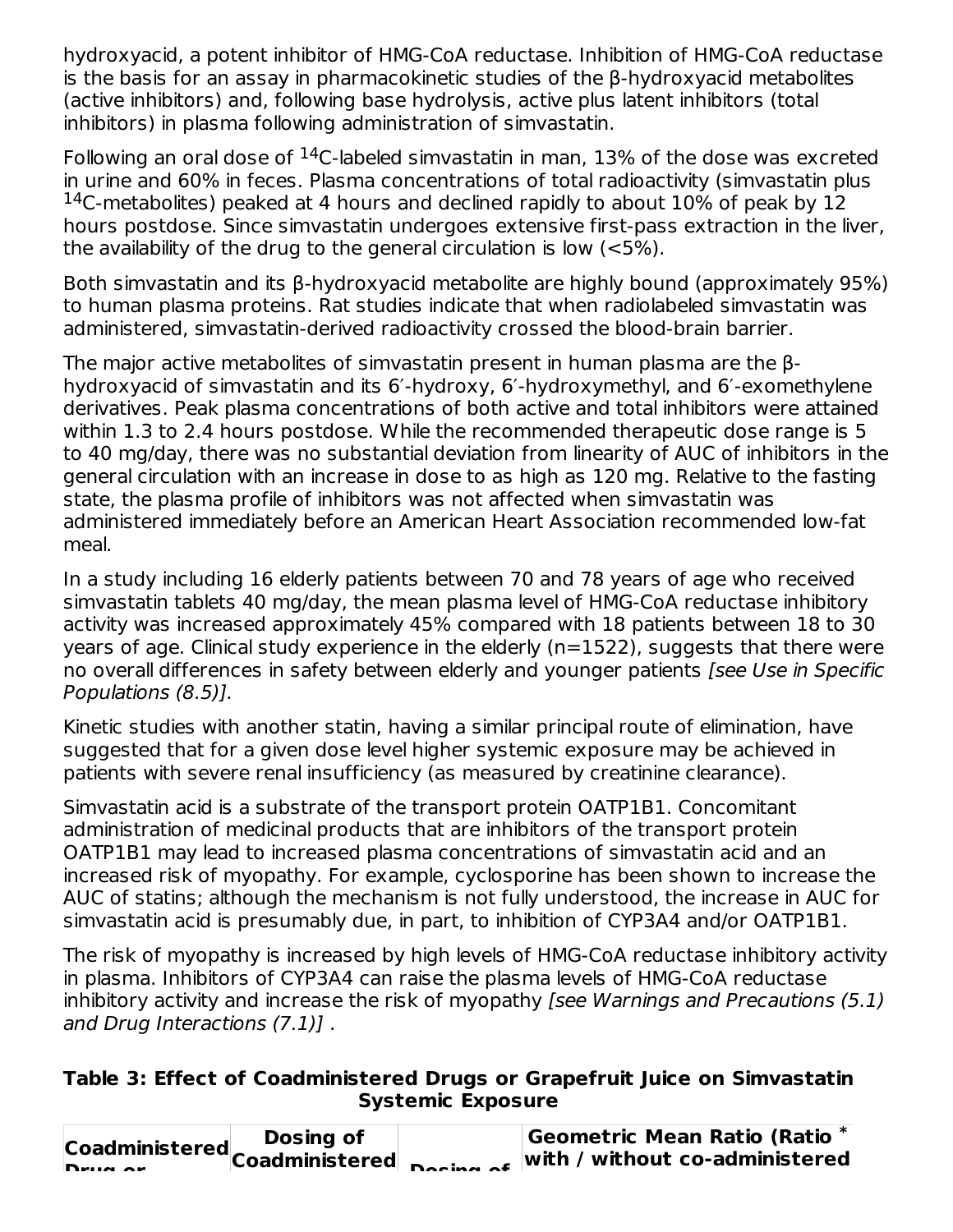| <b>Prug</b> or                                           | <b>Drug or</b>                                                                                                                  | <b>DOSITY OF</b>        |                                                                       | drug) No Effect = $1.00$ |                          |  |
|----------------------------------------------------------|---------------------------------------------------------------------------------------------------------------------------------|-------------------------|-----------------------------------------------------------------------|--------------------------|--------------------------|--|
| Grapefruit<br>Juice                                      | <b>Grapefruit</b><br>Juice                                                                                                      | <b>Simvastatin</b>      |                                                                       | <b>AUC C</b><br>max      | $C_{max}$                |  |
|                                                          | Contraindicated with simvastatin [see Contraindications (4) and Warnings and                                                    |                         |                                                                       |                          |                          |  |
| Precautions (5.1)]                                       |                                                                                                                                 |                         |                                                                       |                          |                          |  |
| Telithromycin <sup>†</sup>                               | 200 mg QD for 4<br>days                                                                                                         | 80 mg                   | simvastatin<br>$acid$ <sup><math>\ddagger</math></sup><br>simvastatin | 12<br>8.9                | 15<br>5.3                |  |
| Nelfinavir <sup>t</sup>                                  | 1250 mg BID for<br>14 days                                                                                                      | 20 mg QD<br>for 28 days | simvastatin acid<br>ŧ<br>simvastatin                                  | 6                        | 6.2                      |  |
| Itraconazole <sup>†</sup>                                | 200 mg QD for 4<br>days                                                                                                         | 80 mg                   | simvastatin acid<br>simvastatin                                       |                          | 13.1<br>13.1             |  |
| Posaconazole                                             | 100 mg (oral<br>suspension) QD<br>for 13 days                                                                                   | 40 mg                   | simvastatin acid<br>simvastatin                                       | 7.3<br>10.3              | 9.2<br>9.4<br>9.5        |  |
|                                                          | 200 mg (oral<br>suspension) QD<br>for 13 days                                                                                   | 40 mg                   | simvastatin acid<br>simvastatin                                       | 8.5<br>10.6              | 11.4                     |  |
| Gemfibrozil                                              | 600 mg BID for 3<br>days                                                                                                        | 40 mg                   | simvastatin acid<br>simvastatin                                       | 2.85<br>1.35             | 2.18<br>0.91             |  |
|                                                          | Avoid grapefruit juice with simvastatin [see Warnings and Precautions (5.1)]                                                    |                         |                                                                       |                          |                          |  |
| Grapefruit Juice §                                       | 200 mL of                                                                                                                       |                         | 60 mg singlesimvastatin acid                                          | 7                        |                          |  |
| (high dose)                                              | double-strength<br>TID <sup>1</sup>                                                                                             | dose                    | simvastatin                                                           | 16                       |                          |  |
| Grapefruit Juice $\frac{5}{8}$ 8 oz (about<br>(low dose) | 237mL) of single-<br>strength $#$                                                                                               | dose                    | 20 mg singlesimvastatin acid<br>simvastatin                           | 1.3<br>1.9               |                          |  |
|                                                          | Avoid taking with >10 mg simvastatin, based on clinical and/or postmarketing<br>experience [see Warnings and Precautions (5.1)] |                         |                                                                       |                          |                          |  |
| Verapamil SR                                             | 240 mg QD Days<br>1 to 7 then<br>240 mg BID on<br>Days 8 to 10                                                                  | 80 mg on<br>Day 10      | simvastatin acid<br>simvastatin                                       | 2.3<br>2.5               | 2.4<br>2.1               |  |
| <b>Diltiazem</b>                                         | 120 mg BID for<br>10 days                                                                                                       | $80$ mg on<br>Day $10$  | simvastatin<br>acid<br>simvastatin                                    | 2.69<br>3.10             | 2.69<br>2.88             |  |
| <b>Diltiazem</b>                                         | 120 mg BID for<br>14 days                                                                                                       | $20$ mg on<br>Day 14    | simvastatin                                                           | 4.6                      | 3.6                      |  |
| Dronedarone                                              | 400 mg BID for<br>14 days                                                                                                       | 40 mg QD<br>for 14 days | simvastatin<br>acid                                                   |                          | 2.14<br>$1.96 \mid 3.75$ |  |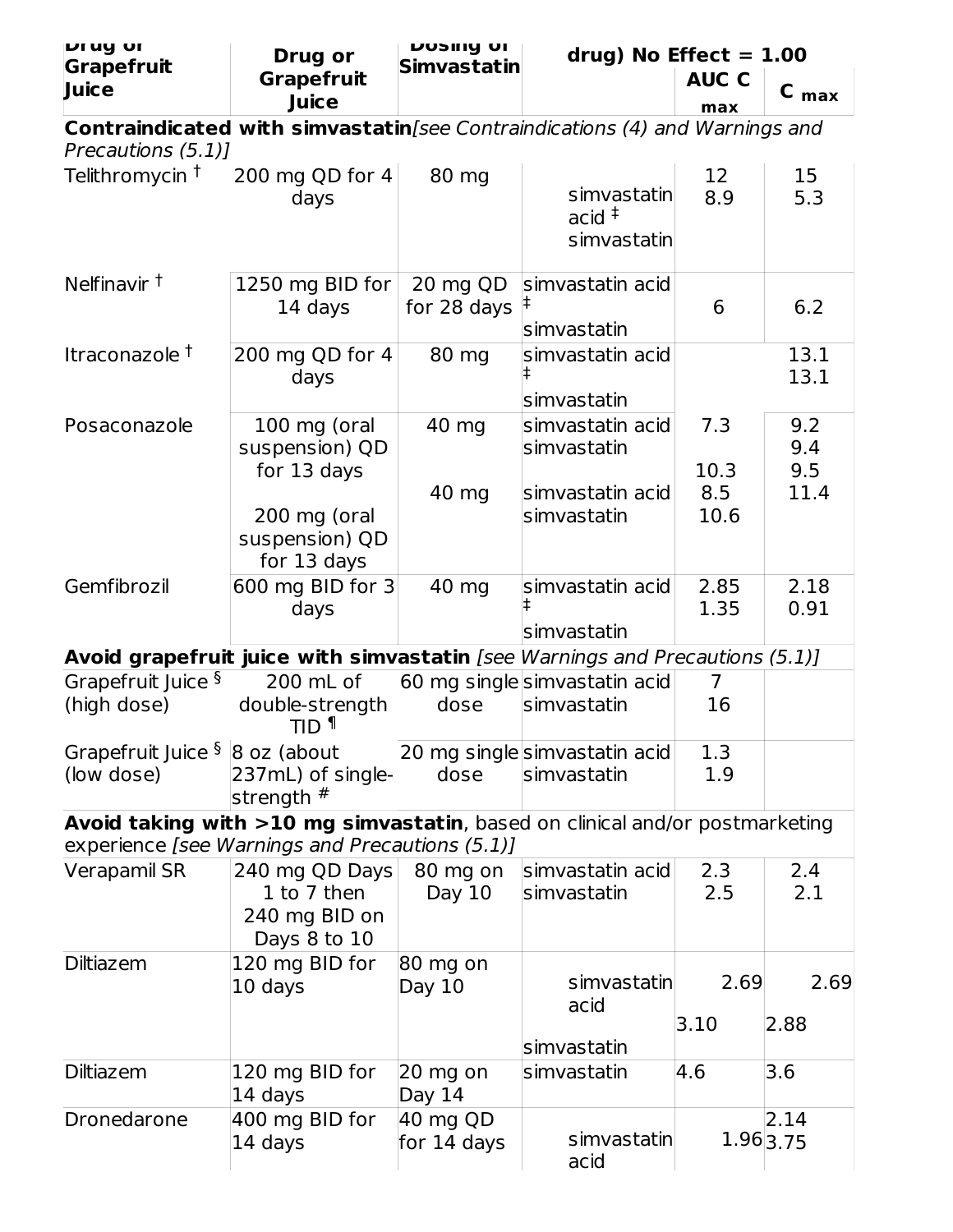|                                                                                                                                                                                                                            |                                                     |                                | simvastatin                                 | 3.90                            |                                                                                        |
|----------------------------------------------------------------------------------------------------------------------------------------------------------------------------------------------------------------------------|-----------------------------------------------------|--------------------------------|---------------------------------------------|---------------------------------|----------------------------------------------------------------------------------------|
| Avoid taking with >20 mg simvastatin, based on clinical and/or postmarketing                                                                                                                                               |                                                     |                                |                                             |                                 |                                                                                        |
| experience [see Warnings and Precautions (5.1)]                                                                                                                                                                            |                                                     |                                |                                             |                                 |                                                                                        |
| Amiodarone                                                                                                                                                                                                                 | 400 mg QD for 3 40 mg on<br>days                    | Day 3                          | simvastatin<br>acid                         | 1.76                            | 1.72<br>1.75 1.79                                                                      |
|                                                                                                                                                                                                                            |                                                     |                                | simvastatin                                 |                                 |                                                                                        |
| Amlodipine                                                                                                                                                                                                                 | 10 mg QD x 10<br>days                               | 80 mg on<br>Day 10             | simvastatin 1.77<br>acid                    | 1.58                            | 1.56<br>1.47                                                                           |
|                                                                                                                                                                                                                            |                                                     |                                | simvastatin                                 |                                 |                                                                                        |
| <b>Ranolazine SR</b>                                                                                                                                                                                                       | $1000$ mg BID for $ 80$ mg on<br>7 days             | Day 1 and<br>Days 6 to 9       | simvastatin 1.86<br>acid                    | 2.26                            | 2.28<br>1.75                                                                           |
|                                                                                                                                                                                                                            |                                                     |                                | simvastatin                                 |                                 |                                                                                        |
| Avoid taking with >20 mg simvastatin (or 40 mg for patients who have<br>previously taken 80 mg simvastatin chronically, e.g., for 12 months or<br>more, without evidence of muscle toxicity), based on clinical experience |                                                     |                                |                                             |                                 |                                                                                        |
| Lomitapide                                                                                                                                                                                                                 | 60 mg QD for 7 40 mg single<br>days                 | dose                           | simvastatin<br>acid<br>simvastatin          | 1.7<br>$\overline{\phantom{0}}$ | 1.6<br>2                                                                               |
| Lomitapide                                                                                                                                                                                                                 | 10 mg QD for 7 20 mg singlesimvastatin acid<br>days | dose                           | simvastatin                                 | 1.4<br>1.6                      | 1.4<br>1.7                                                                             |
| No dosing adjustments required for the following:                                                                                                                                                                          |                                                     |                                |                                             |                                 |                                                                                        |
| Fenofibrate $\vert$ 160 mg QD X 14   80 mg QD simvastatin acid   0.64                                                                                                                                                      | days                                                | on Days 8 to simvastatin<br>14 |                                             | 0.89                            | 0.89<br>0.83                                                                           |
| <b>Niacin</b><br>extended-release                                                                                                                                                                                          | 2 g single dose                                     | dose                           | 20 mg singlesimvastatin acid<br>simvastatin | 1.6<br>1.4                      | 1.84<br>1.08                                                                           |
| Propranolol                                                                                                                                                                                                                | 80 mg single<br>dose                                | dose                           | 80 mg single total inhibitor                | 0.79                            | from<br>33.6 to                                                                        |
|                                                                                                                                                                                                                            |                                                     |                                | active inhibitor                            |                                 | 21.1<br>$0.79$ <sub>ng</sub> .eq/mL<br>↓ from<br>7.0 <sub>to</sub><br>4.7<br> ng∙eq/mL |

 $\ast$  Results based on a chemical assay except results with propranolol as indicated.

† Results could be representative of the following CYP3A4 inhibitors: ketoconazole,

erythromycin, clarithromycin, HIV protease inhibitors, and nefazodone.

‡ Simvastatin acid refers to the β-hydroxyacid of simvastatin.

§ The effect of amounts of grapefruit juice between those used in these two studies on simvastatin pharmacokinetics has not been studied.

¶ Double-strength: one can of frozen concentrate diluted with one can of water. Grapefruit juice was administered TID for 2 days, and 200 mL together with single dose simvastatin and 30 and 90 minutes following single dose simvastatin on Day 3.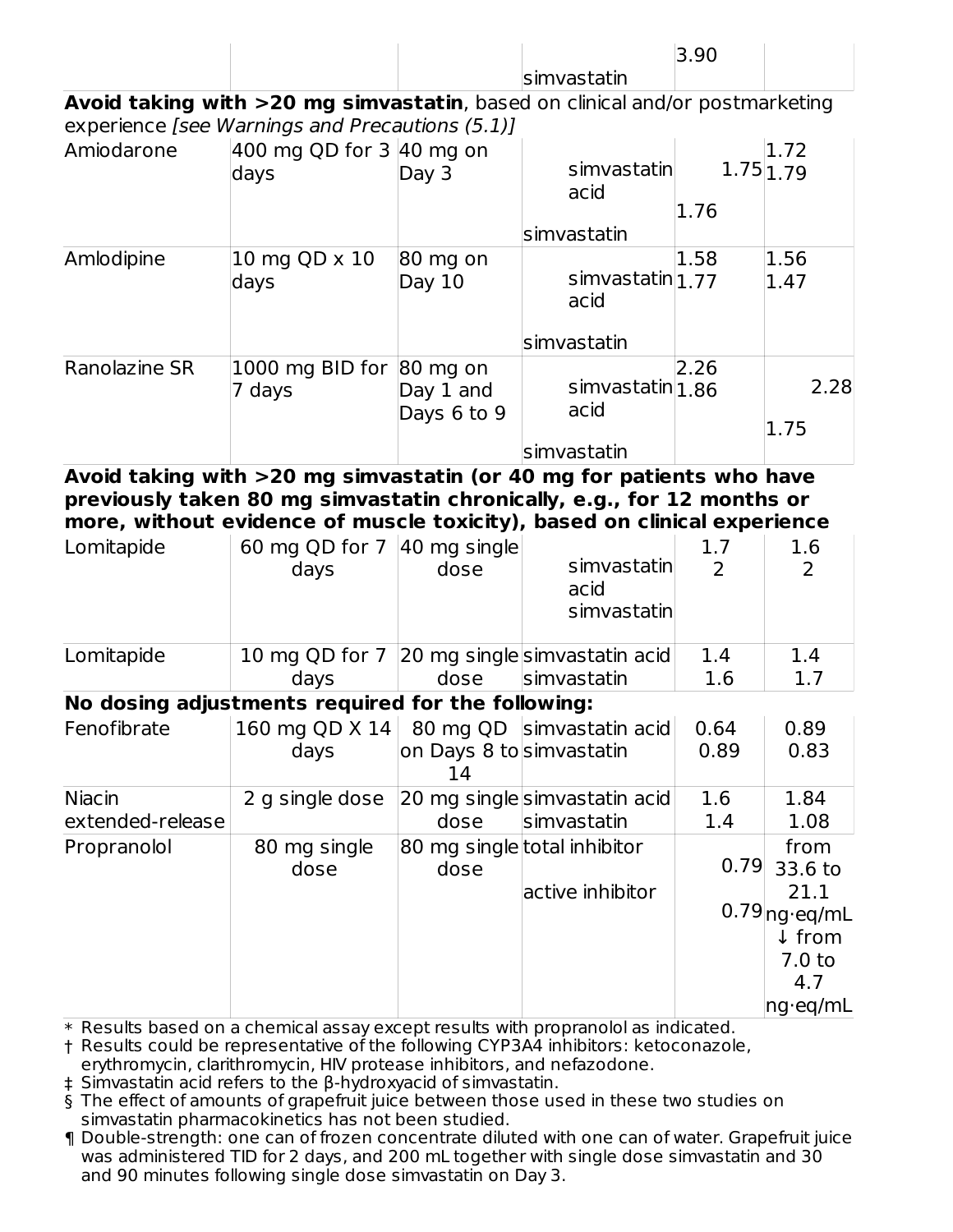# Single-strength: one can of frozen concentrate diluted with 3 cans of water. Grapefruit juice was administered with breakfast for 3 days, and simvastatin was administered in the evening on Day 3.

In a study of 12 healthy volunteers, simvastatin at the 80-mg dose had no effect on the metabolism of the probe cytochrome P450 isoform 3A4 (CYP3A4) substrates midazolam and erythromycin. This indicates that simvastatin is not an inhibitor of CYP3A4, and, therefore, is not expected to affect the plasma levels of other drugs metabolized by CYP3A4.

Coadministration of simvastatin(40 mg QD for 10 days) resulted in an increase in the maximum mean levels of cardioactive digoxin (given as a single 0.4 mg dose on day 10) by approximately 0.3 ng/mL.

# **13. NONCLINICAL TOXICOLOGY**

### **13.1 Carcinogenesis, Mutagenesis, Impairment of Fertility**

In a 72-week carcinogenicity study, mice were administered daily doses of simvastatin of 25, 100, and 400 mg/kg body weight, which resulted in mean plasma drug levels approximately 1, 4, and 8 times higher than the mean human plasma drug level, respectively (as total inhibitory activity based on AUC) after an 80-mg oral dose. Liver carcinomas were significantly increased in high-dose females and mid- and high-dose males with a maximum incidence of 90% in males. The incidence of adenomas of the liver was significantly increased in mid- and high-dose females. Drug treatment also significantly increased the incidence of lung adenomas in mid- and high-dose males and females. Adenomas of the Harderian gland (a gland of the eye of rodents) were significantly higher in high-dose mice than in controls. No evidence of a tumorigenic effect was observed at 25 mg/kg/day.

In a separate 92-week carcinogenicity study in mice at doses up to 25 mg/kg/day, no evidence of a tumorigenic effect was observed (mean plasma drug levels were 1 times higher than humans given 80 mg simvastatin as measured by AUC).

In a two-year study in rats at 25 mg/kg/day, there was a statistically significant increase in the incidence of thyroid follicular adenomas in female rats exposed to approximately 11 times higher levels of simvastatin than in humans given 80 mg simvastatin (as measured by AUC).

A second two-year rat carcinogenicity study with doses of 50 and 100 mg/kg/day produced hepatocellular adenomas and carcinomas (in female rats at both doses and in males at 100 mg/kg/day). Thyroid follicular cell adenomas were increased in males and females at both doses; thyroid follicular cell carcinomas were increased in females at 100 mg/kg/day. The increased incidence of thyroid neoplasms appears to be consistent with findings from other statins. These treatment levels represented plasma drug levels (AUC) of approximately 7 and 15 times (males) and 22 and 25 times (females) the mean human plasma drug exposure after an 80 milligram daily dose.

No evidence of mutagenicity was observed in a microbial mutagenicity (Ames) test with or without rat or mouse liver metabolic activation. In addition, no evidence of damage to genetic material was noted in an in vitro alkaline elution assay using rat hepatocytes, a V-79 mammalian cell forward mutation study, an in vitro chromosome aberration study in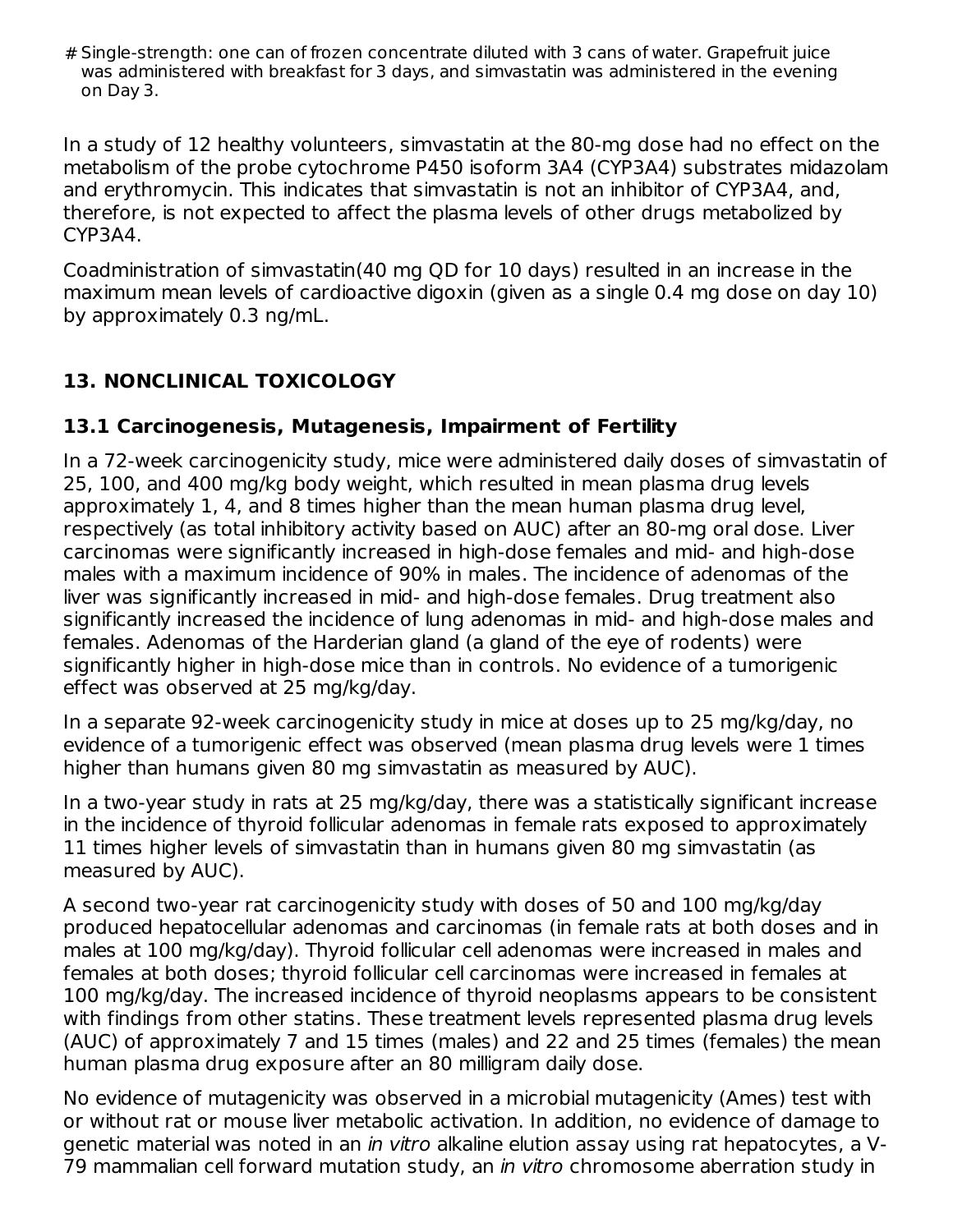CHO cells, or an in vivo chromosomal aberration assay in mouse bone marrow.

There was decreased fertility in male rats treated with simvastatin for 34 weeks at 25 mg/kg body weight (4 times the maximum human exposure level, based on AUC, in patients receiving 80 mg/day); however, this effect was not observed during a subsequent fertility study in which simvastatin was administered at this same dose level to male rats for 11 weeks (the entire cycle of spermatogenesis including epididymal maturation). No microscopic changes were observed in the testes of rats from either study. At 180 mg/kg/day, (which produces exposure levels 22 times higher than those in humans taking 80 mg/day based on surface area, mg/m  $^2$ ), seminiferous tubule degeneration (necrosis and loss of spermatogenic epithelium) was observed. In dogs, there was drug-related testicular atrophy, decreased spermatogenesis, spermatocytic degeneration and giant cell formation at 10 mg/kg/day, (approximately 2 times the human exposure, based on AUC, at 80 mg/day). The clinical significance of these findings is unclear.

# **13.2 Animal Toxicology and/or Pharmacology**

### CNS Toxicity

Optic nerve degeneration was seen in clinically normal dogs treated with simvastatin for 14 weeks at 180 mg/kg/day, a dose that produced mean plasma drug levels about 12 times higher than the mean plasma drug level in humans taking 80 mg/day.

A chemically similar drug in this class also produced optic nerve degeneration (Wallerian degeneration of retinogeniculate fibers) in clinically normal dogs in a dose-dependent fashion starting at 60 mg/kg/day, a dose that produced mean plasma drug levels about 30 times higher than the mean plasma drug level in humans taking the highest recommended dose (as measured by total enzyme inhibitory activity). This same drug also produced vestibulocochlear Wallerian-like degeneration and retinal ganglion cell chromatolysis in dogs treated for 14 weeks at 180 mg/kg/day, a dose that resulted in a mean plasma drug level similar to that seen with the 60 mg/kg/day dose.

CNS vascular lesions, characterized by perivascular hemorrhage and edema, mononuclear cell infiltration of perivascular spaces, perivascular fibrin deposits and necrosis of small vessels were seen in dogs treated with simvastatin at a dose of 360 mg/kg/day, a dose that produced mean plasma drug levels that were about 14 times higher than the mean plasma drug levels in humans taking 80 mg/day. Similar CNS vascular lesions have been observed with several other drugs of this class.

There were cataracts in female rats after two years of treatment with 50 and 100 mg/kg/day (22 and 25 times the human AUC at 80 mg/day, respectively) and in dogs after three months at 90 mg/kg/day (19 times) and at two years at 50 mg/kg/day (5 times).

# **14. CLINICAL STUDIES**

# **14.1 Clinical Studies in Adults**

# Reductions in Risk of CHD Mortality and Cardiovascular Events

In 4S, the effect of therapy with simvastatin tablets on total mortality was assessed in 4,444 patients with CHD and baseline total cholesterol 212 to 309 mg/dL (5.5 to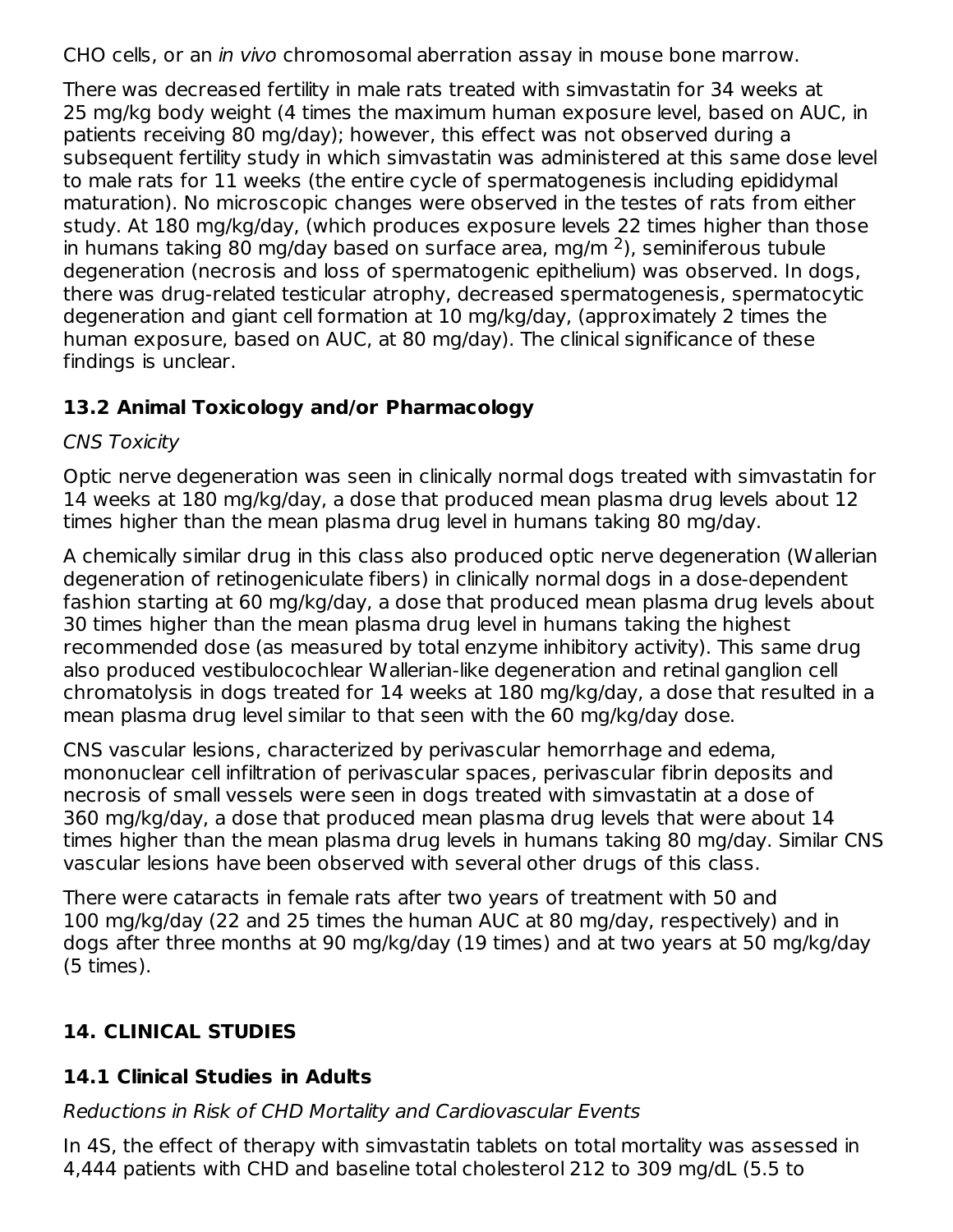8.0 mmol/L). In this multicenter, randomized, double-blind, placebo-controlled study, patients were treated with standard care, including diet, and either simvastatin tablets 20 to 40 mg/day (n=2,221) or placebo (n=2,223) for a median duration of 5.4 years. Over the course of the study, treatment with simvastatin tablets led to mean reductions in total-C, LDL-C and TG of 25%, 35%, and 10%, respectively, and a mean increase in HDL-C of 8%. Simvastatin tablets significantly reduced the risk of mortality by 30% (p=0.0003, 182 deaths in the simvastatin tablets group vs 256 deaths in the placebo group). The risk of CHD mortality was significantly reduced by 42% (p=0.00001, 111 vs 189 deaths). There was no statistically significant difference between groups in noncardiovascular mortality. Simvastatin tablets significantly decreased the risk of having major coronary events (CHD mortality plus hospital-verified and silent non-fatal myocardial infarction [MI]) by 34% (p<0.00001, 431 vs 622 patients with one or more events). The risk of having a hospital-verified non-fatal MI was reduced by 37%. Simvastatin tablets significantly reduced the risk for undergoing myocardial revascularization procedures (coronary artery bypass grafting or percutaneous transluminal coronary angioplasty) by 37% (p<0.00001, 252 vs 383 patients). Simvastatin tablets significantly reduced the risk of fatal plus non-fatal cerebrovascular events (combined stroke and transient ischemic attacks) by 28% (p=0.033, 75 vs 102 patients). Simvastatin tablets reduced the risk of major coronary events to a similar extent across the range of baseline total and LDL cholesterol levels. Because there were only 53 female deaths, the effect of simvastatin tablets on mortality in women could not be adequately assessed. However, simvastatin tablets significantly lessened the risk of having major coronary events by 34% (60 vs 91 women with one or more event). The randomization was stratified by angina alone (21% of each treatment group) or a previous MI. Because there were only 57 deaths among the patients with angina alone at baseline, the effect of simvastatin tablets on mortality in this subgroup could not be adequately assessed. However, trends in reduced coronary mortality, major coronary events and revascularization procedures were consistent between this group and the total study cohort. Additionally, simvastatin tablets resulted in similar decreases in relative risk for total mortality, CHD mortality, and major coronary events in elderly patients (≥65 years) , compared with younger patients.

The Heart Protection Study (HPS) was a large, multi-center, placebo-controlled, doubleblind study with a mean duration of 5 years conducted in 20,536 patients (10,269 on simvastatin tablets 40 mg and 10,267 on placebo). Patients were allocated to treatment using a covariate adaptive method  $3$  which took into account the distribution of  $10$ important baseline characteristics of patients already enrolled and minimized the imbalance of those characteristics across the groups. Patients had a mean age of 64 years (range 40 to 80 years), were 97% Caucasian and were at high risk of developing a major coronary event because of existing CHD (65%), diabetes (Type 2, 26%; Type 1, 3%), history of stroke or other cerebrovascular disease (16%), peripheral vessel disease (33%), or hypertension in males  $\geq 65$  years (6%). At baseline, 3,421 patients (17%) had LDL-C levels below 100 mg/dL, of whom 953 (5%) had LDL-C levels below 80 mg/dL; 7,068 patients (34%) had levels between 100 and 130 mg/dL; and 10,047 patients (49%) had levels greater than 130 mg/dL.

The HPS results showed that simvastatin tablets 40 mg/day significantly reduced: total and CHD mortality; non-fatal MI, stroke, and revascularization procedures (coronary and non-coronary) (see Table 4).

#### **Table 4: Summary of Heart Protection Study Results**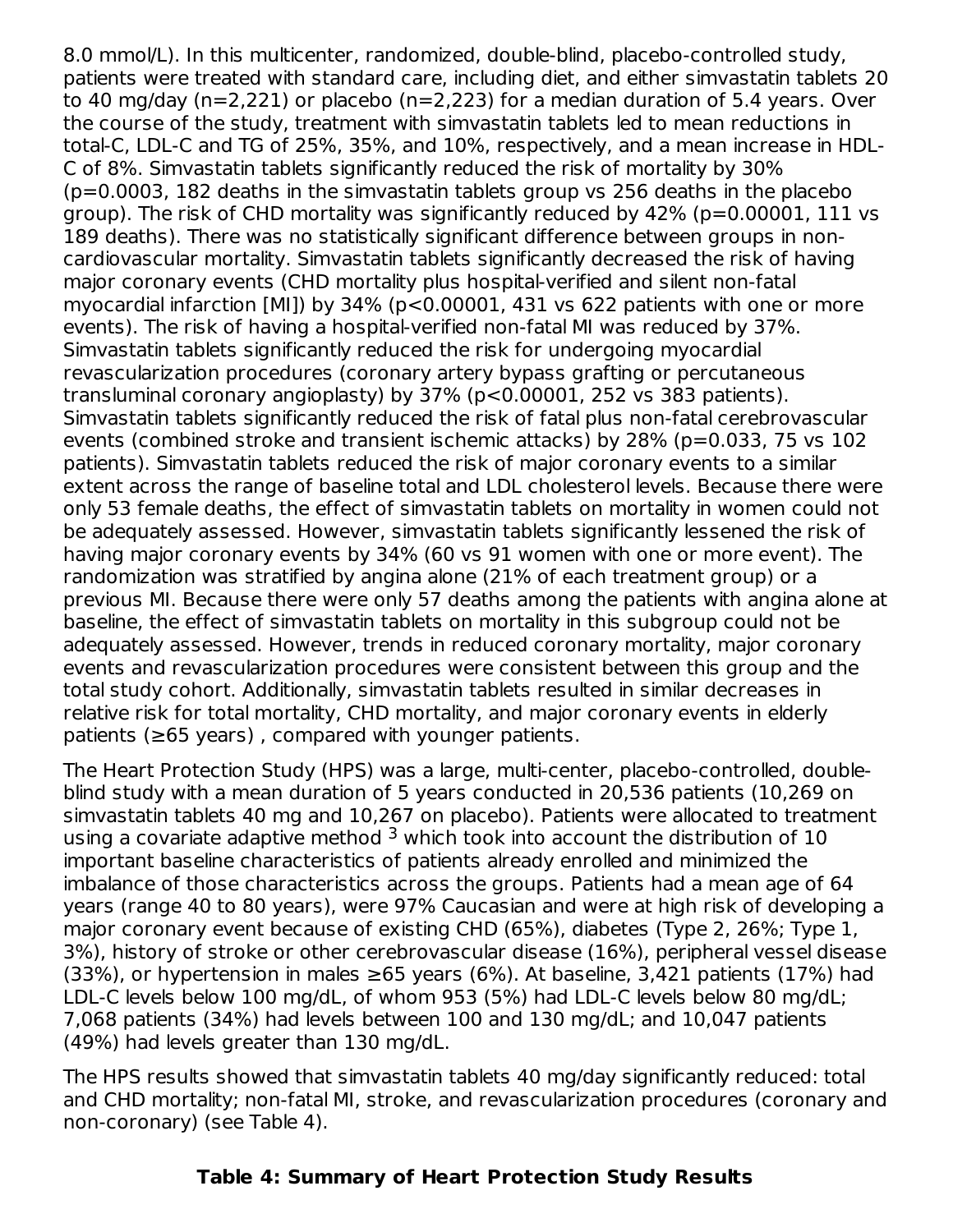| Endpoint                  | <b>Simvastatin</b><br><b>Tablets</b><br>$(N=10,269)$<br>$n$ (%) <sup>*</sup> | <b>Placebo</b><br>$(N=10,267)$<br>$n$ (%) <sup>*</sup> | <b>Risk</b><br><b>Reduction</b><br>$(%)$ (95% CI) | p-Value    |
|---------------------------|------------------------------------------------------------------------------|--------------------------------------------------------|---------------------------------------------------|------------|
| Primary                   |                                                                              |                                                        |                                                   |            |
| Mortality                 | 1,328 (12.9)                                                                 | 1,507(14.7)                                            | 13 (6 to 19)                                      | $p=0.0003$ |
| CHD mortality             | 587 (5.7)                                                                    | 707 (6.9)                                              | 18 (8 to 26)                                      | $p=0.0005$ |
| Secondary                 |                                                                              |                                                        |                                                   |            |
| Non-fatal MI              | 357(3.5)                                                                     | 574 (5.6)                                              | 38 (30 to 46)                                     | p<0.0001   |
| <b>Stroke</b>             | 444 (4.3)                                                                    | 585(5.7)                                               | 25 (15 to 34)                                     | p<0.0001   |
| <b>Tertiary</b>           |                                                                              |                                                        |                                                   |            |
| Coronary                  | 513(5)                                                                       | 725(7.1)                                               | 30 (22 to 38)                                     | p<0.0001   |
| revascularization         |                                                                              |                                                        |                                                   |            |
| Peripheral and other non- | 450 (4.4)                                                                    | 532(5.2)                                               | 16 (5 to 26)                                      | $p=0.006$  |
| coronary                  |                                                                              |                                                        |                                                   |            |
| revascularization         |                                                                              |                                                        |                                                   |            |

 $*$   $\boldsymbol{\mathsf{n}}$  = number of patients with indicated event

Two composite endpoints were defined in order to have sufficient events to assess relative risk reductions across a range of baseline characteristics (see Figure 1). A composite of major coronary events (MCE) was comprised of CHD mortality and nonfatal MI (analyzed by time-to-first event; 898 patients treated with simvastatin tablets had events and 1,212 patients on placebo had events). A composite of major vascular events (MVE) was comprised of MCE, stroke and revascularization procedures including coronary, peripheral and other non-coronary procedures (analyzed by time-to-first event; 2,033 patients treated with simvastatin tablets had events and 2,585 patients on placebo had events). Significant relative risk reductions were observed for both composite endpoints (27% for MCE and 24% for MVE, p<0.0001). Treatment with simvastatin tablets produced significant relative risk reductions for all components of the composite endpoints. The risk reductions produced by simvastatin tablets in both MCE and MVE were evident and consistent regardless of cardiovascular disease related medical history at study entry (i.e., CHD alone; or peripheral vascular disease, cerebrovascular disease, diabetes or treated hypertension, with or without CHD), gender, age, creatinine levels up to the entry limit of 2.3 mg/dL, baseline levels of LDL-C, HDL-C, apolipoprotein B and A-1, baseline concomitant cardiovascular medications (i.e., aspirin, beta blockers, or calcium channel blockers), smoking status, alcohol intake, or obesity. Diabetics showed risk reductions for MCE and MVE due to simvastatin tablets treatment regardless of baseline HbA1c levels or obesity with the greatest effects seen for diabetics without CHD.

3 D.R. Taves, Minimization: a new method of assigning patients to treatment and control groups. Clin. Pharmacol. Ther. 15 (1974), pp. 443-453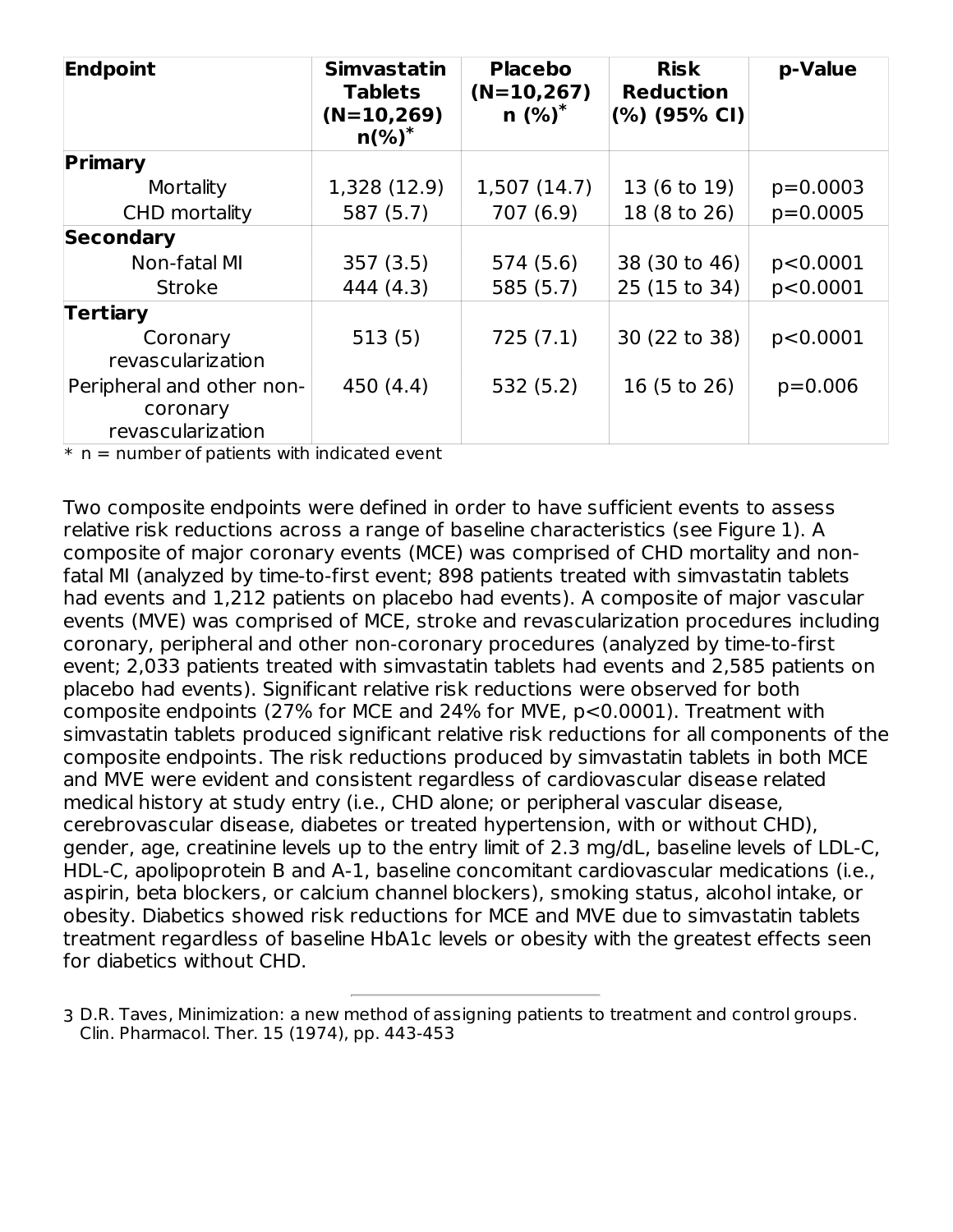#### **Major Vascular Events**

#### **Major Coronary Events**



N = number of patients in each subgroup. The inverted triangles are point estimates of the relative risk, with their 95% confidence intervals represented as a line. The area of a triangle is proportional to the number of patients with MVE or MCE in the subgroup relative to the number with MVE or MCE, respectively, in the entire study population. The vertical solid line represents a relative risk of one. The vertical dashed line represents the point estimate of relative risk in the entire study population.

#Sim Tab=Simvastatin Tablets

#### Angiographic Studies

In the Multicenter Anti-Atheroma Study, the effect of simvastatin on atherosclerosis was assessed by quantitative coronary angiography in hypercholesterolemic patients with CHD. In this randomized, double-blind, controlled study, patients were treated with simvastatin 20 mg/day or placebo. Angiograms were evaluated at baseline, two and four years. The co-primary study endpoints were mean change per-patient in minimum and mean lumen diameters, indicating focal and diffuse disease, respectively. Simvastatin tablets significantly slowed the progression of lesions as measured in the Year 4 angiogram by both parameters, as well as by change in percent diameter stenosis. In addition, simvastatin significantly decreased the proportion of patients with new lesions and with new total occlusions.

#### Modifications of Lipid Profiles

#### Primary Hyperlipidemia (Fredrickson type lla and llb)

Simvastatin tablets have been shown to be effective in reducing total-C and LDL-C in heterozygous familial and non-familial forms of hyperlipidemia and in mixed hyperlipidemia. Maximal to near maximal response is generally achieved within 4 to 6 weeks and maintained during chronic therapy. Simvastatin tablets significantly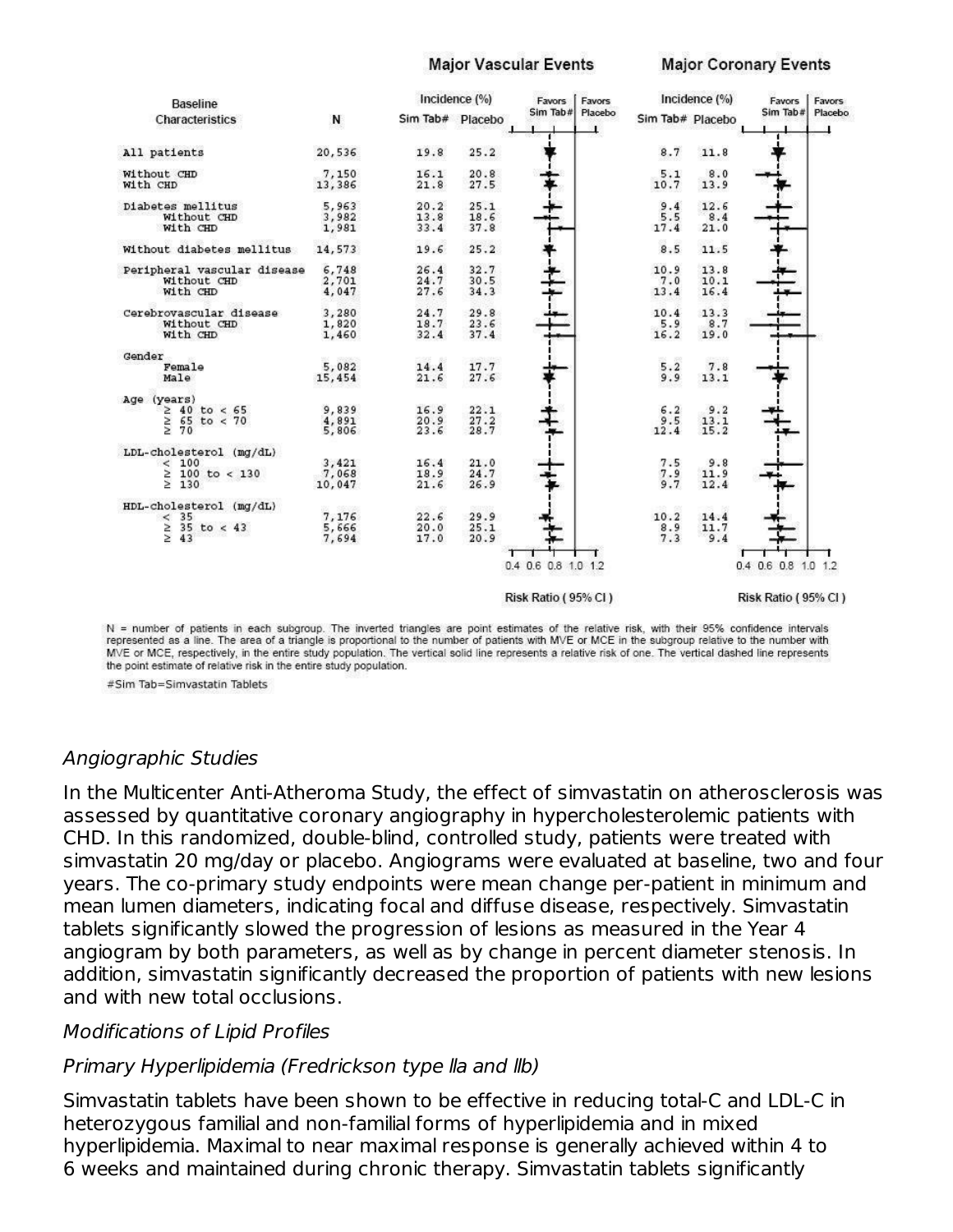decreased total-C, LDL-C, total-C/HDL-C ratio, and LDL-C/HDL-C ratio; simvastatin tablets also decreased TG and increased HDL-C ( see Table 5).

| <b>TREATMENT</b>                                            | N    | <b>TOTAL-C</b> | <b>LDL-C</b> | <b>HDL-C</b> | $TG^*$ |
|-------------------------------------------------------------|------|----------------|--------------|--------------|--------|
| Lower Dose Comparative Study <sup>†</sup>                   |      |                |              |              |        |
| (Mean % Change at Week 6)                                   |      |                |              |              |        |
| Simvastatin Tablets 5 mg q.p.m.                             | 109  | $-19$          | $-26$        | 10           | $-12$  |
| Simvastatin Tablets 10 mg                                   | 110  | $-23$          | $-30$        | 12           | $-15$  |
| q.p.m.                                                      |      |                |              |              |        |
| <u>Scandinavian Simvastatin Survival Study</u> <sup>‡</sup> |      |                |              |              |        |
| <u>(Mean % Change at Week 6)</u>                            |      |                |              |              |        |
| Placebo                                                     | 2223 | $-1$           | $-1$         | $\Omega$     | $-2$   |
| <b>Simvastatin Tablets 20</b>                               | 2221 | $-28$          | $-38$        | 8            | $-19$  |
| mg q.p.m.                                                   |      |                |              |              |        |
| Upper Dose Comparative Study <sup>§</sup>                   |      |                |              |              |        |
| (Mean % Change Averaged at Weeks 18 and 24)                 |      |                |              |              |        |
| Simvastatin Tablets 40 mg                                   | 433  | $-31$          | $-41$        | 9            | $-18$  |
| q.p.m.                                                      |      |                |              |              |        |
| <b>Simvastatin Tablets 80 mg</b>                            | 664  | $-36$          | $-47$        | 8            | $-24$  |
| q.p.m. $\P$                                                 |      |                |              |              |        |
| <u>Multi-Center Combined Hyperlipidemia Study#</u>          |      |                |              |              |        |
| <u>(Mean % Change at Week 6)</u>                            |      |                |              |              |        |
| Placebo                                                     | 125  | $\mathbf{1}$   | 2            | 3            | $-4$   |
| <b>Simvastatin Tablets 40 mg</b>                            | 123  | $-25$          | $-29$        | 13           | $-28$  |
| q.p.m.                                                      |      |                |              |              |        |
| <b>Simvastatin Tablets 80 mg</b>                            | 124  | -31            | $-36$        | 16           | $-33$  |
| q.p.m.                                                      |      |                |              |              |        |

#### **Table 5: Mean Response in Patients with Primary Hyperlipidemia and Combined (mixed) Hyperlipidemia (Mean Percent Change from Baseline After 6 to 24 Weeks)**

\* median percent change

† mean baseline LDL-C 244 mg/dL and median baseline TG 168 mg/dL

‡ mean baseline LDL-C 188 mg/dL and median baseline TG 128 mg/dL

§ mean baseline LDL-C 226 mg/dL and median baseline TG 156 mg/dL

 $\eta$  21% and 36% median reduction in TG in patients with TG  $\leq$  200 mg/dL and TG  $>$  200 mg/dL, respectively. Patients with TG > 350 mg/dL were excluded

# mean baseline LDL-C 156 mg/dL and median baseline TG 391 mg/dL.

#### Hypertriglyceridemia (Fredrickson type IV)

The results of a subgroup analysis in 74 patients with type lV hyperlipidemia from a 130 patient, double-blind, placebo-controlled, 3-period crossover study are presented in Table 6.

#### **Table 6: Six-week, Lipid-lowering Effects of Simvastatin in Type lV Hyperlipidemia Median Percent Change (25 <sup>th</sup> and 75 <sup>th</sup> percentile) from Baseline \***

| <b>TREATMENT</b><br>VLDL-C '<br><b>Example 1 Total-C</b> LDL-C<br>HDL-C | Non- |
|-------------------------------------------------------------------------|------|
|-------------------------------------------------------------------------|------|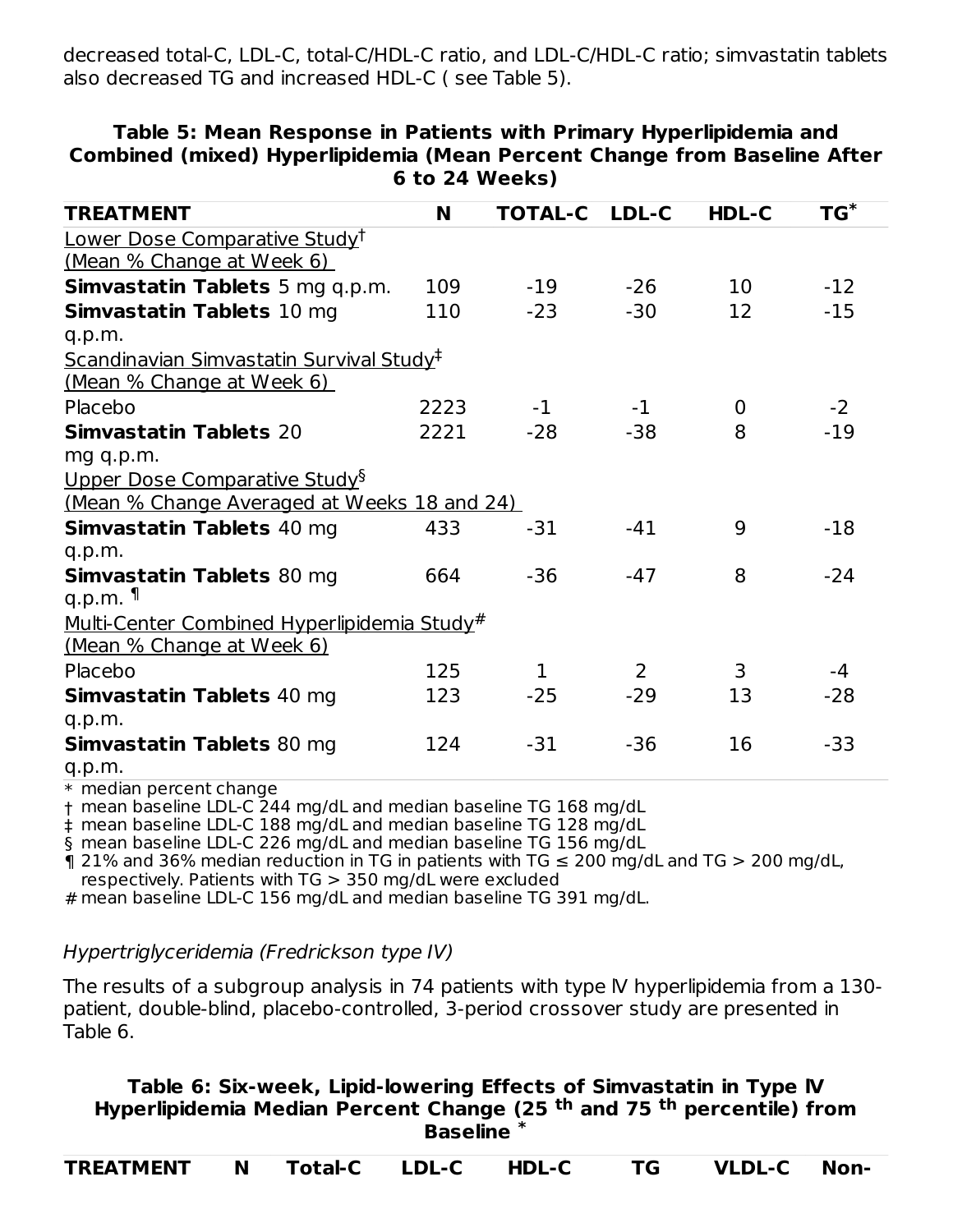| Placebo                                                                                                  | 74 | $+2$       | $+1$  | $+3$                                                            | -9    |            | $+1$             |
|----------------------------------------------------------------------------------------------------------|----|------------|-------|-----------------------------------------------------------------|-------|------------|------------------|
|                                                                                                          |    | $(-7, +7)$ |       | $(-8, +14)$ $(-3, +10)$ $(-25, +13)$ $(-25, +11)$ $(-9, +8)$    |       |            |                  |
|                                                                                                          |    | $-25$      | $-28$ | $+11$                                                           | $-29$ | -37        | $-32$            |
| Simvastatin<br>Tablets 40<br>mg/day                                                                      | 74 |            |       | $(-34, -19)$ $(-40, -17)$ $(+5, +23)$ $(-43, -16)$ $(-54, -23)$ |       |            | $(-42, -$<br>23) |
|                                                                                                          |    | $-32$      | $-37$ | $+15$                                                           | -34   | -41        | -38              |
| Simvastatin<br>Tablets 80<br>mg/day                                                                      | 74 |            |       | $(-38, -24)$ $(-46, -26)$ $(+5, +23)$ $(-45, -18)$ $(-57, -28)$ |       |            | $(-49, -$<br>32) |
| $\psi$ . The president besiding column (presidi) fourthes position to be this study consumer to talk $C$ |    |            |       |                                                                 |       | $2F A + F$ |                  |

**HDL-C**

 $\,^*$  The median baseline values (mg/dL) for the patients in this study were: total-C = 254, LDL-

 $C = 135$ , HDL-C = 36, TG = 404, VLDL-C = 83, and non-HDL-C = 215

#### Dysbetalipoproteinemia (Fredrickson type lll)

The results of a subgroup analysis in 7 patients with type lll hyperlipidemia (dysbetalipoproteinemia) (apo E2/2) (VLDL-C/TG>0.25) from a 130-patient, double-blind, placebo-controlled, 3-period crossover study are presented in Table 7.

| <b>TREATMENT</b>                    | N | <b>Total-C</b> | $LDL-C +$<br><b>IDL</b> | HDL-C                                                           | <b>TG</b> | <b>VLDL-</b><br>$C+IDL$                                          | Non-<br>HDL-C    |
|-------------------------------------|---|----------------|-------------------------|-----------------------------------------------------------------|-----------|------------------------------------------------------------------|------------------|
| Placebo                             | 7 | -8             | -8                      | $-2$                                                            | $+4$      | -4                                                               | -8               |
|                                     |   |                |                         |                                                                 |           | $(-24, +34)$ $(-27, +23)$ $(-21, +16)$ $(-22, +90)$ $(-28, +78)$ | $(-26, -$<br>39) |
|                                     |   | -50            | -50                     | $+7$                                                            | $-41$     | -58                                                              | $-57$            |
| Simvastatin<br>Tablets 40<br>mg/day |   |                |                         | $(-66, -39)$ $(-60, -31)$ $(-8, +23)$ $(-74, -16)$ $(-90, -37)$ |           |                                                                  | $(-72, -$<br>44) |
|                                     |   | $-52$          | $-51$                   | $+7$                                                            | -38       | -60                                                              | -59              |
| Simvastatin<br>Tablets 80<br>mg/day |   |                |                         | $(-55, -41)$ $(-57, -28)$ $(-5, +29)$ $(-58, +2)$ $(-72, -39)$  |           |                                                                  | $(-61, -$<br>46) |

#### **Table 7: Six-week, Lipid-lowering Effects of Simvastatin in Type lll Hyperlipidemia Median Percent Change (min, max) from Baseline \***

 $\text{*}$  The median baseline values (mg/dL) were: total-C = 324, LDL-C = 121, HDL-C = 31, TG = 411, VLDL-C =  $170$ , and non-HDL-C =  $291$ .

#### Homozygous Familial Hypercholesterolemia

In a controlled clinical study, 12 patients 15 to 39 years of age with homozygous familial hypercholesterolemia received simvastatin 40 mg/day in a single dose or in 3 divided doses, or 80 mg/day in 3 divided doses. In 11 patients with reductions in LDL-C, the mean LDL-C changes for the 40- and 80-mg doses were 14% (range 8% to 23%, median 12%) and 30% (range 14% to 46%, median 29%), respectively. One patient had an increase of 15% in LDL-C. Another patient with absent LDL-C receptor function had an LDL-C reduction of 41% with the 80-mg dose.

Endocrine Function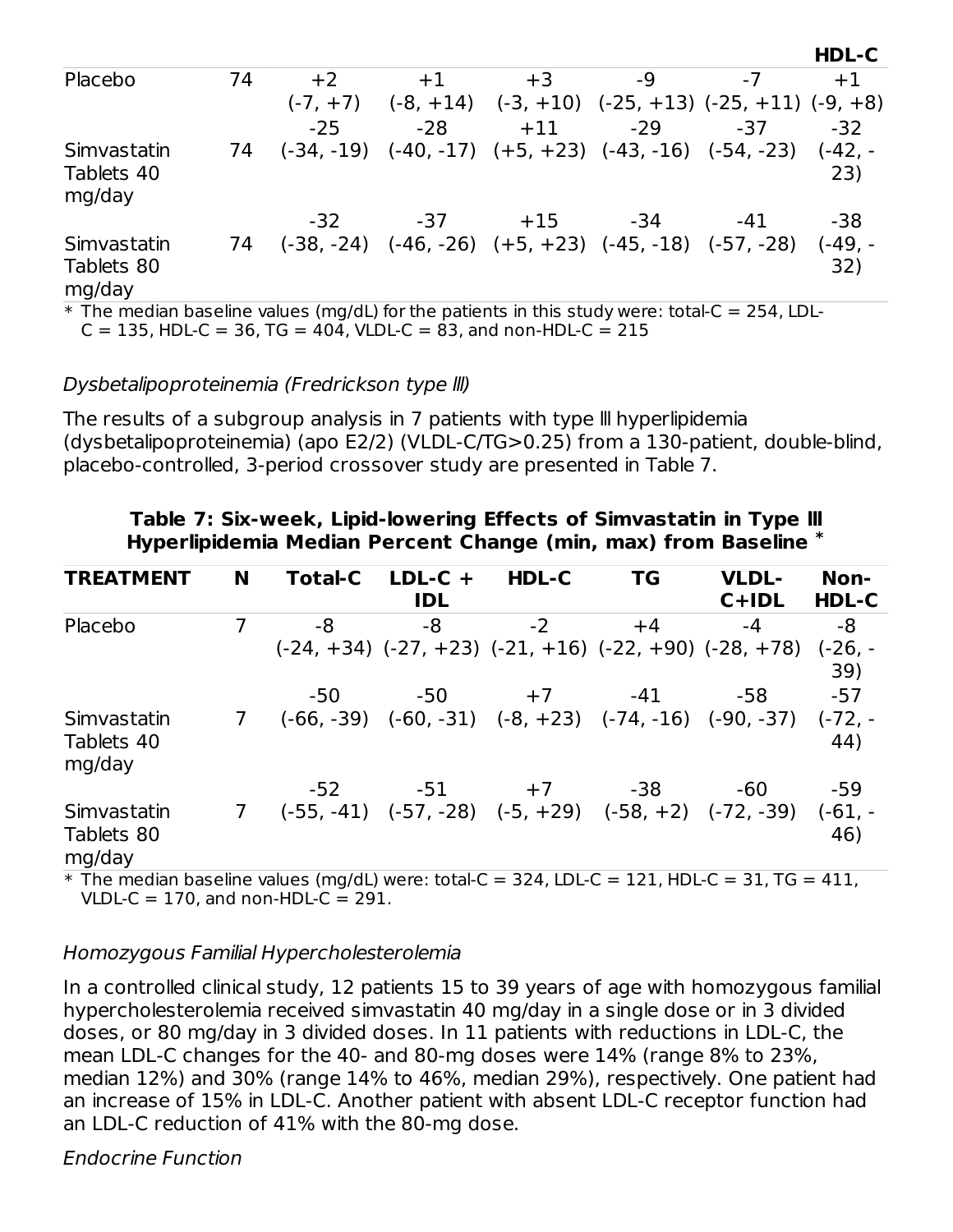In clinical studies, simvastatin did not impair adrenal reserve or significantly reduce basal plasma cortisol concentration. Small reductions from baseline in basal plasma testosterone in men were observed in clinical studies with simvastatin, an effect also observed with other statins and the bile acid sequestrant cholestyramine. There was no effect on plasma gonadotropin levels. In a placebo-controlled, 12-week study there was no significant effect of simvastatin 80 mg on the plasma testosterone response to human chorionic gonadotropin. In another 24-week study, simvastatin 20 to 40 mg had no detectable effect on spermatogenesis. In 4S, in which 4,444 patients were randomized to simvastatin 20 to 40 mg/day or placebo for a median duration of 5.4 years, the incidence of male sexual adverse events in the two treatment groups was not significantly different. Because of these factors, the small changes in plasma testosterone are unlikely to be clinically significant. The effects, if any, on the pituitarygonadal axis in pre-menopausal women are unknown.

# **14.2 Clinical Studies in Adolescents**

In a double-blind, placebo-controlled study, 175 patients (99 adolescent boys and 76 post-menarchal girls) 10 to 17 years of age (mean age 14.1 years) with heterozygous familial hypercholesterolemia (HeFH) were randomized to simvastatin (n=106) or placebo (n=67) for 24 weeks (base study). Inclusion in the study required a baseline LDL-C level between 160 and 400 mg/dL and at least one parent with an LDL-C level >189 mg/dL. The dosage of simvastatin (once daily in the evening) was 10 mg for the first 8 weeks, 20 mg for the second 8 weeks, and 40 mg thereafter. In a 24-week extension, 144 patients elected to continue therapy with simvastatin 40 mg or placebo.

Simvastatin tablets significantly decreased plasma levels of total-C, LDL-C, and Apo B (see Table 8). Results from the extension at 48 weeks were comparable to those observed in the base study.

| <b>Dosage</b>  | <b>Duration N</b> |                   | <b>Total-C LDL-C HDL-C</b> |         |        | $TG^*$    | Apo B         |
|----------------|-------------------|-------------------|----------------------------|---------|--------|-----------|---------------|
| Placebo        | 24                | 67 % Change from  | 1.6                        | 1.1     | 3.6    | $-3.2$    | $-0.5$        |
|                | Weeks             | <b>Baseline</b>   | $(-2.2,$                   | (-3.4,  | (-0.7, | (-11.8,   | $(-4.7, 3.6)$ |
|                |                   | (95% CI)          | 5.3)                       | 5.5)    | 8.0)   | 5.4)      |               |
|                |                   |                   | 278.6                      | 211.9   | 46.9   | 90.0      | 186.3         |
|                |                   | Mean baseline,    | (51.8)                     | (49.0)  | (11.9) | (50.7)    | (38.1)        |
|                |                   | mg/dL<br>(SD)     |                            |         |        |           |               |
| Simvastatin    | 24                | 106 % Change from | $-26.5$                    | $-36.8$ | 8.3    | $-7.9$    | $-32.4$       |
| <b>Tablets</b> | Weeks             | <b>Baseline</b>   | $(-29.6, -(-40.5, -$       |         | (4.6,  | $(-15.8,$ | $(-35.9, -$   |
|                |                   | (95% CI)          | 23.3)                      | 33.0)   | 11.9)  | 0.0)      | 29.0)         |
|                |                   | Mean baseline,    | 270.2                      | 203.8   | 47.7   | 78.3      | 179.9         |
|                |                   | mg/dL (SD)        | (44.0)                     | (41.5)  | (9.0)  | (46.0)    | (33.8)        |

#### **Table 8: Lipid-Lowering Effects of Simvastatin in Adolescent Patients with Heterozygous Familial Hypercholesterolemia (Mean Percent Change from Baseline)**

 $\ast\,$  median percent change

After 24 weeks of treatment, the mean achieved LDL-C value was 124.9 mg/dL (range: 64.0 to 289.0 mg/dL) in the simvastatin tablets 40 mg group compared to 207.8 mg/dL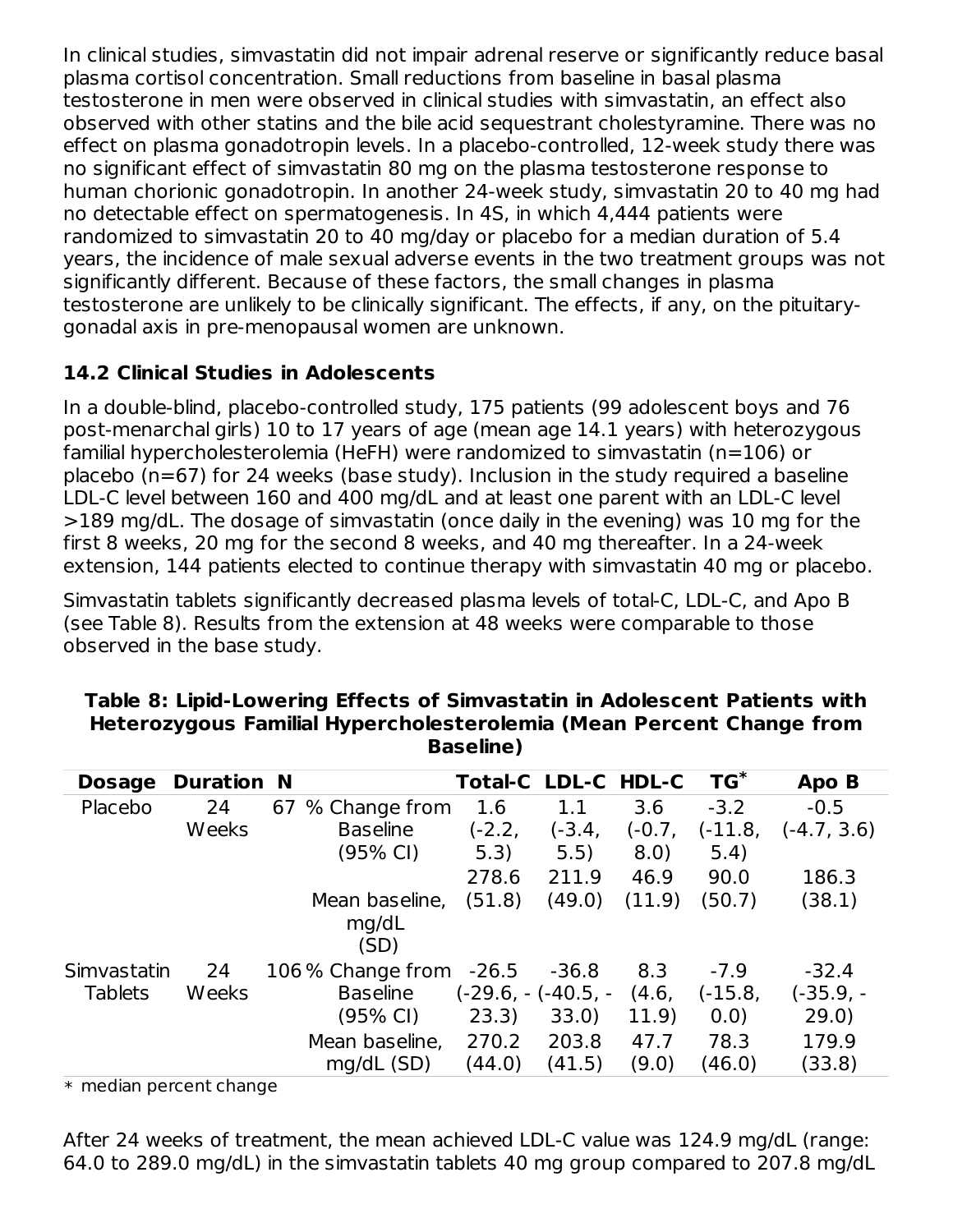(range: 128.0 to 334.0 mg/dL) in the placebo group.

The safety and efficacy of doses above 40 mg daily have not been studied in children with HeFH. The long-term efficacy of simvastatin therapy in childhood to reduce morbidity and mortality in adulthood has not been established.

#### **16. HOW SUPPLIED/STORAGE AND HANDLING**

Simvastatin tablets USP 10 mg are brick red coloured, oval shaped, biconvex, filmcoated tablets, debossed "S 4" on one side and plain on other side.

Bottle of 30 – 68788-9747-3

Bottle of 60 – 68788-9747-6

Bottle of 90 – 68788-9747-9

Bottle of 100 – 68788-9747-1

Simvastatin tablets USP 20 mg are brick red coloured oval shaped, biconvex, film-coated tablets, debossed "S 5" on one side and plain on other side.

Bottle of 30 – 68788-9869-3

Bottle of 60 – 68788-9869-6

Bottle of 90 – 68788-9869-9

Bottle of 100 – 68788-9869-1

Simvastatin tablets USP 40 mg are brick red coloured, oval shaped, biconvex, filmcoated tablets, debossed "S 6" on one side and plain on other side.

Bottle of 30 – 68788-9868-3

Bottle of 60 – 68788-9868-6

Bottle of 90 – 68788-9868-9

Bottle of 100 – 68788-9868-1

Simvastatin tablets USP 80 mg are brick red coloured,capsule-shaped, biconvex, filmcoated tablets, debossed with "SMV" on one side and "80" on the other side.

Bottle of 30 – 68788-9429-3

Bottle of 60 – 68788-9429-6

Bottle of 90 – 68788-9429-9

Bottle of 100 – 68788-9429-1

Storage

Store at 20°C to 25°C (68°F to 77°F). [See USP Controlled Room Temperature].

"Dispense in tight containers as defined in the USP"

# **17. PATIENT COUNSELING INFORMATION**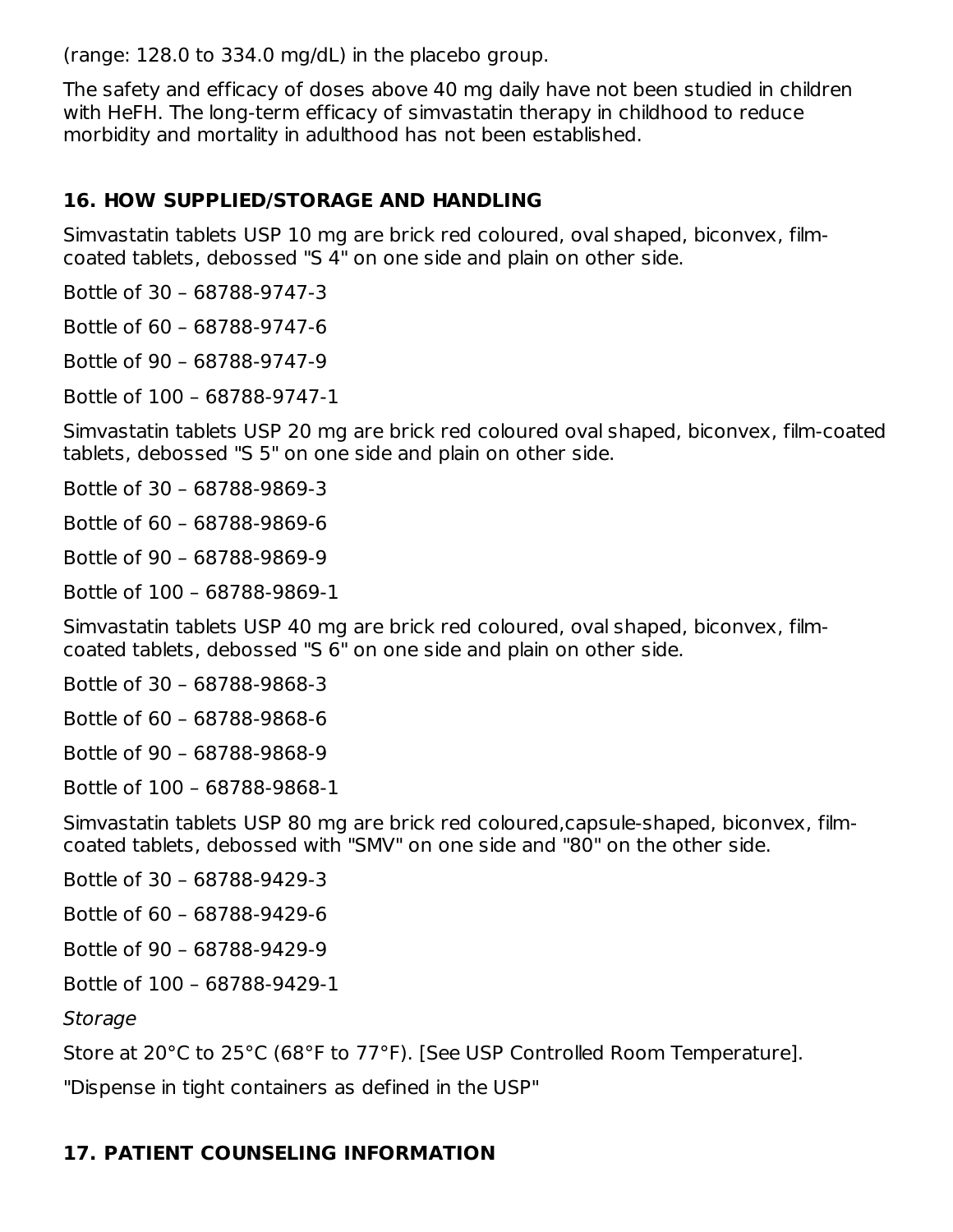Patients should be advised to adhere to their National Cholesterol Education Program (NCEP)-recommended diet, a regular exercise program, and periodic testing of a fasting lipid panel.

**Patients should be advised about substances they should not take concomitantly with simvastatin [see Contraindications (4) and Warnings and Precautions (5.1)]. Patients should also be advised to inform other healthcare professionals prescribing a new medication or increasing the dose of an existing medication that they are taking simvastatin tablets.**

#### **17.1 Muscle Pain**

All patients starting therapy with simvastatin tablets should be advised of the risk of myopathy , including rhabdomyolysis, and told to report promptly any unexplained muscle pain, tenderness or weakness particularly if accompanied by malaise or fever or if these muscle signs or symptoms persist after discontinuing simvastatin tablets.

**Patients using the 80-mg dose should be informed that the risk of myopathy, including rhabdomyolysis, is increased with use of the 80-mg dose.** The risk of myopathy, including rhabdomyolysis, occurring with use of simvastatin tablets are increased when taking certain types of medication or consuming grapefruit juice. Patients should discuss all medication, both prescription and over the counter, with their healthcare professional.

### **17.2 Liver Enzymes**

It is recommended that liver function tests be performed before the initiation of simvastatin tablets, and thereafter when clinically indicated. All patients treated with simvastatin tablets should be advised to report promptly any symptoms that may indicate liver injury, including fatigue, anorexia, right upper abdominal discomfort, dark urine or jaundice.

#### **17.3 Pregnancy**

Women of childbearing age should be advised to use an effective method of birth control to prevent pregnancy while using simvastatin tablets. Discuss future pregnancy plans with your patients, and discuss when to stop taking simvastatin tablets if they are trying to conceive. Patients should be advised that if they become pregnant they should stop taking simvastatin tablets and call their healthcare professional.

# **17.4 Breastfeeding**

Women who are breastfeeding should not use simvastatin tablets. Patients who have a lipid disorder and are breastfeeding should be advised to discuss the options with their healthcare professional.

Manufactured For:

Accord Healthcare, Inc.,

1009 Slater Road,

Suite 210-B,

Durham, NC 27703,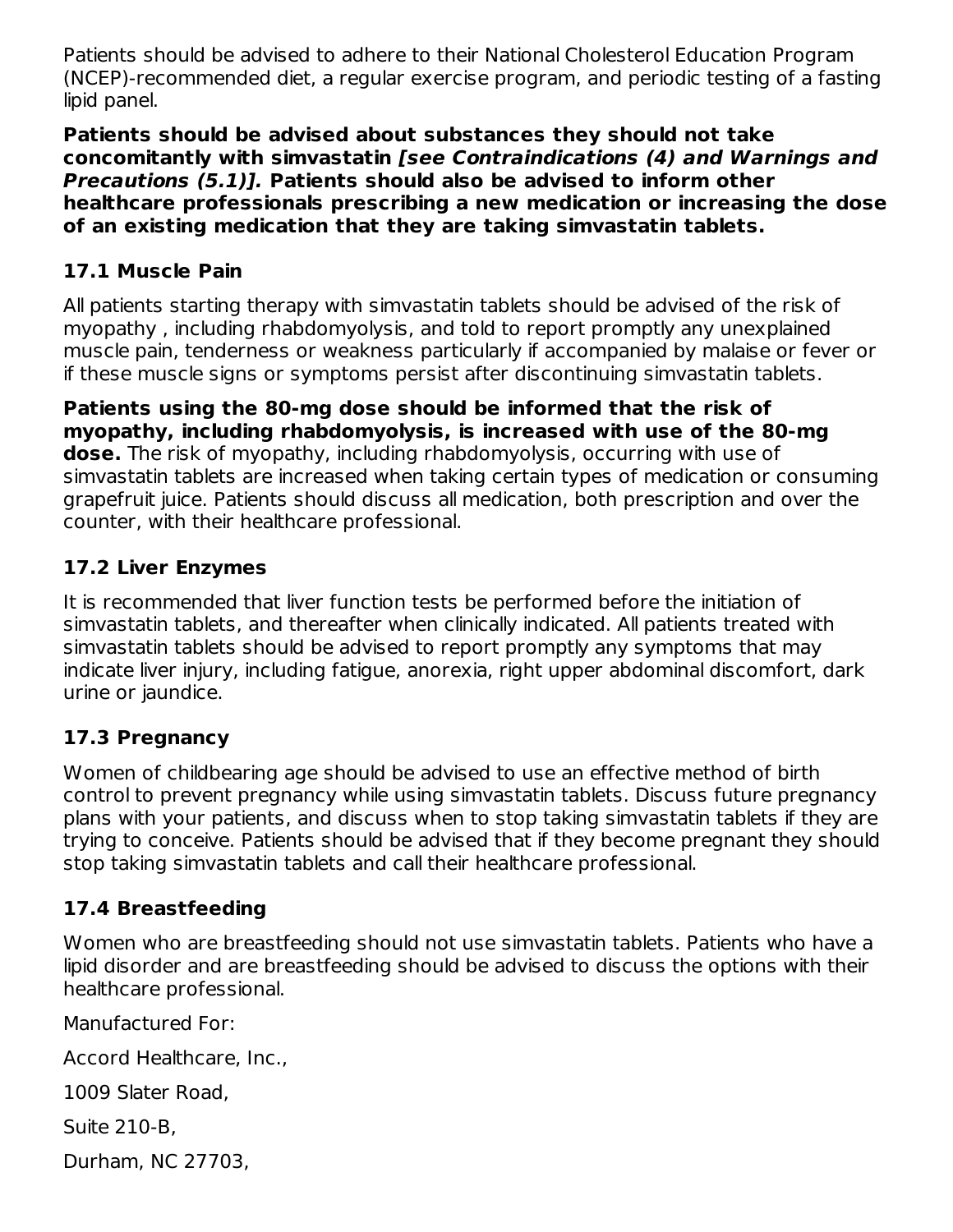#### USA

Manufactured By:

Intas Pharmaceuticals Limited,

Ahmedabad -380 054, India.

10 2959 3 605000

Issued November 2020

# **Repackaged By: Preferred Pharmaceuticals Inc.**

# **PRINCIPAL DISPLAY PANEL**

10 mg



#### 20mg



40 mg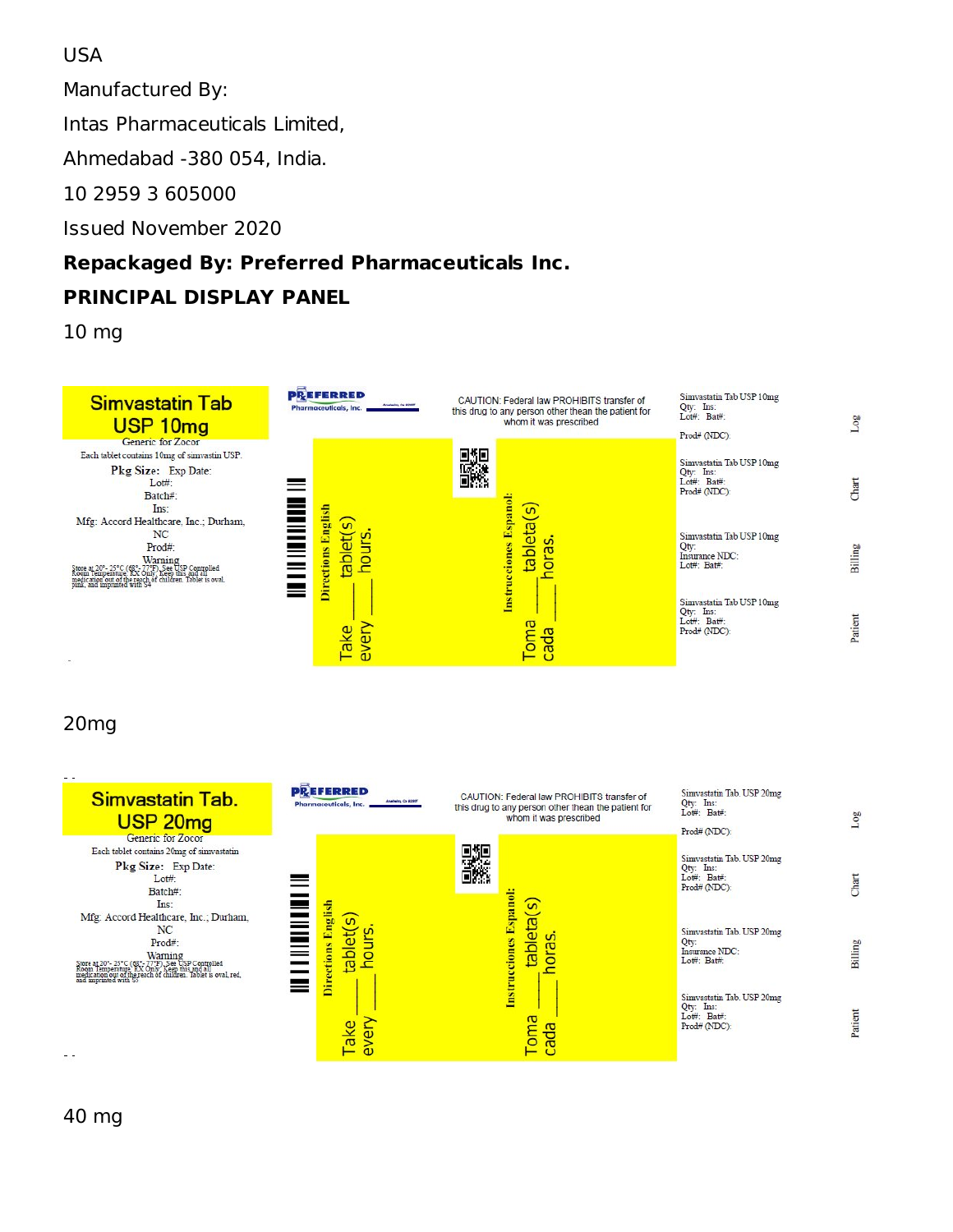| Simvastatin Tab.<br>USP 40mg                                                                                                                                                                                                                            | <b>PREFERRED</b><br>Anaheim, Ca 82807<br><b>Pharmaceuticals, Inc.</b> | CAUTION: Federal law PROHIBITS transfer of<br>this drug to any person other thean the patient for<br>whom it was prescribed | Simvastatin Tab. USP 40mg<br>Qty: Ins:<br>Lot#: Bat#:<br>Prod# (NDC): | OO.     |
|---------------------------------------------------------------------------------------------------------------------------------------------------------------------------------------------------------------------------------------------------------|-----------------------------------------------------------------------|-----------------------------------------------------------------------------------------------------------------------------|-----------------------------------------------------------------------|---------|
| Generic for Zocor<br>Each tablet contains 40mg of simvastatin USP<br>Pkg Size: Exp Date:<br>$Lot#$ :<br>Batch#:<br>Ins:                                                                                                                                 | ă<br>≡                                                                | oge<br>Ō.                                                                                                                   | Simvastatin Tab. USP 40mg<br>Qty: Ins:<br>Lot#: Bat#:<br>Prod# (NDC): | har     |
| Mfg: Accord Healthcare, Inc.; Durham,<br>NC<br>Prod#:<br>Warning<br>Room Temperature New York (1958 Controlled<br>Room Temperature Neep this and all medication out of<br>the reach of childrean RX Only. Tablet is oval, pink, and<br>imprinted with S | English<br>S<br><b>Directions</b><br>≣<br>o<br>ld<br>B                | Instrucciones Espanol:<br>tableta(s)<br>rigido<br>ທົ<br>−<br>ਰ                                                              | Simvastatin Tab. USP 40mg<br>Qty:<br>Insurance NDC:<br>Lot#: Bat#:    | Billing |
| $ -$                                                                                                                                                                                                                                                    | dire<br><u>ທ</u><br>o                                                 | $\Xi$<br>용<br><b>Des</b><br><u>ದ</u><br>oma<br>вbр<br>c                                                                     | Simvastatin Tab. USP 40mg<br>Qty: Ins:<br>Lot#: Bat#:<br>Prod# (NDC): | Parient |

#### 80 mg



| <b>SIMVASTATIN</b>                                                                                              |                                          |                              |  |                                   |                 |
|-----------------------------------------------------------------------------------------------------------------|------------------------------------------|------------------------------|--|-----------------------------------|-----------------|
| simvastatin tablet, film coated                                                                                 |                                          |                              |  |                                   |                 |
|                                                                                                                 |                                          |                              |  |                                   |                 |
| <b>Product Information</b>                                                                                      |                                          |                              |  |                                   |                 |
| <b>Product Type</b>                                                                                             | <b>HUMAN PRESCRIPTION</b><br><b>DRUG</b> | <b>Item Code</b><br>(Source) |  | NDC:68788-9747(NDC:16729-<br>004) |                 |
| <b>Route of Administration</b>                                                                                  | ORAL                                     |                              |  |                                   |                 |
|                                                                                                                 |                                          |                              |  |                                   |                 |
| <b>Active Ingredient/Active Moiety</b>                                                                          |                                          |                              |  |                                   |                 |
|                                                                                                                 | <b>Ingredient Name</b>                   |                              |  | <b>Basis of Strength</b>          | <b>Strength</b> |
| <b>SIMVASTATIN (UNII: AGG2FN16EV) (SIMVASTATIN - UNII: AGG2FN16EV)</b><br><b>SIMVASTATIN</b><br>$10 \text{ mg}$ |                                          |                              |  |                                   |                 |
|                                                                                                                 |                                          |                              |  |                                   |                 |
|                                                                                                                 |                                          |                              |  |                                   |                 |

**Inactive Ingredients Ingredient Name Strength MICROCRYSTALLINE CELLULOSE** (UNII: OP1R32D61U)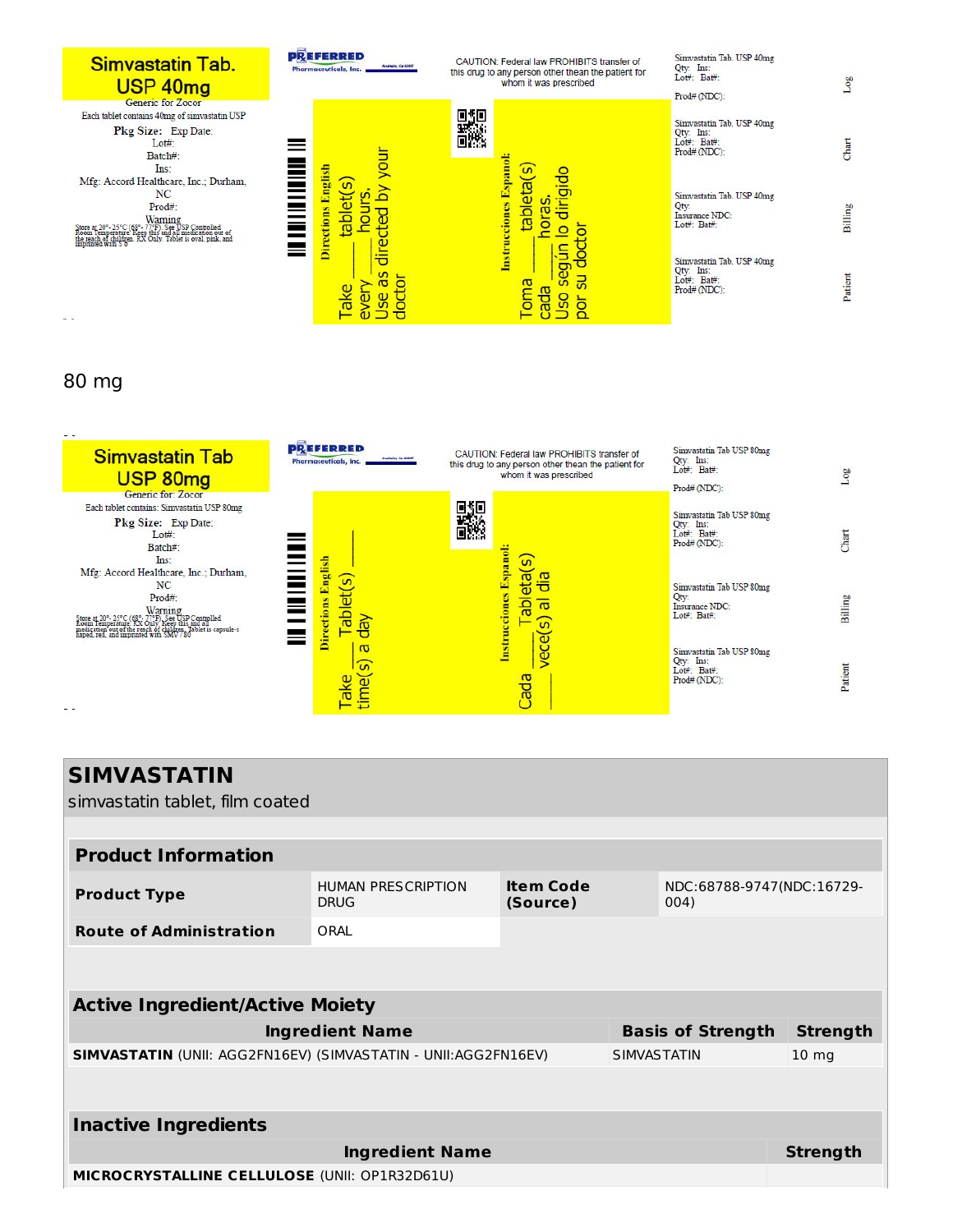| <b>HYDROXYPROPYL CELLULOSE (1600000 WAMW) (UNII: RFW2ET671P)</b> |  |
|------------------------------------------------------------------|--|
| <b>HYPROMELLOSE 2910 (5 MPA.S) (UNII: R75537T0T4)</b>            |  |
| <b>CROSCARMELLOSE SODIUM (UNII: M280L1HH48)</b>                  |  |
| <b>FERRIC OXIDE RED (UNII: 1K09F3G675)</b>                       |  |
| <b>LACTOSE MONOHYDRATE (UNII: EWO5708I5X)</b>                    |  |
| <b>MAGNESIUM STEARATE (UNII: 70097M6I30)</b>                     |  |
| <b>TALC</b> (UNII: 7SEV7J4R1U)                                   |  |
| <b>STARCH, CORN (UNII: 08232NY3SI)</b>                           |  |
| <b>BUTYLATED HYDROXYANISOLE (UNII: REK4960K2U)</b>               |  |
| <b>TITANIUM DIOXIDE (UNII: 15FIX9V2JP)</b>                       |  |
| <b>ASCORBIC ACID (UNII: PO6CK8PD0R)</b>                          |  |
| <b>CITRIC ACID MONOHYDRATE (UNII: 2968PHW8QP)</b>                |  |
| <b>TRIETHYL CITRATE (UNII: 8Z96QXD6UM)</b>                       |  |
|                                                                  |  |

#### **Product Characteristics**

| Color           | red (Brick Red) | <b>Score</b>        | no score        |
|-----------------|-----------------|---------------------|-----------------|
| <b>Shape</b>    | OVAL (OVAL)     | <b>Size</b>         | 8 <sub>mm</sub> |
| <b>Flavor</b>   |                 | <b>Imprint Code</b> | S4              |
| <b>Contains</b> |                 |                     |                 |

### **Packaging**

| # | <b>Item Code</b>         | <b>Package Description</b>                            | <b>Marketing Start</b><br><b>Date</b> | <b>Marketing End</b><br><b>Date</b> |
|---|--------------------------|-------------------------------------------------------|---------------------------------------|-------------------------------------|
|   | NDC:68788-<br>9747-3     | 30 in 1 BOTTLE; Type 0: Not a Combination<br>Product  | 02/28/2012                            |                                     |
|   | $2$ NDC:68788-<br>9747-6 | 60 in 1 BOTTLE; Type 0: Not a Combination<br>Product  | 02/28/2012                            |                                     |
|   | 3 NDC:68788-<br>9747-9   | 90 in 1 BOTTLE; Type 0: Not a Combination<br>Product  | 02/28/2012                            |                                     |
|   | NDC:68788-<br>9747-1     | 100 in 1 BOTTLE; Type 0: Not a Combination<br>Product | 02/28/2012                            |                                     |

| <b>Marketing Information</b>                                                              |            |                                |                              |  |  |  |
|-------------------------------------------------------------------------------------------|------------|--------------------------------|------------------------------|--|--|--|
| <b>Application Number or Monograph</b><br><b>Marketing</b><br>Category<br><b>Citation</b> |            | <b>Marketing Start</b><br>Date | <b>Marketing End</b><br>Date |  |  |  |
| <b>ANDA</b>                                                                               | ANDA078155 | 02/28/2012                     |                              |  |  |  |

# **SIMVASTATIN**

simvastatin tablet, film coated

| <b>Product Information</b>     |                                          |                       |                                   |  |  |  |
|--------------------------------|------------------------------------------|-----------------------|-----------------------------------|--|--|--|
| <b>Product Type</b>            | <b>HUMAN PRESCRIPTION</b><br><b>DRUG</b> | Item Code<br>(Source) | NDC:68788-9869(NDC:16729-<br>005) |  |  |  |
| <b>Route of Administration</b> | ORAL                                     |                       |                                   |  |  |  |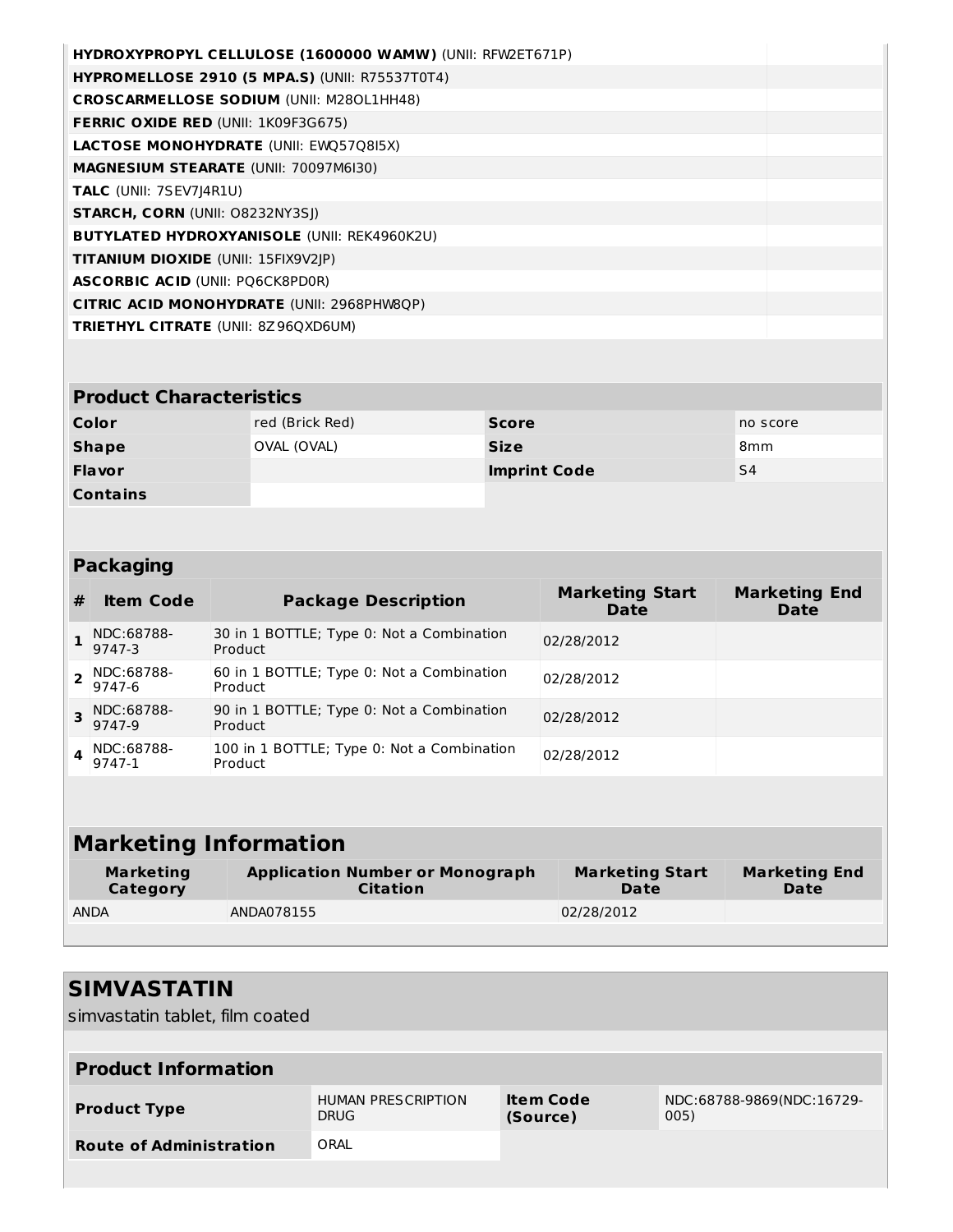| <b>Active Ingredient/Active Moiety</b>                         |                                            |         |                                                           |                     |                    |                                       |                 |                                     |
|----------------------------------------------------------------|--------------------------------------------|---------|-----------------------------------------------------------|---------------------|--------------------|---------------------------------------|-----------------|-------------------------------------|
| <b>Ingredient Name</b><br><b>Basis of Strength</b>             |                                            |         |                                                           |                     |                    |                                       | <b>Strength</b> |                                     |
| SIMVASTATIN (UNII: AGG2FN16EV) (SIMVASTATIN - UNII:AGG2FN16EV) |                                            |         |                                                           |                     | <b>SIMVASTATIN</b> |                                       | $20$ mg         |                                     |
|                                                                |                                            |         |                                                           |                     |                    |                                       |                 |                                     |
|                                                                |                                            |         |                                                           |                     |                    |                                       |                 |                                     |
|                                                                | <b>Inactive Ingredients</b>                |         |                                                           |                     |                    |                                       |                 |                                     |
|                                                                |                                            |         | <b>Ingredient Name</b>                                    |                     |                    |                                       |                 | <b>Strength</b>                     |
|                                                                |                                            |         | MICROCRYSTALLINE CELLULOSE (UNII: OP1R32D61U)             |                     |                    |                                       |                 |                                     |
|                                                                |                                            |         | HYDROXYPROPYL CELLULOSE (1600000 WAMW) (UNII: RFW2ET671P) |                     |                    |                                       |                 |                                     |
|                                                                |                                            |         | <b>HYPROMELLOSE 2910 (5 MPA.S) (UNII: R75537T0T4)</b>     |                     |                    |                                       |                 |                                     |
|                                                                |                                            |         | <b>CROSCARMELLOSE SODIUM (UNII: M280L1HH48)</b>           |                     |                    |                                       |                 |                                     |
|                                                                | <b>FERRIC OXIDE RED (UNII: 1K09F3G675)</b> |         |                                                           |                     |                    |                                       |                 |                                     |
|                                                                |                                            |         | LACTOSE MONOHYDRATE (UNII: EWQ57Q8I5X)                    |                     |                    |                                       |                 |                                     |
|                                                                | MAGNESIUM STEARATE (UNII: 70097M6I30)      |         |                                                           |                     |                    |                                       |                 |                                     |
|                                                                | <b>TALC</b> (UNII: 7SEV7J4R1U)             |         |                                                           |                     |                    |                                       |                 |                                     |
|                                                                | <b>STARCH, CORN (UNII: O8232NY3SJ)</b>     |         |                                                           |                     |                    |                                       |                 |                                     |
|                                                                |                                            |         | <b>BUTYLATED HYDROXYANISOLE (UNII: REK4960K2U)</b>        |                     |                    |                                       |                 |                                     |
|                                                                | TITANIUM DIOXIDE (UNII: 15FIX9V2JP)        |         |                                                           |                     |                    |                                       |                 |                                     |
|                                                                | <b>ASCORBIC ACID (UNII: PQ6CK8PD0R)</b>    |         |                                                           |                     |                    |                                       |                 |                                     |
|                                                                |                                            |         | <b>CITRIC ACID MONOHYDRATE (UNII: 2968PHW8QP)</b>         |                     |                    |                                       |                 |                                     |
|                                                                | <b>TRIETHYL CITRATE (UNII: 8Z96QXD6UM)</b> |         |                                                           |                     |                    |                                       |                 |                                     |
|                                                                |                                            |         |                                                           |                     |                    |                                       |                 |                                     |
|                                                                |                                            |         |                                                           |                     |                    |                                       |                 |                                     |
|                                                                | <b>Product Characteristics</b>             |         |                                                           |                     |                    |                                       |                 |                                     |
|                                                                | Color                                      |         | red (Brick Red)                                           | <b>Score</b>        | no score           |                                       |                 |                                     |
|                                                                | <b>Shape</b>                               |         | OVAL (OVAL)                                               | <b>Size</b>         |                    | 11mm                                  |                 |                                     |
|                                                                | Flavor                                     |         |                                                           | <b>Imprint Code</b> |                    | S <sub>5</sub>                        |                 |                                     |
|                                                                | <b>Contains</b>                            |         |                                                           |                     |                    |                                       |                 |                                     |
|                                                                |                                            |         |                                                           |                     |                    |                                       |                 |                                     |
|                                                                |                                            |         |                                                           |                     |                    |                                       |                 |                                     |
|                                                                | <b>Packaging</b>                           |         |                                                           |                     |                    |                                       |                 |                                     |
| #                                                              | <b>Item Code</b>                           |         | <b>Package Description</b>                                |                     |                    | <b>Marketing Start</b><br><b>Date</b> |                 | <b>Marketing End</b><br><b>Date</b> |
| $\mathbf{1}$                                                   | NDC:68788-<br>9869-3                       | Product | 30 in 1 BOTTLE; Type 0: Not a Combination                 |                     | 02/28/2012         |                                       |                 |                                     |
| 2                                                              | NDC:68788-<br>9869-6                       |         | 60 in 1 BOTTLE; Type 0: Not a Combination<br>Product      |                     | 02/28/2012         |                                       |                 |                                     |
| 3                                                              | NDC:68788-<br>9869-9                       | Product | 90 in 1 BOTTLE; Type 0: Not a Combination                 |                     | 02/28/2012         |                                       |                 |                                     |
| 4                                                              | NDC:68788-<br>9869-1                       | Product | 100 in 1 BOTTLE; Type 0: Not a Combination                |                     | 02/28/2012         |                                       |                 |                                     |
|                                                                |                                            |         |                                                           |                     |                    |                                       |                 |                                     |

# **Marketing Information**

| Marketing<br>Category | <b>Application Number or Monograph</b><br>Citation | <b>Marketing Start</b><br>Date | <b>Marketing End</b><br>Date |
|-----------------------|----------------------------------------------------|--------------------------------|------------------------------|
| <b>ANDA</b>           | ANDA078155                                         | 02/28/2012                     |                              |
|                       |                                                    |                                |                              |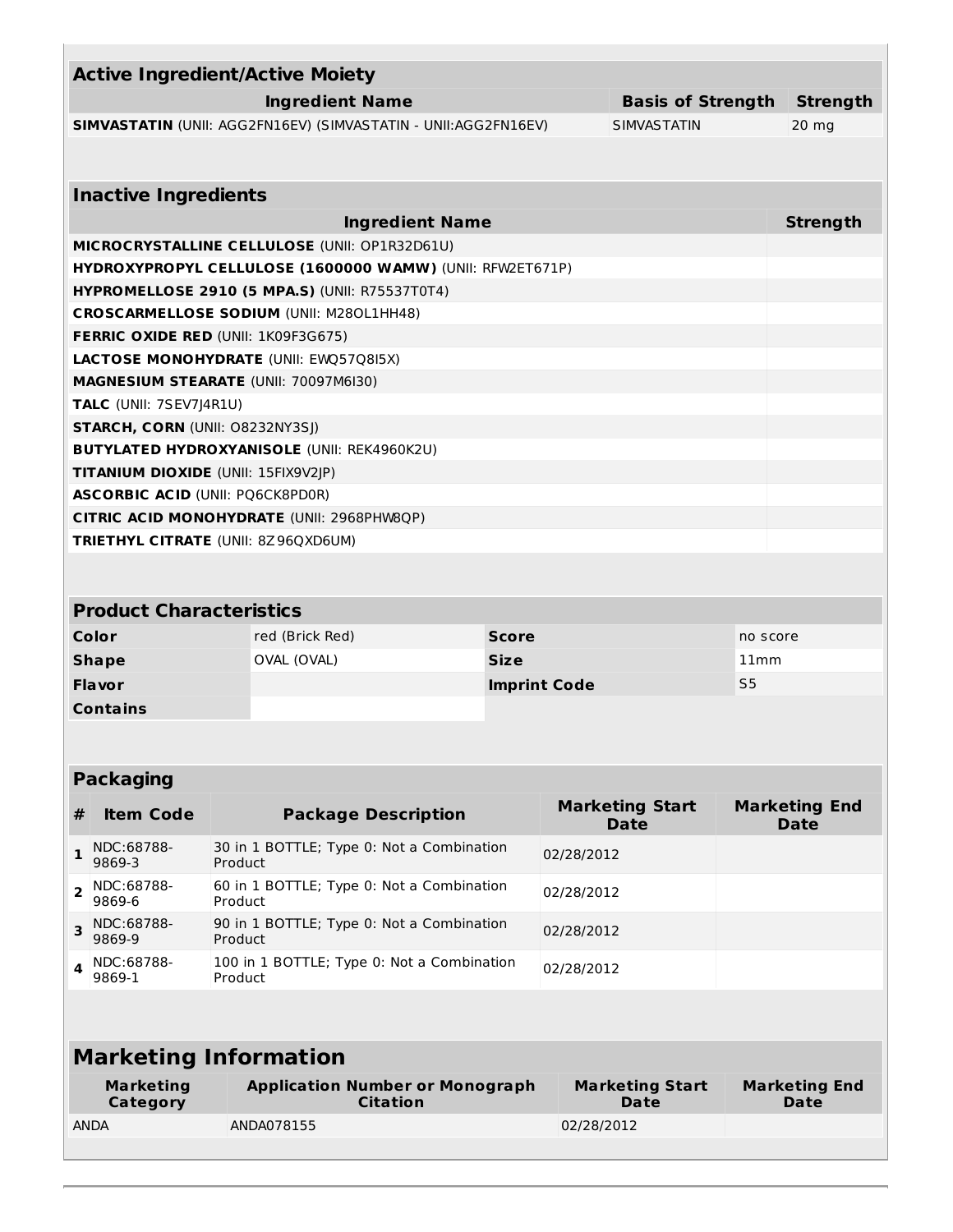# **SIMVASTATIN**

simvastatin tablet, film coated

|              | <b>Product Information</b>                      |                 |                                                                |              |                        |                          |                           |  |
|--------------|-------------------------------------------------|-----------------|----------------------------------------------------------------|--------------|------------------------|--------------------------|---------------------------|--|
|              | <b>Product Type</b>                             |                 | <b>HUMAN PRESCRIPTION</b><br><b>DRUG</b>                       |              | Item Code<br>(Source)  | 006)                     | NDC:68788-9868(NDC:16729- |  |
|              | <b>Route of Administration</b>                  |                 | ORAL                                                           |              |                        |                          |                           |  |
|              |                                                 |                 |                                                                |              |                        |                          |                           |  |
|              |                                                 |                 |                                                                |              |                        |                          |                           |  |
|              | <b>Active Ingredient/Active Moiety</b>          |                 |                                                                |              |                        |                          |                           |  |
|              |                                                 |                 | <b>Ingredient Name</b>                                         |              |                        | <b>Basis of Strength</b> | <b>Strength</b>           |  |
|              |                                                 |                 | SIMVASTATIN (UNII: AGG2FN16EV) (SIMVASTATIN - UNII:AGG2FN16EV) |              |                        | <b>SIMVASTATIN</b>       | 40 mg                     |  |
|              |                                                 |                 |                                                                |              |                        |                          |                           |  |
|              |                                                 |                 |                                                                |              |                        |                          |                           |  |
|              | <b>Inactive Ingredients</b>                     |                 |                                                                |              |                        |                          |                           |  |
|              |                                                 |                 | <b>Ingredient Name</b>                                         |              |                        |                          | <b>Strength</b>           |  |
|              |                                                 |                 | MICROCRYSTALLINE CELLULOSE (UNII: OP1R32D61U)                  |              |                        |                          |                           |  |
|              |                                                 |                 | HYDROXYPROPYL CELLULOSE (1600000 WAMW) (UNII: RFW2ET671P)      |              |                        |                          |                           |  |
|              |                                                 |                 | <b>HYPROMELLOSE 2910 (5 MPA.S) (UNII: R75537T0T4)</b>          |              |                        |                          |                           |  |
|              | <b>CROSCARMELLOSE SODIUM (UNII: M280L1HH48)</b> |                 |                                                                |              |                        |                          |                           |  |
|              | <b>FERRIC OXIDE RED (UNII: 1K09F3G675)</b>      |                 |                                                                |              |                        |                          |                           |  |
|              | <b>LACTOSE MONOHYDRATE (UNII: EWQ57Q8I5X)</b>   |                 |                                                                |              |                        |                          |                           |  |
|              | <b>MAGNESIUM STEARATE (UNII: 70097M6I30)</b>    |                 |                                                                |              |                        |                          |                           |  |
|              | TALC (UNII: 7SEV7J4R1U)                         |                 |                                                                |              |                        |                          |                           |  |
|              | <b>STARCH, CORN (UNII: O8232NY3SJ)</b>          |                 |                                                                |              |                        |                          |                           |  |
|              |                                                 |                 | <b>BUTYLATED HYDROXYANISOLE (UNII: REK4960K2U)</b>             |              |                        |                          |                           |  |
|              | TITANIUM DIOXIDE (UNII: 15FIX9V2JP)             |                 |                                                                |              |                        |                          |                           |  |
|              | <b>ASCORBIC ACID (UNII: PQ6CK8PD0R)</b>         |                 |                                                                |              |                        |                          |                           |  |
|              |                                                 |                 | CITRIC ACID MONOHYDRATE (UNII: 2968PHW8QP)                     |              |                        |                          |                           |  |
|              | <b>TRIETHYL CITRATE (UNII: 8Z96QXD6UM)</b>      |                 |                                                                |              |                        |                          |                           |  |
|              |                                                 |                 |                                                                |              |                        |                          |                           |  |
|              |                                                 |                 |                                                                |              |                        |                          |                           |  |
|              | <b>Product Characteristics</b>                  |                 |                                                                |              |                        |                          |                           |  |
|              | Color                                           | red (Brick Red) |                                                                | <b>Score</b> |                        |                          | no score                  |  |
|              | <b>Shape</b>                                    | OVAL (OVAL)     |                                                                | <b>Size</b>  |                        |                          | 14 <sub>mm</sub>          |  |
|              | <b>Flavor</b>                                   |                 |                                                                |              | <b>Imprint Code</b>    | S <sub>6</sub>           |                           |  |
|              | <b>Contains</b>                                 |                 |                                                                |              |                        |                          |                           |  |
|              |                                                 |                 |                                                                |              |                        |                          |                           |  |
|              | <b>Packaging</b>                                |                 |                                                                |              |                        |                          |                           |  |
|              |                                                 |                 |                                                                |              | <b>Marketing Start</b> |                          | <b>Marketing End</b>      |  |
| #            | <b>Item Code</b>                                |                 | <b>Package Description</b>                                     |              | <b>Date</b>            |                          | <b>Date</b>               |  |
| 1            | NDC:68788-<br>9868-3                            | Product         | 30 in 1 BOTTLE; Type 0: Not a Combination                      |              | 02/28/2012             |                          |                           |  |
| $\mathbf{2}$ | NDC:68788-<br>9868-6                            | Product         | 60 in 1 BOTTLE; Type 0: Not a Combination                      |              | 02/28/2012             |                          |                           |  |
| 3            | NDC:68788-<br>9868-9                            | Product         | 90 in 1 BOTTLE; Type 0: Not a Combination                      |              | 02/28/2012             |                          |                           |  |
|              | NDC:68788-                                      |                 | 100 in 1 BOTTLE; Type 0: Not a Combination                     |              | 0.2000000              |                          |                           |  |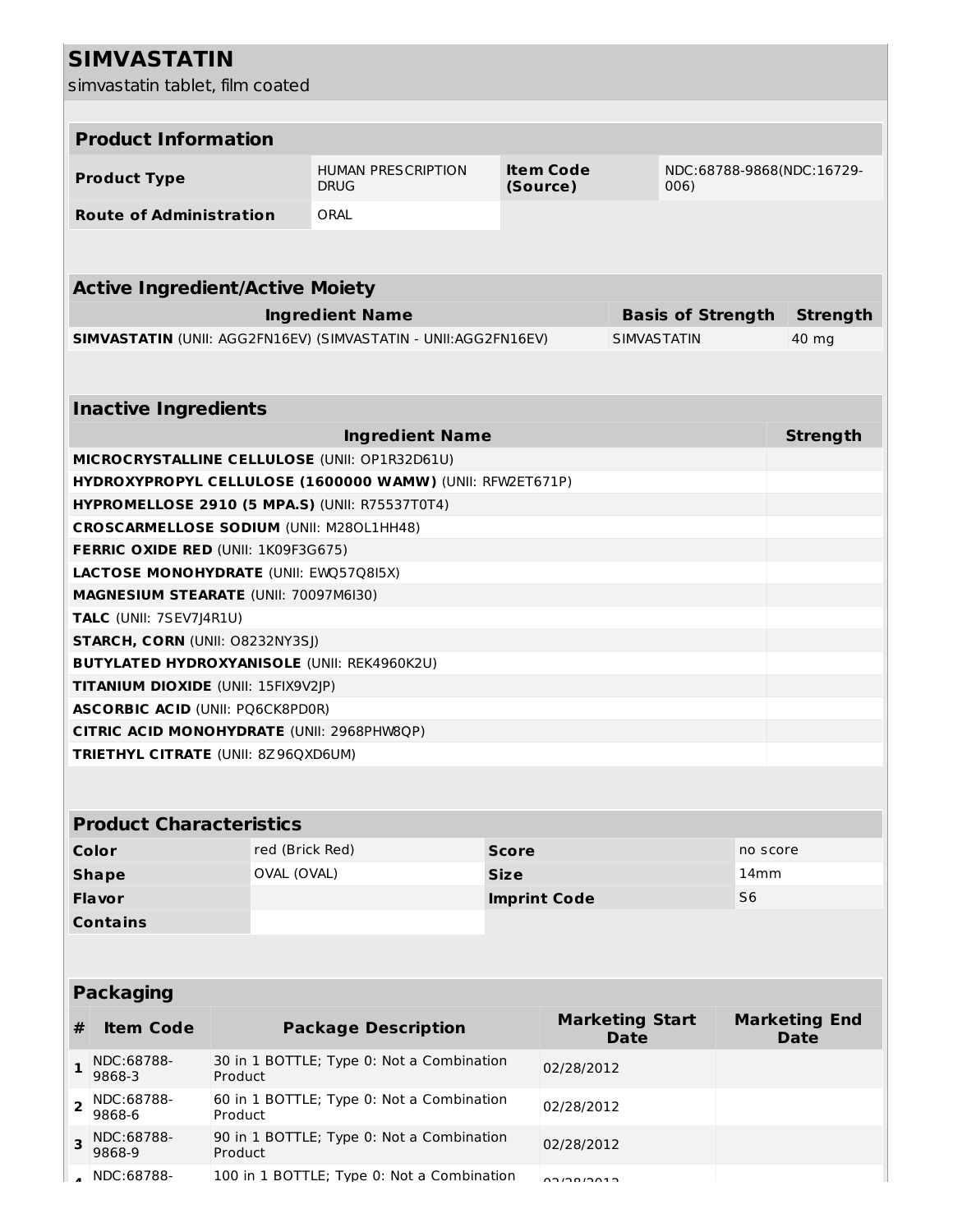| 9868-1                       | Product                                                   | UZIZOIZUIZ                     |                              |
|------------------------------|-----------------------------------------------------------|--------------------------------|------------------------------|
|                              |                                                           |                                |                              |
|                              | <b>Marketing Information</b>                              |                                |                              |
| <b>Marketing</b><br>Category | <b>Application Number or Monograph</b><br><b>Citation</b> | <b>Marketing Start</b><br>Date | <b>Marketing End</b><br>Date |
| <b>ANDA</b>                  | ANDA078155                                                | 02/28/2012                     |                              |
|                              |                                                           |                                |                              |
|                              |                                                           |                                |                              |

# **SIMVASTATIN**

simvastatin tablet, film coated

| <b>Product Information</b>                            |                   |                                                                |                              |                                      |                          |                 |
|-------------------------------------------------------|-------------------|----------------------------------------------------------------|------------------------------|--------------------------------------|--------------------------|-----------------|
| <b>Product Type</b>                                   |                   | <b>HUMAN PRESCRIPTION</b><br><b>DRUG</b>                       | <b>Item Code</b><br>(Source) | NDC:68788-9429(NDC:16729-<br>007)    |                          |                 |
| <b>Route of Administration</b>                        |                   | ORAL                                                           |                              |                                      |                          |                 |
|                                                       |                   |                                                                |                              |                                      |                          |                 |
|                                                       |                   |                                                                |                              |                                      |                          |                 |
| <b>Active Ingredient/Active Moiety</b>                |                   |                                                                |                              |                                      |                          |                 |
|                                                       |                   | <b>Ingredient Name</b>                                         |                              |                                      | <b>Basis of Strength</b> | <b>Strength</b> |
|                                                       |                   | SIMVASTATIN (UNII: AGG2FN16EV) (SIMVASTATIN - UNII:AGG2FN16EV) |                              |                                      | <b>SIMVASTATIN</b>       | 80 mg           |
|                                                       |                   |                                                                |                              |                                      |                          |                 |
| <b>Inactive Ingredients</b>                           |                   |                                                                |                              |                                      |                          |                 |
|                                                       |                   |                                                                |                              |                                      |                          |                 |
| <b>Ingredient Name</b>                                |                   |                                                                |                              |                                      | <b>Strength</b>          |                 |
| MICROCRYSTALLINE CELLULOSE (UNII: OP1R32D61U)         |                   |                                                                |                              |                                      |                          |                 |
|                                                       |                   | HYDROXYPROPYL CELLULOSE (1600000 WAMW) (UNII: RFW2ET671P)      |                              |                                      |                          |                 |
| <b>HYPROMELLOSE 2910 (5 MPA.S) (UNII: R75537T0T4)</b> |                   |                                                                |                              |                                      |                          |                 |
| <b>CROSCARMELLOSE SODIUM (UNII: M280L1HH48)</b>       |                   |                                                                |                              |                                      |                          |                 |
| <b>FERRIC OXIDE RED (UNII: 1K09F3G675)</b>            |                   |                                                                |                              |                                      |                          |                 |
| <b>LACTOSE MONOHYDRATE (UNII: EWQ57Q8I5X)</b>         |                   |                                                                |                              |                                      |                          |                 |
| <b>MAGNESIUM STEARATE (UNII: 70097M6I30)</b>          |                   |                                                                |                              |                                      |                          |                 |
| TALC (UNII: 7SEV7J4R1U)                               |                   |                                                                |                              |                                      |                          |                 |
| <b>STARCH, CORN (UNII: O8232NY3SJ)</b>                |                   |                                                                |                              |                                      |                          |                 |
| <b>BUTYLATED HYDROXYANISOLE (UNII: REK4960K2U)</b>    |                   |                                                                |                              |                                      |                          |                 |
| TITANIUM DIOXIDE (UNII: 15FIX9V2JP)                   |                   |                                                                |                              |                                      |                          |                 |
| <b>ASCORBIC ACID (UNII: PQ6CK8PD0R)</b>               |                   |                                                                |                              |                                      |                          |                 |
| CITRIC ACID MONOHYDRATE (UNII: 2968PHW8QP)            |                   |                                                                |                              |                                      |                          |                 |
| <b>TRIETHYL CITRATE (UNII: 8Z96QXD6UM)</b>            |                   |                                                                |                              |                                      |                          |                 |
|                                                       |                   |                                                                |                              |                                      |                          |                 |
| <b>Product Characteristics</b>                        |                   |                                                                |                              |                                      |                          |                 |
| <b>Color</b>                                          | red (Brick Red)   |                                                                | <b>Score</b>                 | no score                             |                          |                 |
| <b>Shape</b>                                          | CAPSULE (CAPSULE) |                                                                | <b>Size</b>                  | 19 <sub>mm</sub>                     |                          |                 |
| <b>Flavor</b>                                         |                   |                                                                |                              | <b>Imprint Code</b><br><b>SMV;80</b> |                          |                 |
| <b>Contains</b>                                       |                   |                                                                |                              |                                      |                          |                 |
|                                                       |                   |                                                                |                              |                                      |                          |                 |